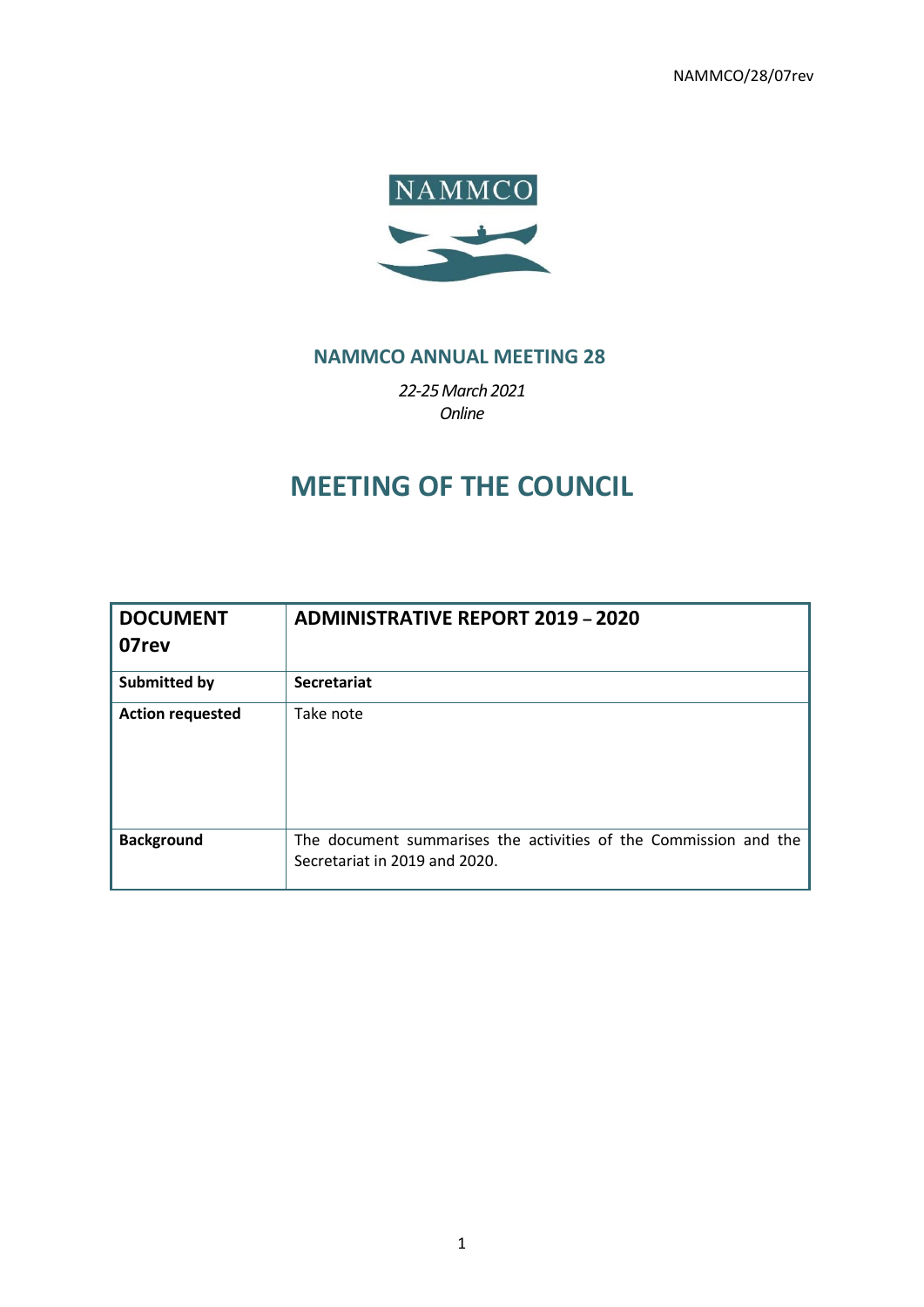## **Contents**

| 1.  |                                                                                              |
|-----|----------------------------------------------------------------------------------------------|
| 2.  |                                                                                              |
| 2.1 |                                                                                              |
| 2.2 |                                                                                              |
| 3.  |                                                                                              |
| 4.  |                                                                                              |
| 5.  |                                                                                              |
| 5.1 |                                                                                              |
| 5.2 |                                                                                              |
| 6.  |                                                                                              |
| 6.1 |                                                                                              |
| 6.2 |                                                                                              |
| 6.3 |                                                                                              |
| 7.  |                                                                                              |
| 8.  |                                                                                              |
| 8.1 |                                                                                              |
| 8.2 |                                                                                              |
| 8.3 |                                                                                              |
| 9.  |                                                                                              |
| 10. |                                                                                              |
| 11. |                                                                                              |
|     |                                                                                              |
|     |                                                                                              |
|     |                                                                                              |
|     |                                                                                              |
|     |                                                                                              |
|     |                                                                                              |
|     | Appendix A. Secretariat Observer Reports - Member Country and IGO Events attended in 201920  |
|     | Appendix B. Secretariat Observer Reports - Member and IGO Events attended in 2020 23         |
|     | Appendix C. Statistics of activities on the NAMMCO Website and Social Media for 2019-2020 28 |
|     | Appendix D. Reports from Outreach Events organised or attended by the Secretariat in 201932  |
|     | Appendix E. Reports from Outreach Events organised or attended by the Secretariat in 2020 38 |
|     |                                                                                              |
|     |                                                                                              |
|     |                                                                                              |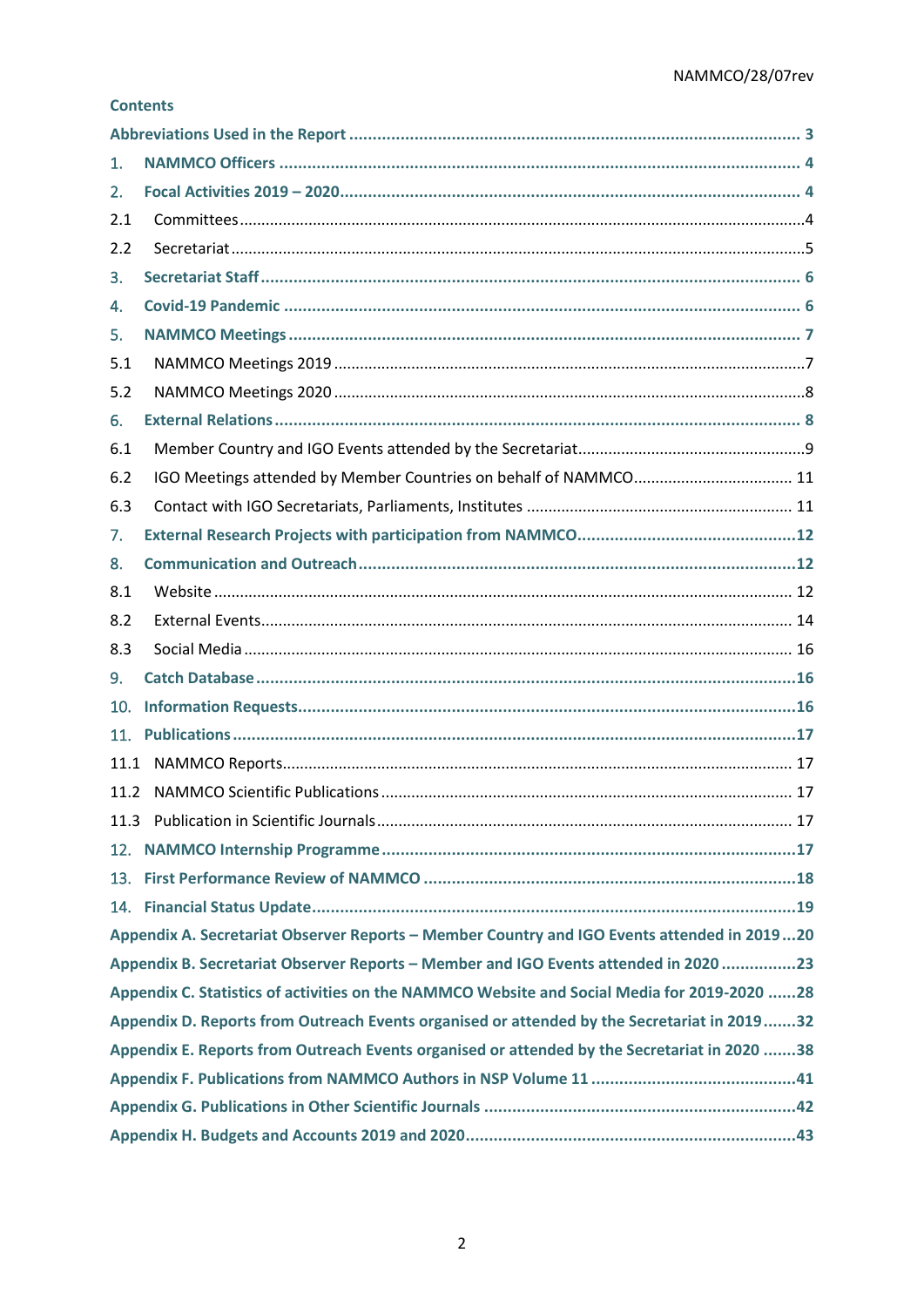## <span id="page-2-0"></span>**ABBREVIATIONS USED IN THE REPORT**

#### **Committees and other bodies**

BYCELS: Council Working Group on By-catch, Entanglements and Live Strandings CHM: Committee on Hunting Methods CIO: Committee on Inspection and Observation EG: Expert Group FAC: Finance and Administration Committee HoDs: Heads of Delegations NSP: NAMMCO Scientific Publications Series PRWG: Council *Ad Hoc* Working Group on Performance Review RFABs: Regional Fisheries Advisory Bodies SC: Scientific Committee WG: Working Group WS: Workshop

#### **Staff:**

- BK = Bartal Kamban, Intern CW = Charlotte Winsnes, Deputy Secretary FW = Fern Wickson, Scientific Secretary GD = Geneviève Desportes, General Secretary MT = Mana Tugend, Intern SH = Sabine Hansen, Intern SS = Sam Smith, Intern
- SE = Solveig Enoksen, Scientific and Communication Assistant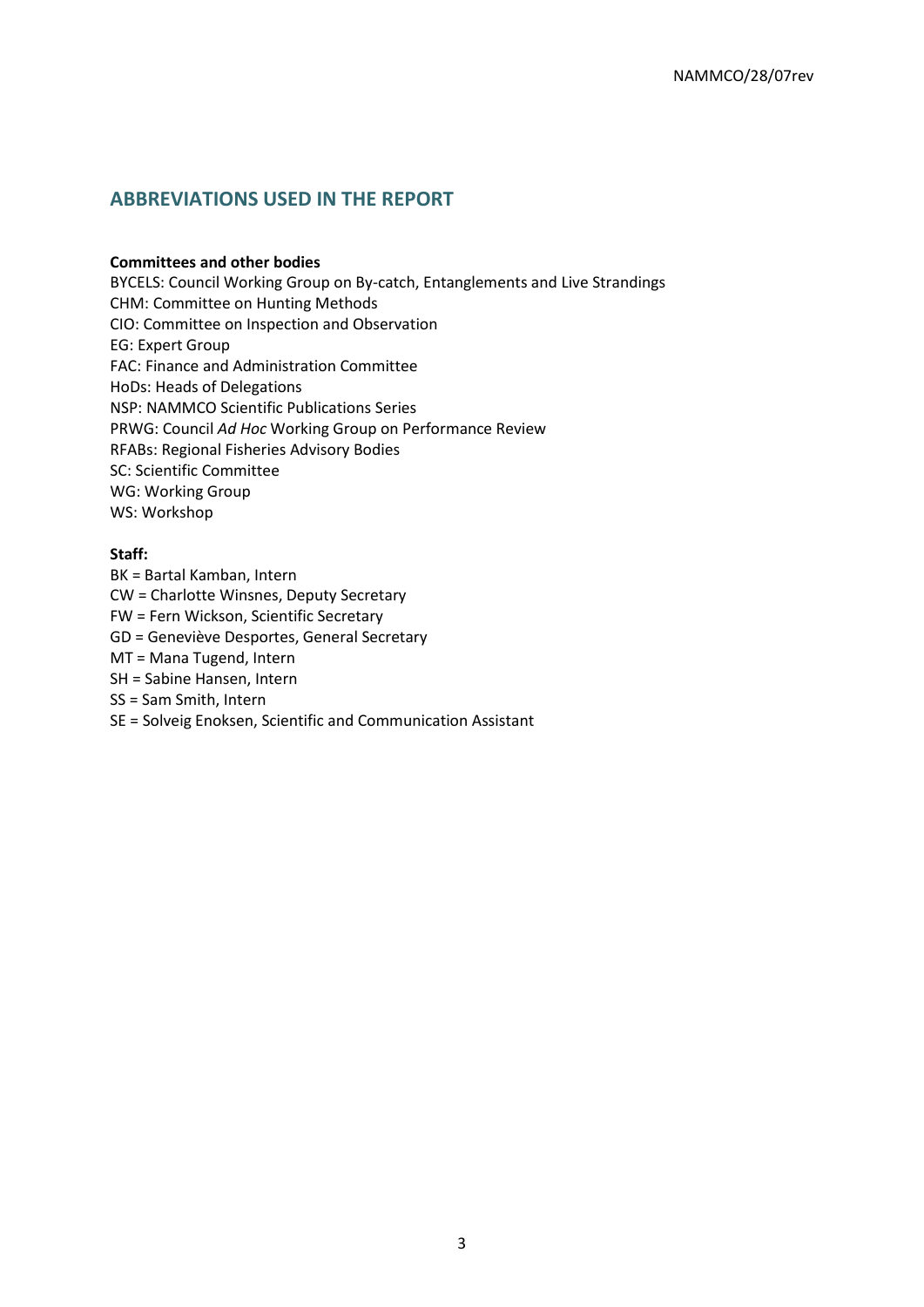# **ADMINISTRATIVE REPORT 2019 – 2020**

The Administrative Report provides an overview of the activities of the Commission and the Secretariat over the past year.

This administrative report covers a two-year period (2019 and 2020) because the 28<sup>th</sup> Annual Meeting of NAMMCO was postponed from March 2020 to March 2021 due to the COVID-19 pandemic.

## <span id="page-3-0"></span>1. **NAMMCO OFFICERS**

The officers listed in the table below are those elected at the 27<sup>th</sup> Annual Meeting on 2–4 April 2019 in Tórshavn, Faroe Islands.

| Committee                                                                                  | <b>Chair (Member Country)</b>    | Term                    |
|--------------------------------------------------------------------------------------------|----------------------------------|-------------------------|
| Commission                                                                                 | Kate Sanderson (Faroe Islands)   | April 2019 - March 2021 |
| Finance and Administration<br>Committee (FAC)                                              | Amalie Jessen (Greenland)        | April 2019 – March 2021 |
| <b>Committee on Hunting Methods</b><br>(CHM)                                               | Kathrine Ryeng (Norway)          | April 2019 - March 2021 |
| Committee on Inspection and<br>Observation (CIO)                                           | Guðni M. Eiríksson (Iceland)     | April 2019 - March 2021 |
| Scientific Committee (SC)                                                                  | Bjarni Mikkelsen (Faroe Islands) | April 2019 - March 2021 |
| Council Working Group on By-catch,<br><b>Entanglements and Live Strandings</b><br>(BYCELS) | Guðni M. Eiríksson (Iceland)     | April 2019 - March 2021 |
| Council Ad Hoc Working Group on<br>Performance Review (PRWG)                               | Kate Sanderson (Faroe Islands)   | April 2019 - March 2021 |

## <span id="page-3-1"></span>2. **FOCAL ACTIVITIES 2019 – 2020**

## <span id="page-3-2"></span>**2.1 COMMITTEES**

A summary of the focal activities in the NAMMCO Committees during 2019 and 2020 is presented below. Further information is also available in the list of meetings under item *[5. NAMMCO Meetings](#page-6-0)*.

One task performed by all committees has been to respond to the requests of the Performance Review Working Group and propose ways forward for following up on relevant recommendations.

*Committee on Hunting Methods:* The CHM advanced on the Planning of an Expert Group meeting on killing methods that the FAC had decided in October 2020 to postpone, as the necessary data would not become available in time. It reviewed its recommendations to and responses from Member Countries since 1999 to determine their current status (active, completed, not endorsed). It progressed with a quality control of the content regarding the CHM and its sphere of work on the NAMMCO website and worked on the requirements for the database to improve reporting on hunting effort.

*Committee on Inspection and Observation:* The CIO reviewed Section A of the former Joint Control Scheme and addressed outstanding issues relating to the observation scheme, such as reviewing the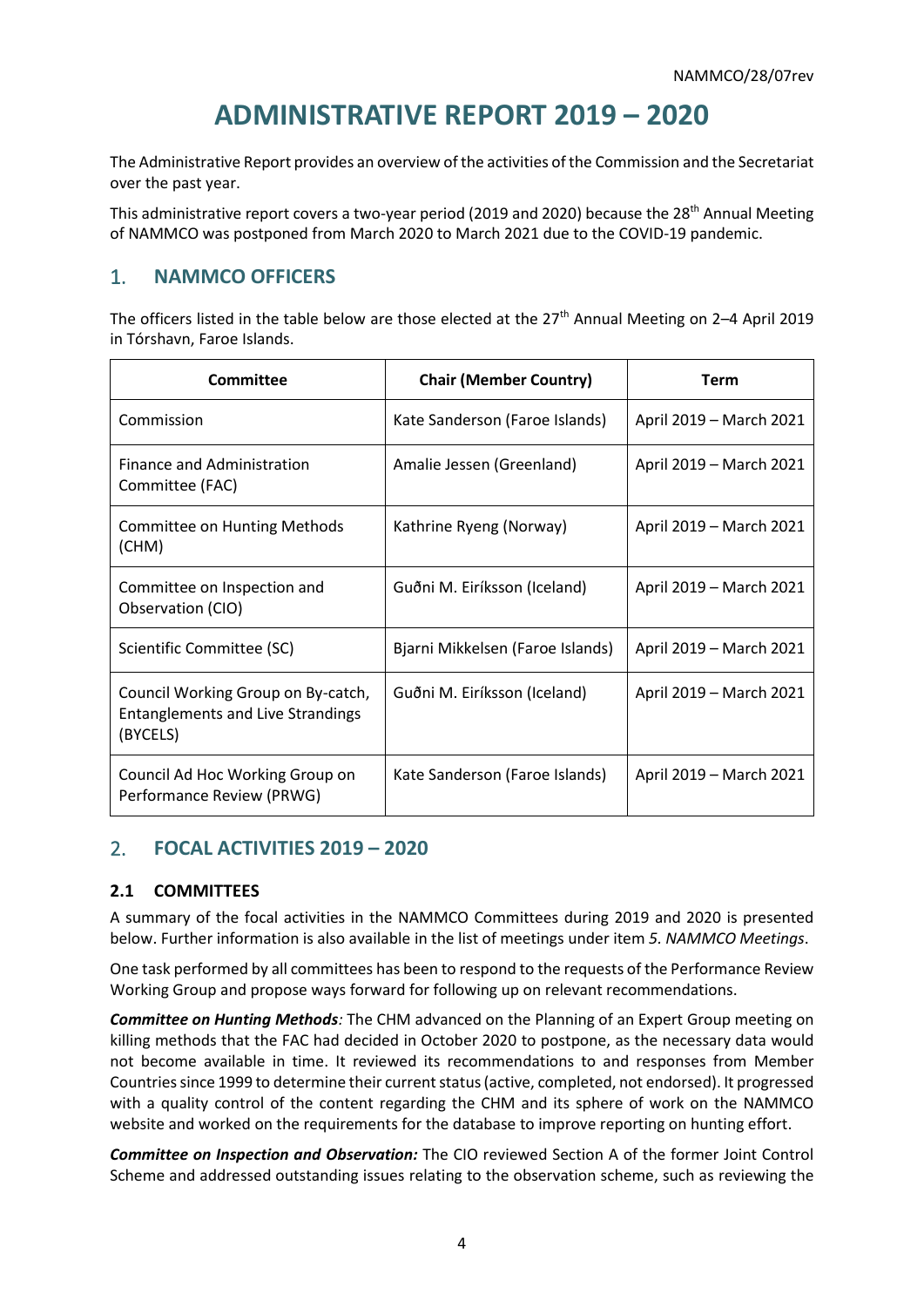"old" guidelines to Section B and developing new guidelines for adoption, and clarifying issues on safety, insurance, and health certificates. It also developed proposals for the scope of the 2020 and 2021 observation activities and initiated the process of reviewing Member Country compliance with the recommendations from NAMMCO. The committee also progressed with quality controlling the relevant sections of the NAMMCO website and identified ways of improving the reporting on hunting effort. Finally, it organised and held a training course for observer candidates in Iceland in February 2020.

*Council Working Group BYCELS:* BYCELS progressed with quality controlling the content of the NAMMCO website relevant to its work. It assessed the applicability and usefulness of the current data requirements for annual reporting from Member Countries. It also progressed with defining guidelines for a) euthanasia of stranded cetaceans, b) the development of national stranding response networks, and c) disentanglement in Arctic conditions.

*Scientific Committee:* An SC meeting was held in 2019, which discussed the status of all requests for advice and received available updates on all pinniped and cetacean species. At this meeting, the SC also reviewed the reports of all Working Group meetings held that year. This included WGs on harbour porpoise (HPWG), harp and hooded seals (WGHARP), narwhal in East Greenland (NEGWG) and abundance estimates (AEWG). In 2020, online meetings of the WG on by-catch (BYCWG) and the NAMMCO-JCNB Joint Working Group on narwhal and beluga (JWG) were held and final reports circulated. A joint NAMMCO/ICES workshop on seal modelling was also organized and conducted, with a final report in preparation for publication in the NAMMCO Scientific Publications series.

**Council Ad Hoc Working Group on Performance Review:** The PRWG held two face to face meetings. It discussed the cross-cutting and overarching aspects of the Performance Review's conclusions and recommendations. It considered each recommendation and forwarded them to the relevant committee(s) and requested that the committees present their view on the relevance of the recommendations and possible ways forward (when appropriate). After reviewing the responses from the committees, the PRWG formulated recommendations to the Council with a set of identified follow up actions.

**Finance and Administration Committee:** The FAC held one face to face and two online meetings. It focussed on finding an acceptable solution to an issue regarding the pension scheme for employees, developing guidelines for the submission of documents and reports to the meetings of NAMMCO bodies, prioritising the workload of the Secretariat well as considering draft budgets for the Commission. It also defined best practice procedures for quality controlling and maintaining the website content.

## <span id="page-4-0"></span>**2.2 SECRETARIAT**

The emphasis of activities within the NAMMCO Secretariat in 2019 and 2020 has been on:

*Updating the species pages on the NAMMCO website*, including finalising pages for those species that had not yet been included, adding recent catch data and assessment information, updating descriptions of ongoing research projects in Member Countries, standardising reference lists, and English proofing. The harbour seal page wasfully updated, following a recent species review Desportes was a collaborator on, see also section *[11.3](#page-16-3) [Publication in Scientific Journals](#page-16-3)*.

*Compiling an overview of all NASS cetacean abundance estimates* that have appeared in NAMMCO reports over the years. This included a record of their current status (e.g., valid/superseded), name of endorsing WG/SC, and reference details. From this overview, what are considered by the SC to be the best available abundance estimates for all cetacean species/areas/surveys were published in table form in Volume 11 of the NAMMCO Scientific Publications "[Estimates of Cetacean Abundance in the](https://doi.org/10.7557/3.5732)  [North Atlantic of Relevance to NAMMCO](https://doi.org/10.7557/3.5732)" (See also *[Appendix G. Publications](#page-41-0) in Other Scientific [Journals](#page-41-0)*).

A similar compilation is in preparation for narwhals and belugas, as well as for seals and walrus.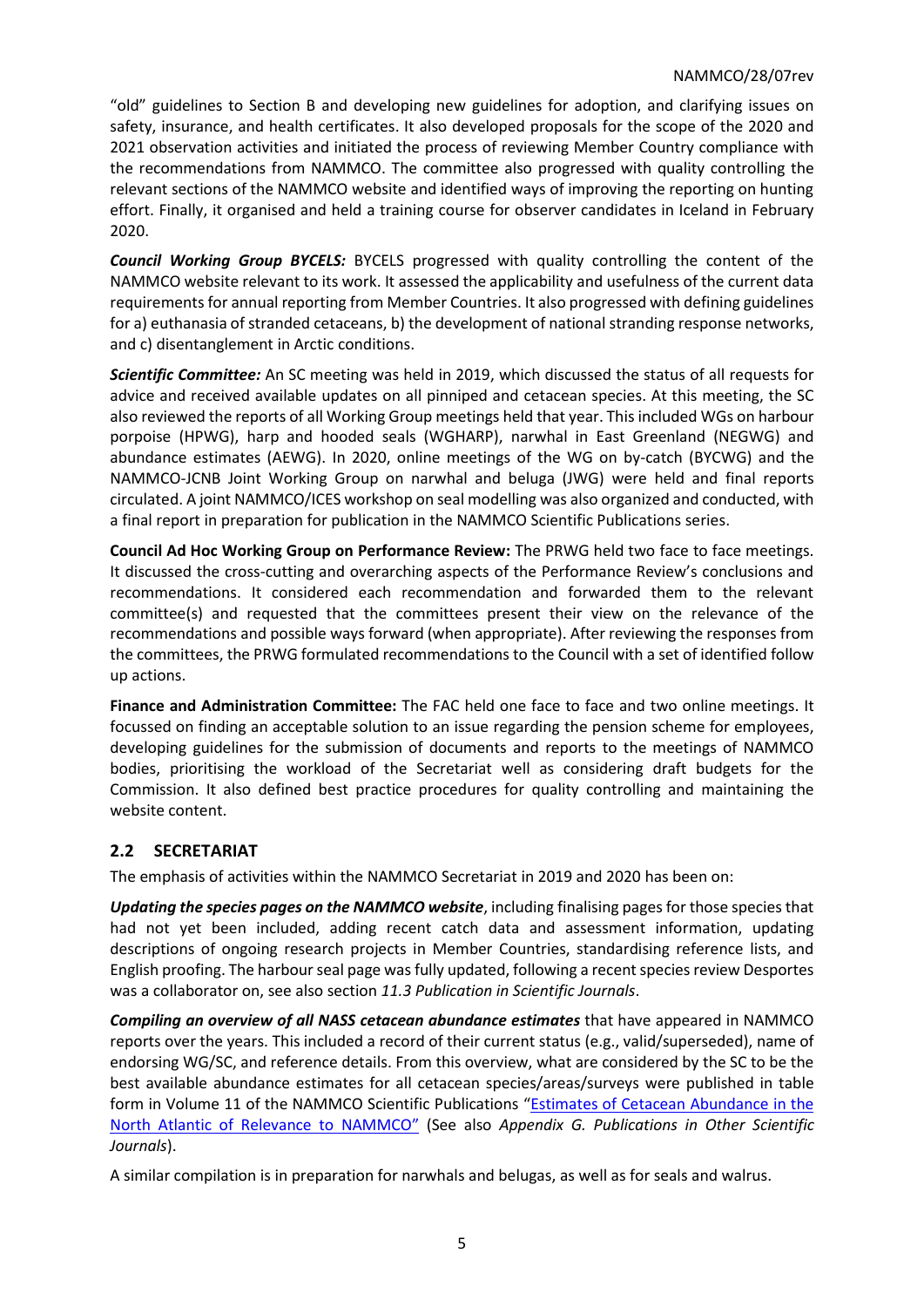*Preparing and executing the transition from a P-drive and paper archive to a digital archive on Sharepoint* following the decision of FAC to go ahead with this (March 2020). This included cleaning the existing p-drive (e.g., going through all folders and removing out of date draft files and files no longer of relevance), digitalising important documents from the paper archive, as well as designing a logical folder structure. The work also included sorting, cataloguing, and referencing the photo library (including use rights) as well as transferring all scientific articles into Zotero to create a searchable online library that all staff can access.

*Finalising the publication of Volume 11 of the NAMMCO Scientific Publications series:* "**Sightings Surveys in the North Atlantic: 30 years of counting whales"**. This included co-authoring and editing select articles, and copy-editing and formatting all articles for publication. Twelve research articles, as well as two technical notes, were edited (7 with GD as a co-editor), formatted and published. A Preface (by Desportes and Wickson) and an Introduction (by Desportes, Hansen and Pike) were also published. The author guidelines for the series were also further developed and refined, as well as the descriptions of the journal on the website (See under 10.2 Scientific Publication). Meetings were also held between the Secretariat and the publisher to discuss the journal's data policy and the possibilities for open data archiving.

## <span id="page-5-0"></span>3. **SECRETARIAT STAFF**

| <b>General Secretary</b>               | Geneviève Desportes (GD)                           |
|----------------------------------------|----------------------------------------------------|
| Deputy Secretary                       | Charlotte Winsnes (CW)                             |
| <b>Scientific Secretary</b>            | Fern Wickson (FW)                                  |
| Scientific and Communication Assistant | Solveig Enoksen (SE): 01/10/2018 - 31/09/2019      |
| Interns                                | Sam Smith, UK (SS): 17/09/2018 - 16/05/2019        |
|                                        | Sabine S. Hansen, DK (SH): 01/05/2019 - 01/05/2020 |
|                                        | Bartal T. Kamban, FO (BK): 06/09 - 15/12/2019      |
|                                        | Mana Tugend, FR (MT): 14/04/2020 - 31/01/2021      |

In the period 2019 – 2020, the Secretariat was comprised of the following employees and interns:

The temporary employment of Solveig Enoksen was supported 50% by NAMMCO and 50% by the Norwegian Labour and Welfare Administration (NAV).

## <span id="page-5-1"></span>4. **COVID-19 PANDEMIC**

The global coronavirus (COVID-19) pandemic impacted the operations of NAMMCO in 2020, with all meetings in the spring (including the 28<sup>th</sup> Annual Meeting) being postponed to the autumn and some to the winter. The decisions necessary for the continuation of NAMMCO's work were taken in a restricted Council meeting (Heads of Delegations, advisers, Secretariat only), which was convened in March 2020 directly following a meeting of the Finance and Administration Committee. Other matters were decided later by correspondence. The activities under the NAMMCO Observation Scheme were cancelled in 2020.

Since the restricted Council meeting in March 2020, multiple committee meetings were moved to online formats. Due to time constraints, the meetings proceeded with prioritised agendas. The initial wave of meeting postponements, followed by the reorganisation from face-to-face meetings to online formats, has been time-consuming and challenging at times.

Taking advantage of the COVID-19 situation and the extensive use of online meetings, the Secretariat has participated in a range of external meetings and events that it would not likely have participated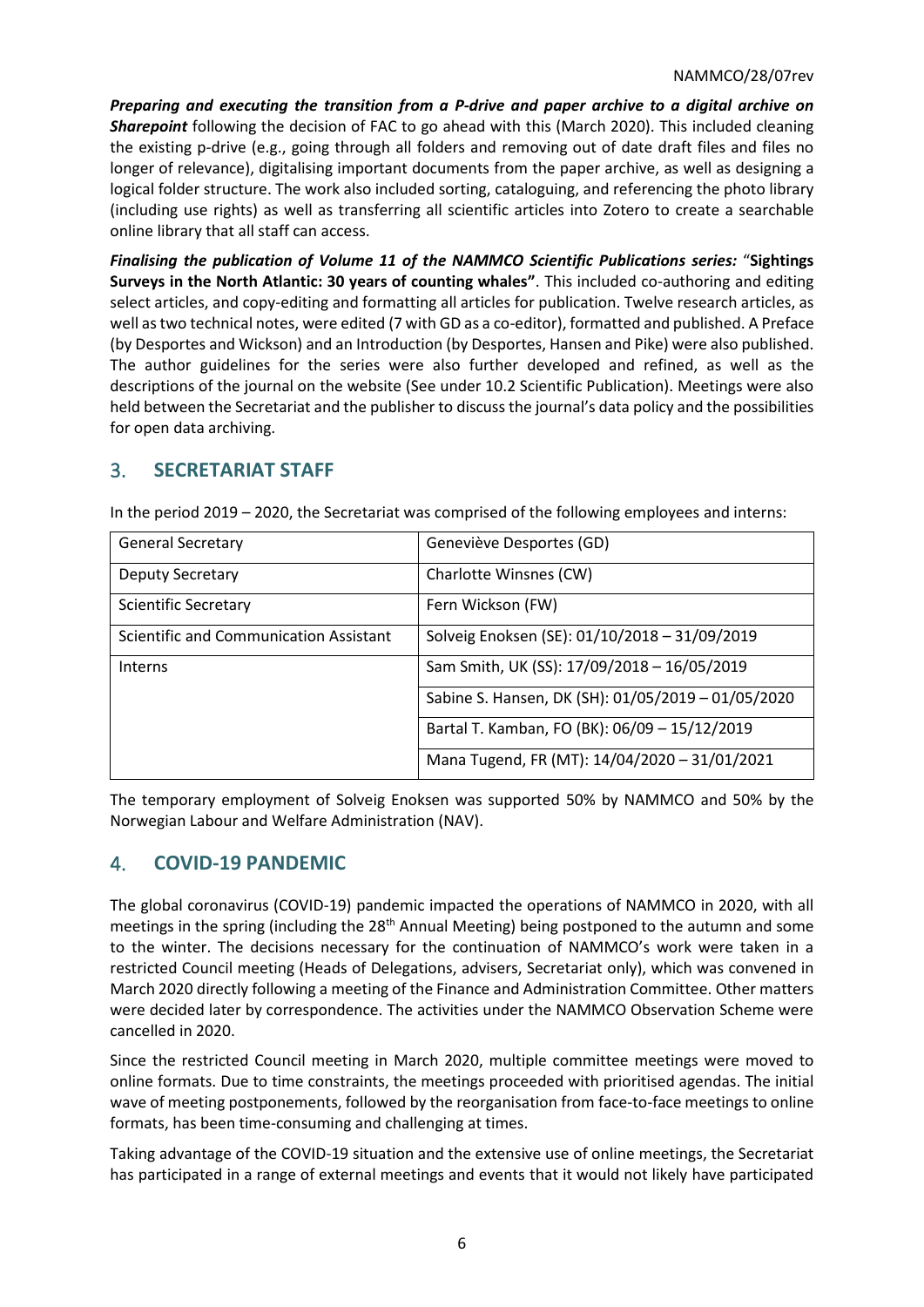in in person due to the time demands and travel costs required and/or only a single staff member would have taken part. These events are shaded light grey in *section 6.1 National and IGO events attended in 2019 and 2020 by the Secretariat on behalf of NAMMCO*.

The Secretariat also followed several virtual defenses of Master's ad PhD theses at the University of Tromsø that were related to species under the purview of NAMMCO, such as killer whales and humpbacks whales in the Barents and Norwegian seas.

## <span id="page-6-0"></span>5. **NAMMCO MEETINGS**

The tables below present a chronological overview of the NAMMCO meetings in 2019 and 2020. The staff attending each meeting is also specified, as well as the date that the report was circulated. A link is provided to the reports that are publicly available on the NAMMCO website.

| <b>Dates</b>    | <b>Meetings</b>                              | <b>Venue</b>   | <b>Staff</b>     | <b>Output</b>                |
|-----------------|----------------------------------------------|----------------|------------------|------------------------------|
| January         |                                              |                |                  |                              |
| 29              | HoDs                                         | Online         | GD               |                              |
| February        |                                              |                |                  |                              |
| 6               | Marine Mammal Student Symposium              | UiT Tromsø, NO | FW, SE, SS       |                              |
| $5 - 6$         | <b>CIO</b>                                   | Copenhagen, DK | CW, GD           | Report adopted on 14.03.19   |
| $\overline{7}$  | CHM                                          | Copenhagen, DK | <b>CW</b>        | Report adopted on 15.03.19   |
| 28              | HODs + Japan                                 | Copenhagen, DK | GD               |                              |
| March           |                                              |                |                  |                              |
| 15              | CIO/CHM/BYCELLS                              | Online         | CW, GD           |                              |
| 19-22           | Harbour Porpoise WG                          | Copenhagen, DK | <b>FW</b>        | Report adopted on 29.03.2019 |
| 31              | Preparatory meetings to AM                   | Tórshavn, FO   | GD, CW, FW       |                              |
| April           |                                              |                |                  |                              |
| $1\,$           | FAC // HoDs                                  | Tórshavn, FO   | GD, CW, FW // GD | Report adopted on 02.04.19   |
| 2 & 4           | Management Committees                        | Tórshavn, FO   | GD, CW, FW; SE   | Report adopted 28.06.19      |
| $3 - 4$         | <b>Council Meeting</b>                       | Tórshavn, FO   | GD, CW, FW, SE   | Report adopted on 11.06.19   |
| $\overline{4}$  | HoDs + Japan                                 | Tórshavn, FO   | GD               |                              |
| May             |                                              |                |                  |                              |
| 21              | CIO                                          | Online         | <b>CW</b>        | Report adopted on 21.07.19   |
| June            |                                              |                |                  |                              |
| $12 - 13$       | Performance Review WG                        | Copenhagen, DK | GD               | Report adopted on 22.08.19   |
| September       |                                              |                |                  |                              |
| $2 - 6$         | ICES-NAFO-NAMMCO Harp and Hooded Seals<br>WG | Tromsø, NO     | FW, SH (GD part) | <b>ICES-NAMMCO Report</b>    |
| $24 - 27$       | WG on Narwhal in East Greenland              | Copenhagen, DK | FW, GD           | Report adopted on 07.10.19   |
| October         |                                              |                |                  |                              |
| $1 - 2$         | <b>CIO</b>                                   | Copenhagen, DK | <b>CW</b>        | Report adopted on 25.11.19   |
| 3               | CHM                                          | Copenhagen, DK | CW, BK           | Report adopted on 02.12.19   |
| $\sqrt{4}$      | <b>BYCELS</b>                                | Copenhagen, DK | CW, BK           | Report adopted on 25.11.19   |
| $8 - 10$        | AEWG                                         | Tromsø, NO     | FW, SH, GD       | Report adopted on 24.10.19   |
| 29-01           | SC                                           | Tórshavn, FO   | FW, GD, SH       | Report adopted on 15.11.19   |
| <b>November</b> |                                              |                |                  |                              |
| 19-20           | <b>FAC</b>                                   | Nuuk, GL       | GD, CW           | Report adopted on 06.01.20   |
| $20 - 21$       | PRWG // HOD                                  | Nuuk, GL       | GD, CW // none   |                              |

## <span id="page-6-1"></span>**5.1 NAMMCO MEETINGS 2019**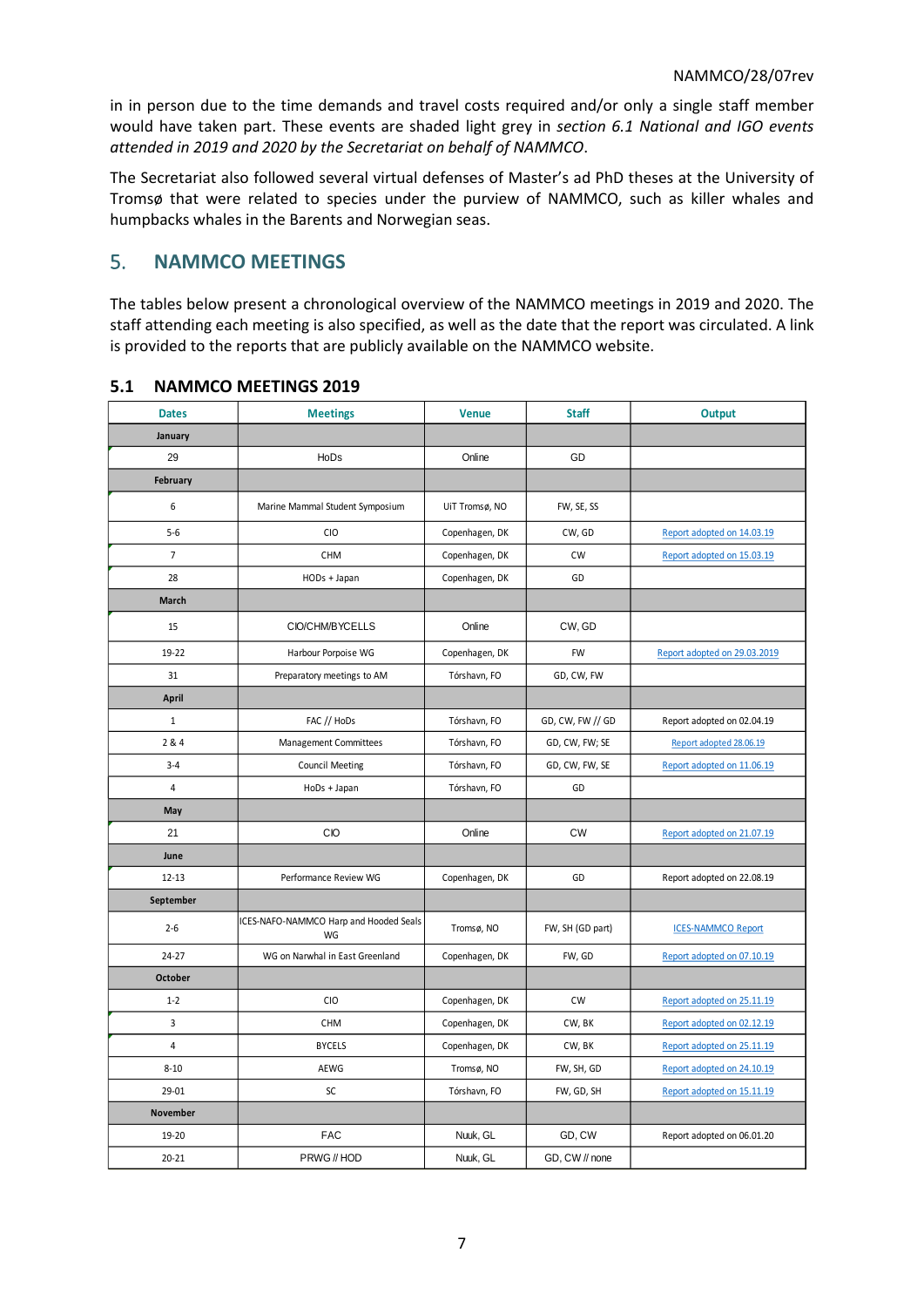## <span id="page-7-0"></span>**5.2 NAMMCO MEETINGS 2020**

| <b>Dates</b> | <b>Meetings</b>               | <b>Venue</b>  | <b>Staff</b>     | Output                                 |
|--------------|-------------------------------|---------------|------------------|----------------------------------------|
| January      |                               |               |                  |                                        |
| 16           | CIO                           | Online        | <b>CW</b>        | Minutes circulated on 07.08.20         |
| 22           | CW // FW appraisal meetings   | Secretariat   | CW, GD // FW, GD |                                        |
| February     |                               |               |                  |                                        |
| 5            | NAMMCO Student Symposium      | Tromsø, NO    | SH, FW, GD       |                                        |
| $5 - 7$      | CIO/Observer training course  |               |                  | Reported via 18 February CIO report    |
| 8            | <b>CIO</b>                    | Reykjavík, IS | <b>CW</b>        | Report adopted on 28.02.20             |
| 9            | <b>CHM</b>                    |               |                  | Report adopted on 28.02.20             |
| 18           | CIO                           | Online        | <b>CW</b>        | Report adopted on 28.02.20             |
| March        |                               |               |                  |                                        |
| 13           | HoDs                          | Online        | GD, CW, FW       | Summary circulated on 17.03.20         |
| 20           | <b>FAC</b>                    | Online        | GD, CW, FW, SH   | Report adopted on 26.03.20             |
| 26           | COUNCIL-HoDs                  | Online        | GD, CW, FW       | Report adopted on 27.04.20             |
| 26           | HoDs                          | Online        | GD               |                                        |
| <b>April</b> |                               |               |                  |                                        |
| 3            | CIO                           | Online        | CW               | Report adopted 15.04.20                |
| May          |                               |               |                  |                                        |
| 28           | By-Catch WG                   | Online        | FW, GD, MT       | Report released after review by SC27   |
| June         |                               |               |                  |                                        |
| 11           | <b>CHM</b>                    | Online        | CW, MT           | Report adopted 25.06.20                |
| 22           | <b>BYCELS</b>                 | Online        | CW, MT           | Report adopted 13.07.20                |
| 23           | GD appraisal meeting          | Online        | KS, GD           |                                        |
| July         |                               |               |                  |                                        |
| 3            | <b>BYCELS</b>                 | Online        | CW, MT           | Report adopted 13.07.20                |
| September    |                               |               |                  |                                        |
| 10           | HoDs                          | Online        | GD               |                                        |
| October      |                               |               |                  |                                        |
| $6 - 8$      | <b>CIO</b>                    | Online        | CW, MT           | Report adopted 8.10.20                 |
| $14 - 15$    | <b>CHM</b>                    | Online        | CW, MT           | Report adopted 6.11.20                 |
| 16           | FAC                           | Online        | GD, CW, FW, MT   | Report adopted 13.11.20                |
| 20           | HoDs                          | Online        | GD               |                                        |
| $26 - 30$    | NAMMCO-JCNB Joint WG          | Online        | <b>FW</b>        | Report adopted 16.11.20, awaiting JCNB |
| November     |                               |               |                  |                                        |
| $4 - 6$      | NAMMCO-ICES Seal Modelling WS | Online        | <b>FW</b>        | Full draft circulated 25.02.21         |
| 13           | HoDs + Japan                  | Online        | GD               |                                        |
| 25           | HoDs                          | Online        | GD               |                                        |
| 26           | CIO                           | Online        | CW, MT           | Report adopted 9.12.20                 |
| December     |                               |               |                  |                                        |
| 16           | HoDs                          | Online        | GD               |                                        |

## <span id="page-7-1"></span>6. **EXTERNAL RELATIONS**

NAMMCO maintains relationships with a number of governmental and inter-governmental organisations working on marine management. The tables below present a chronological overview of the events organised by governmental or inter-governmental organisations that were attended by the Secretariat or representatives of Member Countries on behalf of NAMMCO during 2019 and 2020. The staff that attended the meeting has been specified, as well astheir contribution. Reference to observer reports, (available in *Appendix A. [Secretariat Observer Reports](#page-19-0) – Member Country and IGO Events [attended in 2019](#page-19-0)* and *Appendix B. [Secretariat Observer Reports](#page-22-0) – Member and IGO Events attended in [2020](#page-22-0)*), is provided when relevant.

**OSPAR:** NAMMCO Member Countries have been considering a possible Memorandum of Understanding with OSPAR. A draft MOU between NAMMCO and OSPAR was developed and forwarded to the OSPAR Secretariat in June 2020.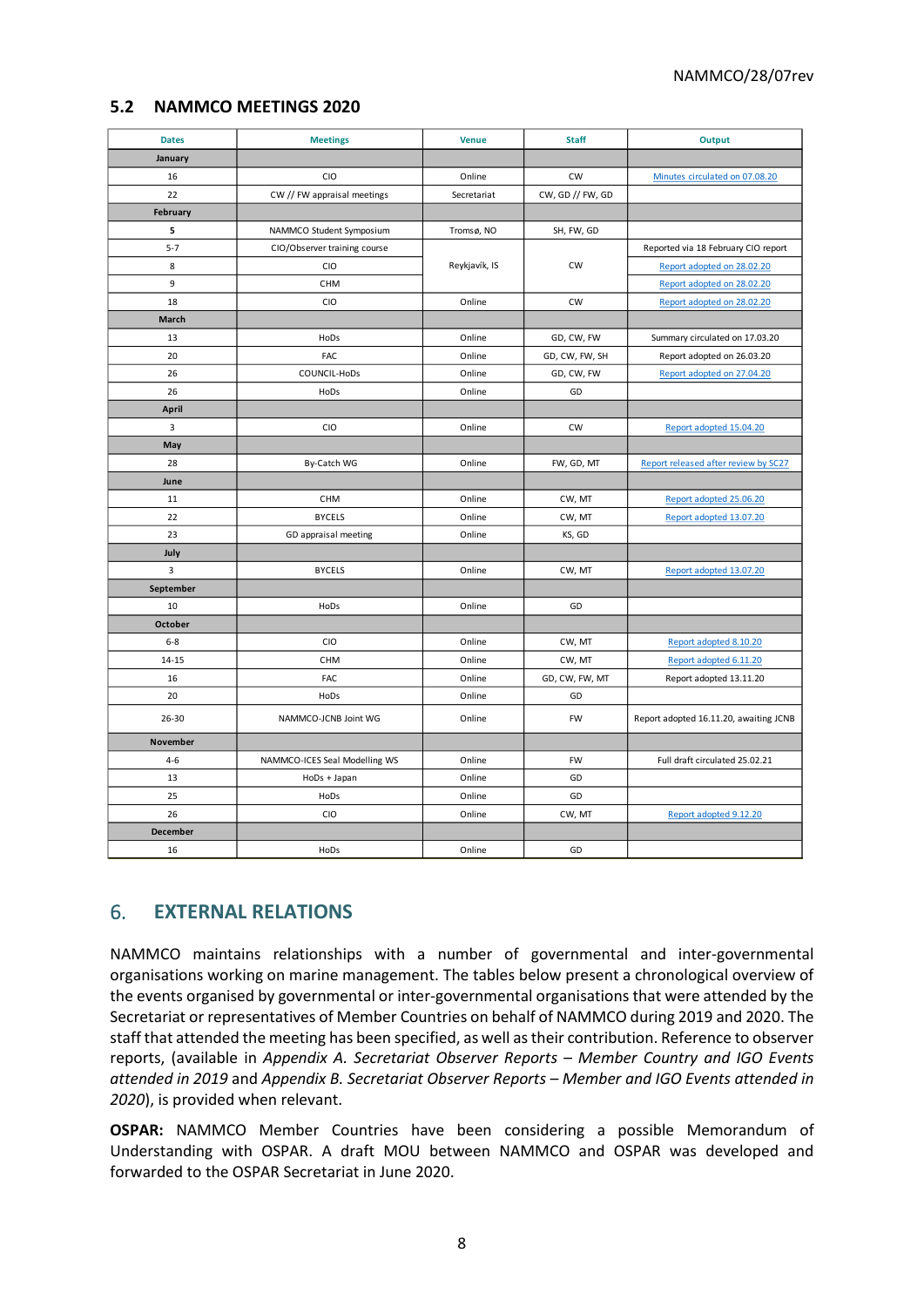NAMMCO provided OSPAR (15/01/2020) with comments on its draft nomination proforma for a "North Atlantic Current and Evlanov Seamount" (NACES) marine protected area (MPA) in the OSPAR Maritime Area. The comments addressed only its implications for the conservation and management of marine mammals and especially cetaceans in the North Atlantic. They were informed by an assessment from the NAMMCO Scientific Committee [\(NAMMCO 2019\)](https://nammco.no/wp-content/uploads/2017/01/final-report_sc26-2019_rev230120.pdf).

**Arctic Council:** In reference to Annex 2 of the Arctic Council Rules of Procedure, every two years Observers who are not under review are asked to submit to the Chairmanship up-to-date information about their relevant activities and contributions to the work of the Arctic Council. The Secretariat provided the Arctic Council (December 2020) with an update on NAMMCO-Arctic Council related activities for the period June 2018–December 2020.

**CAFF-CBMP / Marine Mammal Expert Network (MMEN):** The MMEN, to which NAMMCO is member, was asked by the CAFF-CBMP to update the findings of the State of the Arctic Marine Biodiversity Report (SAMBR) from 2017 (to which NAMMCO contributed). NAMMCO contributed to this update, in particular by preparing the draft text for the walrus.

## <span id="page-8-0"></span>**6.1 MEMBER COUNTRY AND IGO EVENTS ATTENDED BY THE SECRETARIAT**

## **6.1.1 2019**

Short reports from NAMMCO staff attending these meetings can be found in *[Appendix A.](#page-19-0) Secretariat Observer Reports – Member Country and [IGO Events attended in 2019.](#page-19-0)*

| <b>Date</b> | <b>Meetings</b>                                                                                                                                                 | <b>Location</b>          | <b>Staff</b>      | <b>Contribution</b>                                   | Doc No. in<br>App. A |
|-------------|-----------------------------------------------------------------------------------------------------------------------------------------------------------------|--------------------------|-------------------|-------------------------------------------------------|----------------------|
| 28-29/05    | 5 <sup>th</sup> meeting of the (NEAFC-OSPAR)<br>Collective Arrangement (CollAr)                                                                                 | Gothenburg,<br><b>SE</b> | GD                | Interventions                                         | 1                    |
| 05-07/06    | NASCO 36 <sup>th</sup> Annual Meeting                                                                                                                           | Tromsø, NO               | GD, CW            | <b>Opening Statement</b>                              | $\mathcal{P}$        |
| 19-20/06    | Norwegian Workshop on Marine<br>Mammal By-catch Monitoring and<br>Mitigation                                                                                    | Ålesund, NO              | GD                | Interventions                                         | 3                    |
| 11-12/07    | Sustainable Use of Aquatic Living<br>Resources                                                                                                                  | Tokyo, JP                | GD<br>invited     | Presentation<br>"Impact of food<br>choices"           | 4                    |
| 17-19/09    | FAO By-Catch Workshop                                                                                                                                           | Rome, IT                 | GD                | Interventions                                         | 5                    |
| 24-25/01    | Siøpattedyrutvalget [Norwegian]<br>marine mammal advisory board]                                                                                                | Tromsø, NO               | CW, FW<br>invited | Presentation on<br>animal welfare<br>issues in NAMMCO | 6                    |
| 27/11       | 3 <sup>rd</sup> meeting of the reference group for<br>UN negotiations towards a new<br>agreement on Biodiversity Beyond<br><b>National Jurisdictions (BBNJ)</b> | Tromsø, NO               | CW, SH,<br>BК     | Opening and closing<br>remarks                        | 7                    |

## **6.1.2 2020**

Short reports from NAMMCO staff attending these meetings can be found in *[Appendix B.](#page-22-0) Secretariat [Observer Reports](#page-22-0) – Member and IGO Events attended in 2020*.

| <b>Date</b> | <b>Meetings</b>                                                                                          | Location       | <b>Staff</b> | <b>Contribution</b> | Doc No.<br>in App. B |
|-------------|----------------------------------------------------------------------------------------------------------|----------------|--------------|---------------------|----------------------|
| 29/01       | UN Decade of Ocean Science for<br>Sustainable Development 2021-2030<br>& Arctic Frontiers - Arctic Ocean | Tromsø,<br>NO. | GD. FW       | Interventions       |                      |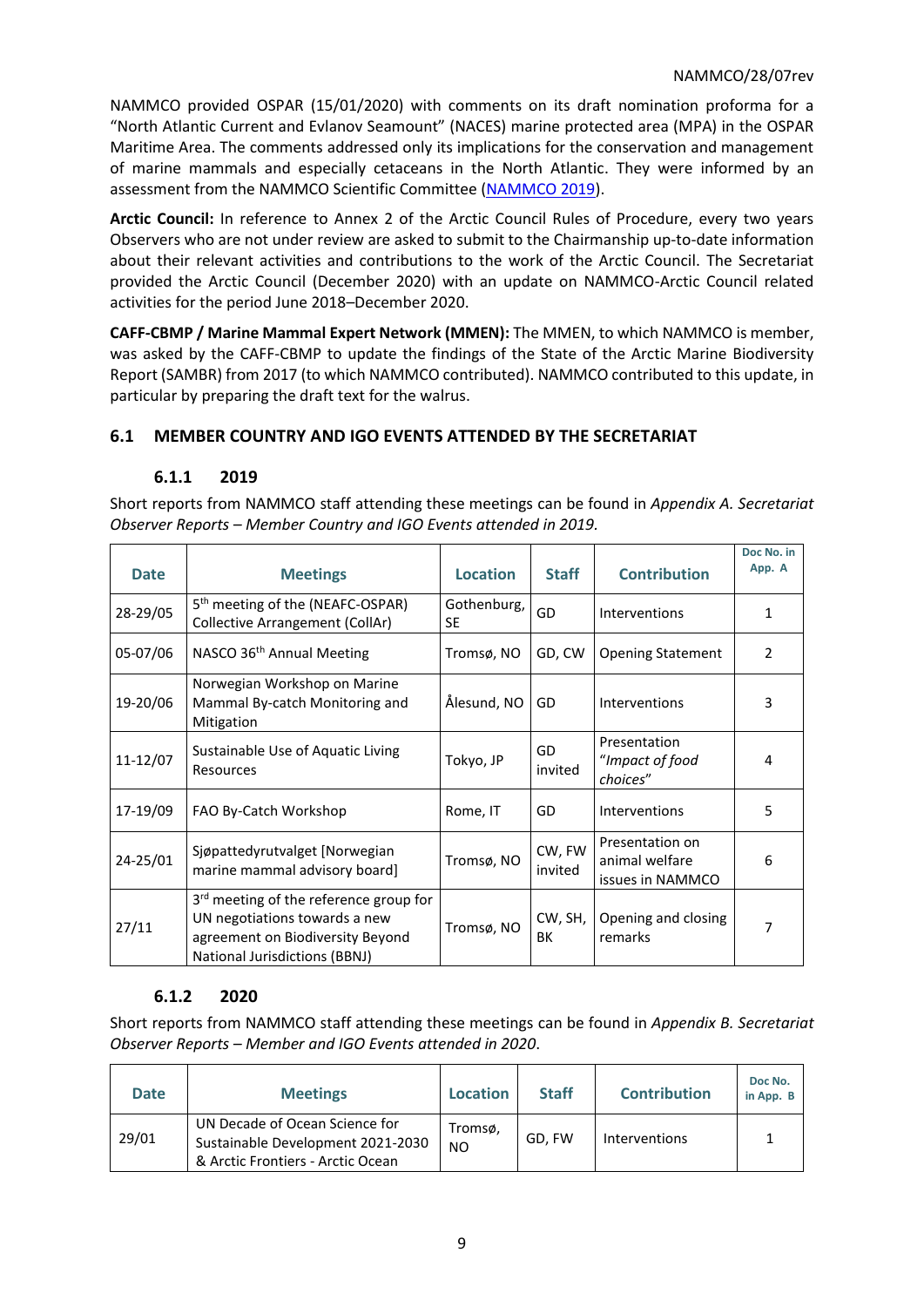|          | Decade Workshop: Policy-Business-<br>Science-Dialogue                                                   |                      |                   |                                                   |                |
|----------|---------------------------------------------------------------------------------------------------------|----------------------|-------------------|---------------------------------------------------|----------------|
| 20-23/04 | AMAP - Climate Expert Group                                                                             | Online               | <b>FW</b>         | Observation                                       | $\overline{2}$ |
| 12-24/05 | IWC - 66b SC meeting<br>(To relevant sessions)                                                          | Online               | GD, FW            | Interventions                                     | 3              |
| 09/07    | CBD and Friends for Ocean Action -<br>webinar on Protecting the Ocean's<br><b>Most Important Places</b> | Online               | GD                | Observation                                       | $\overline{4}$ |
| 15-17/07 | FAO - COFI-34 Virtual dialogues on<br>the Path to the 34th Session of COFI<br>(To relevant sessions)    | Online               | GD, CW            | Observation                                       | 5              |
| 07-11/07 | ASCOBANS - 9th MOP<br>(To relevant agenda points)                                                       | Online               | GD, FW,<br>MT     | <b>Opening Statement</b><br>and interventions     | 6              |
| 14/09    | NO - BBNJ Intersessional Work                                                                           | Online               | <b>MT</b>         | Followed<br>discussions                           | $\overline{7}$ |
| 14-15/09 | CAFF - Workshop on the Action Plan<br>for Biodiversity 2021                                             | Online               | GD, MT            | Interventions                                     | 8              |
| 16-17/09 | CAFF - Board Meeting - plenary                                                                          | Online               | GD, MT            | Observation                                       | 8              |
| 29-31/09 | <b>IWC - Conservation Committee</b><br>(To relevant sessions)                                           | Online               | <b>CW</b>         | Observation                                       | 9              |
| 06-08/10 | AMAP - 34 <sup>th</sup> WG meeting                                                                      | Online               | <b>FW</b>         | Observation                                       | 10             |
| 22-23/10 | NO - Sjøpattedyrutvalget [Norwegian<br>Marine Mammal Advisory Board]                                    | Tromsø,<br><b>NO</b> | GD, CW,<br>FW, MT | Interventions                                     | 11             |
| 3 & 5/11 | <b>CAFF - CBMP Marine</b>                                                                               | Online               | GD                | Interventions                                     | 12             |
| 04/11    | CAFF - Marine Mammal Expert<br>Network                                                                  | Online               | GD                | Interventions                                     | 13             |
| 17/11    | <b>ASCOBANS - Intersessional Working</b><br>Group on Beaked Whales                                      | Online               | <b>FW</b>         | Shared Abundance<br>estimates from NSP<br>Vol. 11 | 14             |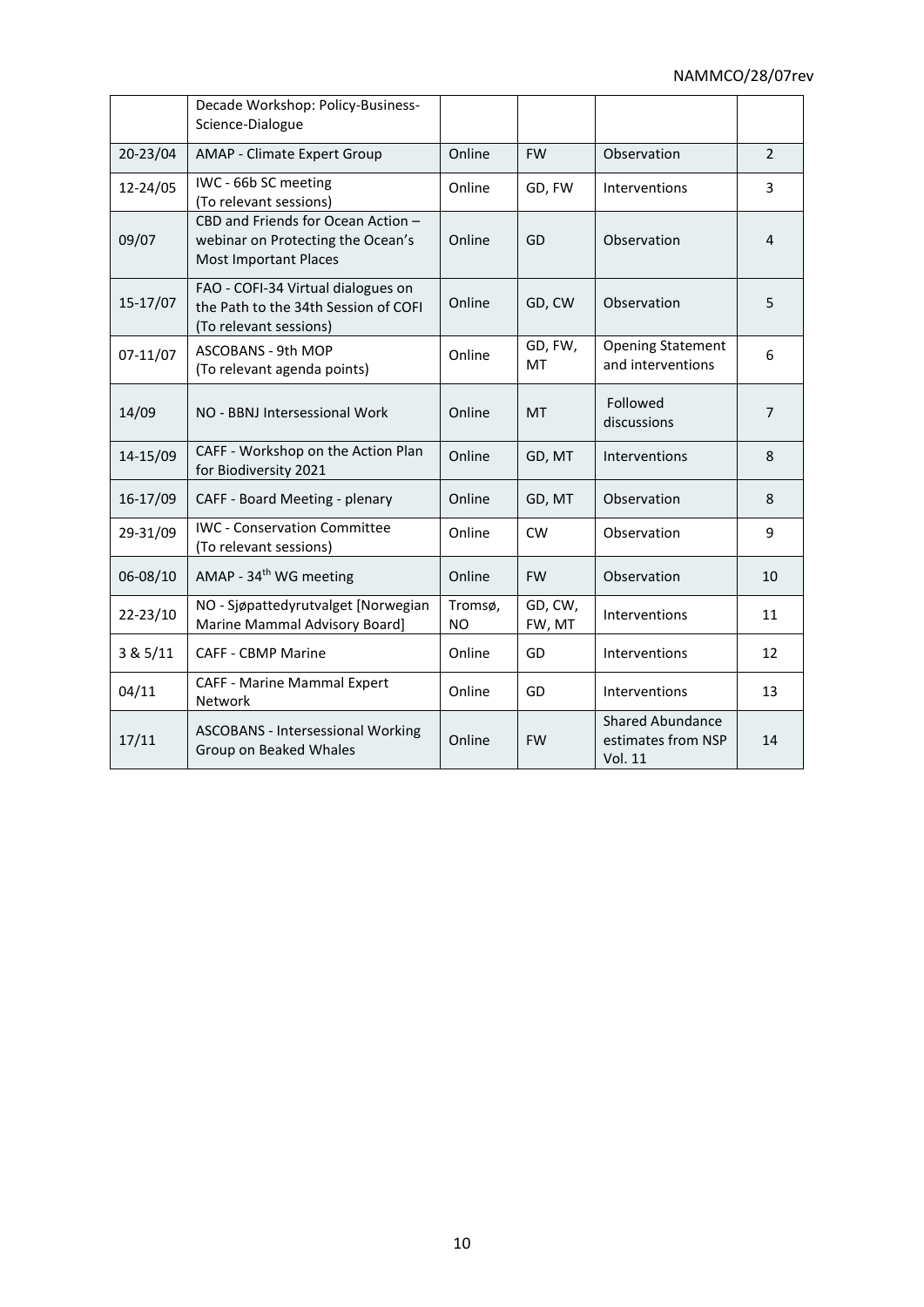| Year // Date        | <b>Meeting</b>                          | Location     | <b>Observer</b> |
|---------------------|-----------------------------------------|--------------|-----------------|
| 2019 // 5-7/06      | NASCO - 36 <sup>th</sup> Annual Meeting | Online       | Faroe Islands   |
| 2019 // 23-27/09    | NAFO - $41st$ Annual Meeting            | Bordeaux, FR | Iceland         |
| 2019 // 12-14/11    | NEAFC - 38 <sup>th</sup> Annual Meeting | London, UK   | Norway          |
| 2020 // 26/05-04/06 | NASCO - 37 <sup>th</sup> Annual Meeting | Online       | Faroe Islands   |
| 2020 // 21-25/09    | NAFO - 42 <sup>nd</sup> Annual Meeting  | Online       | Iceland         |
| 2020 // 10-13/11    | NEAFC - 39 <sup>th</sup> Annual Meeting | Online       | Norway          |

#### <span id="page-10-0"></span>**6.2 IGO MEETINGS ATTENDED BY MEMBER COUNTRIES ON BEHALF OF NAMMCO**

## <span id="page-10-1"></span>**6.3 CONTACT WITH IGO SECRETARIATS, PARLIAMENTS, INSTITUTES**

| Year // Date  | <b>Meeting</b>                                                                | <b>Location</b>          | <b>Staff</b>         | <b>Comments / Subject</b>                                                                                                                                                      |
|---------------|-------------------------------------------------------------------------------|--------------------------|----------------------|--------------------------------------------------------------------------------------------------------------------------------------------------------------------------------|
| 2019 // 31/01 | <b>Firms Secretariat</b>                                                      | Online                   | GD, CW,<br><b>FW</b> | Presentation of FIRMS to NAMMCO,<br>including benefits and opportunities.<br>Presentation of NAMMCO and its<br>eventual needs and expectations.                                |
| 2019 // 15/03 | <b>IWC Secretariat</b>                                                        | Online                   | GD, CW,<br><b>FW</b> | Walk-through the NAMMCO annual<br>meeting agendas and identification of<br>opportunities for cooperation<br>between the 2 Commissions                                          |
| 2019 // 09/04 | MPs A. C. Larsen, R.<br>Nordqvist, M.<br>Lidegaard                            | Copenhagen,<br><b>DK</b> | GD                   | With activists A. Peter; M.<br>Rasmussen, and film producer L.<br>Aluna. EU seal legislation & food<br>choices in GL                                                           |
| 2020 // 29/07 | Ass. Prof. De Lucia<br>from the Norwegian<br>Centre for the Law of<br>the Sea | <b>NAMMCO</b>            | GD, FW, MT           | At NAMMCO's initiative. Discussion of<br>future opportunities for collaboration<br>and cooperation, including joint<br>organisation of the Marine Mammal<br>Student Symposium. |
| 2021 // 14/01 | <b>AMAP Secretariat</b>                                                       | Online                   | GD, FW               | At NAMMCO's initiative. Establishing<br>contact and discussing options for<br>collaboration.                                                                                   |

#### **6.3.1 Meetings**

## **6.3.2 Regional Fishery Body (RFB) Secretariats' Network**

NAMMCO has actively contributed to the [Magazine](http://www.fao.org/fishery/rsn/newsletter/en) edited by the RSN since 2011 by submitting material for publication that describes the importance of its work on the conservation and management of marine mammals and highlighting ongoing priorities.

The February 2019 issue had a special focus on celebrating twenty years of working together in the context of the RFB network. The issue sought to reflect on the lessons learned, the experiences gained, and the goals achieved since the first meeting of FAO and Non-FAO Regional Fishery Bodies in 1999. NAMMCO contributed a piece that described the history of the organisation's establishment and prerequisites for its key successes.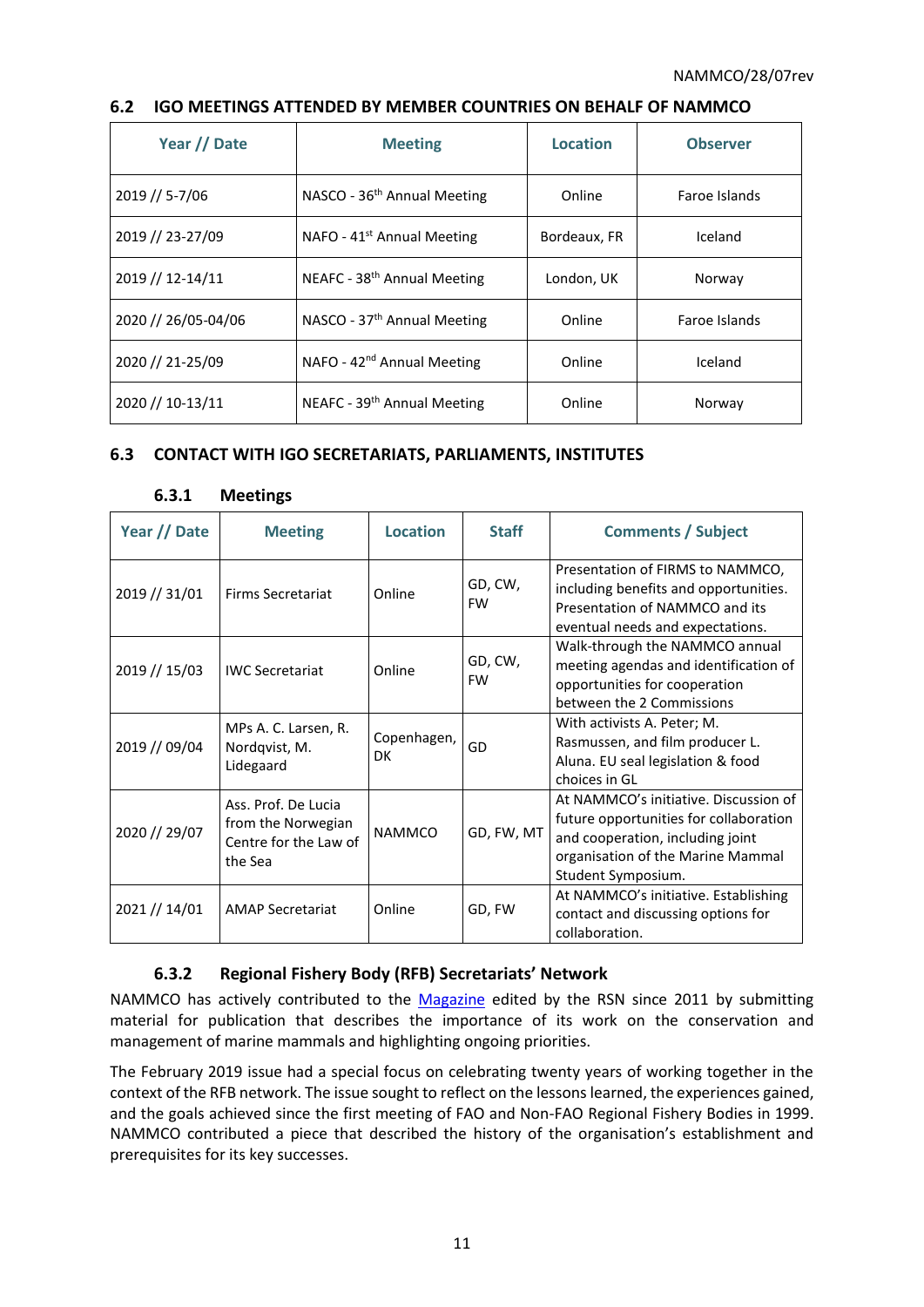For the June 2020 issue, NAMMCO submitted a short article on its creative approaches to facilitating conversations on controversial topics, using the experience arising from Fern Wickson's involvement with Homeward Bound (see *Appendix D. Reports [from Outreach Events organised or attended by the](#page-31-0)  [Secretariat in 2019](#page-31-0)*, report [7\)](#page-33-0).

## <span id="page-11-0"></span>7. **EXTERNAL RESEARCH PROJECTS WITH PARTICIPATION FROM NAMMCO**

## **7.1.1 ARISE (February 2017 - July 2021)**

[Initial project completion date was early 2021, but an extension was granted until July 2021] This project is funded by the Changing Arctic Ocean programme of the Natural Environment Research Council of the UK and is led by Prof. Claire Mahaffey from the University of Liverpool. The project examines how environmental change affects Arctic food webs using novel biological markers present in phytoplankton and zooplankton at the base of the food chain and Arctic seals (ringed and hooded seals) at the top of the food chain. The project has partners from various UK universities. International collaborators include Fisheries and Oceans (CA), Akvaplan-niva, Institute of Marine Research and Polar Institute (NO), ICES, CAFF and NAMMCO.

Results from the project were reported to the ICES/NAFO/NAMMCO WG on Harp and Hooded seals in September 2019 and to the NAMMCO-ICES Seal Modelling Workshop in November 2020.

## **7.1.2 Nordic Seals (2021 – launched in December 2020)**

This research and networking project is funded by the Nordic Council of Ministers Working Group for Fisheries (AG-Fisk), and is coordinated by Matís in Iceland (Jónas Viðarsson). The objective is to identify, discuss and analyse the challenges associated with the moratorium on seal hunting and to explore alternatives for how to address seal management in the future. Specifically, it aims to a) collate information on seal populations and distribution in the North Atlantic, b) examine the impacts of seal populations on the Nordic seafood industry, c) identify means of controlling seal populations (including sustainable harvesting) and d) identify potential products and markets for seal products, whilst also considering barriers such as animal welfare concerns and pollutant loads. The project has partners from Iceland, the Faroe Islands, Canada and Denmark. NAMMCO is an "associated partner".

The expectation is that NAMMCO will facilitate access to data on seal abundance and other relevant information regarding their role in the ecosystem.

## <span id="page-11-1"></span>8. **COMMUNICATION AND OUTREACH**

Outreach efforts to communicate the work of NAMMCO to a wide variety of audiences is important to ensure that the organisation is visible and accessible to diverse groups, that it maintains strong international networks, and that it fulfils its desire to be transparent. The outreach activities conducted by NAMMCO in 2019 and 2020 included: maintenance of an up to date and engaging website, presentations and stands at international conferences/workshops/symposia, facilitation of organised events and training programs, publications in academic journals and edited books, and engagement with social media platforms.

This section of the report provides an overview of the outreach activities conducted by the Secretariat and/or supported by NAMMCO in 2019 and 2020. It is divided into four sections: 1) Website, 2) Overview of presentations made at different fora in 2019 and 2020; 3) Overview of Publications; and 4) Summary of Activities on Social Media and the NAMMCO website.

## <span id="page-11-2"></span>**8.1 WEBSITE**

NAMMCO 27 noted that the website nammco.org remains the most important information platform for the organisation, and the hub and umbrella of all internal communication activities. Top priority was therefore granted to its completion (i.e., completing all the relevant species pages) and the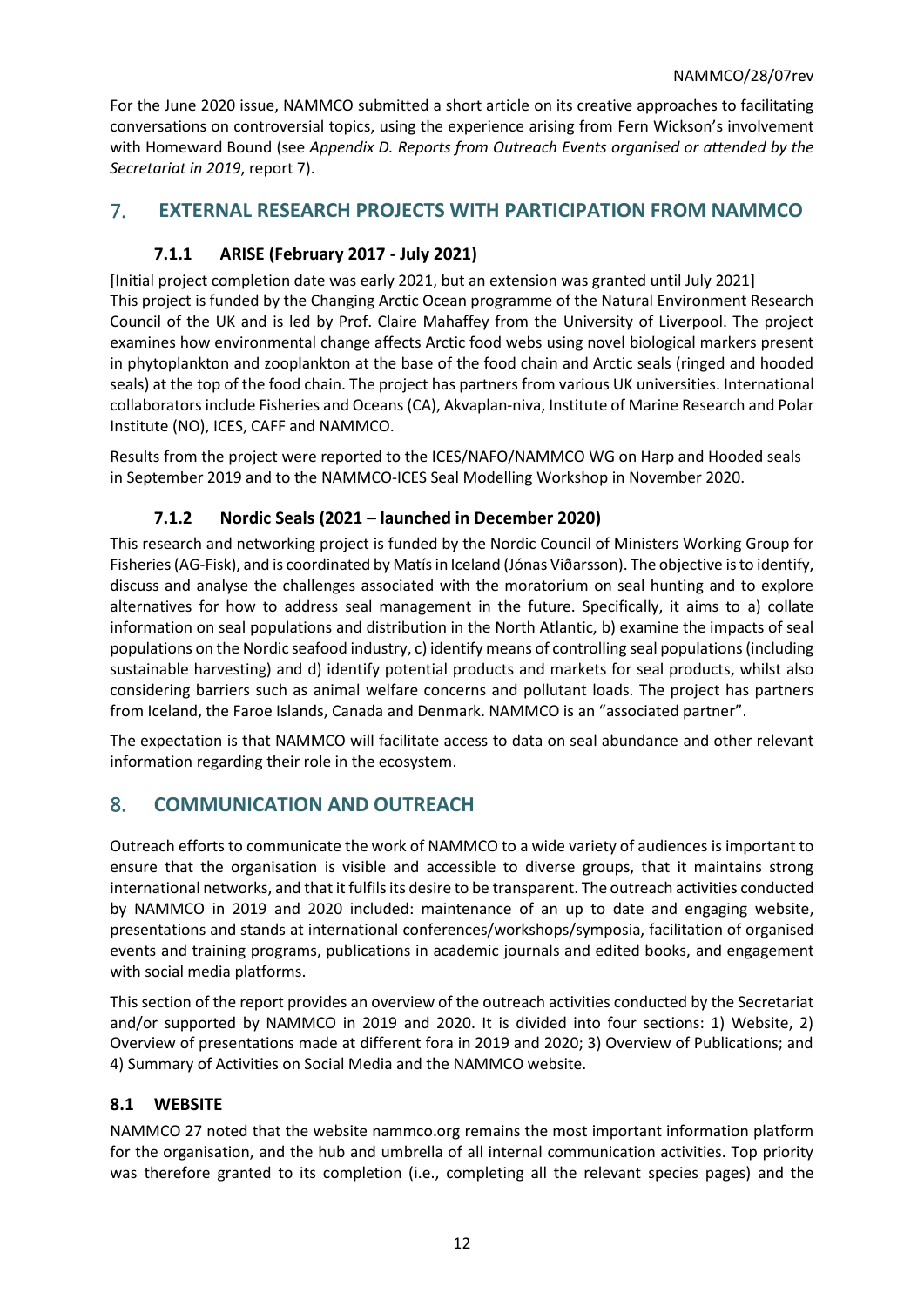provision of continual updates regarding the work of NAMMCO committees, and taking search engine optimisation (SEO) into account. Although the Secretariat has not yet maximised SEO for the website, new posts and updates have been done with this in mind.

## **8.1.1 Improvements**

## 8.1.1.1 Species information

Work to include more species pages, and to update all of existing pages with new abundance estimates and assessments results, has been an important focus in 2019 and 2020. At the end of 2020, all abundance estimates and assessment data were up to date for all species. Research in NAMMCO Member Countries was also updated with the information provided in 2020 in the National Progress Reports. One species (harbour seal) has been fully reviewed with all the general information also updated.

Three new pages on marine mammal species/genus were published in 2019 and seven in 2020:

- 2019[: Sperm whale](https://nammco.no/topics/sperm-whale/) (June), [Blue whale](https://nammco.no/topics/blue-whale/) (August)[, Sei whale](https://nammco.no/topics/sei-whale/) (September)
- 2020[: Striped dolphin](https://nammco.no/topics/striped-dolphin/) (February), [Risso's dolphin](https://nammco.no/topics/rissos-dolphin/) (April)[, Beaked whales](https://nammco.no/topics/beaked-whales/) (March– May, including on[e general genus information](https://nammco.no/topics/beaked-whales/) page and four species page: [Cuvier's beaked whale](https://nammco.no/topics/beaked-whales/#1566995552336-a000976d-9184), [Blainville's beaked whale](https://nammco.no/topics/beaked-whales/#1566995552492-ea2c705a-8a7d), [Sowerby's beaked whale](https://nammco.no/topics/beaked-whales/#1567001519476-cb59be8e-ca25), [True's beaked whale](https://nammco.no/topics/beaked-whales/#1590062840172-2fc8d2c8-1d65))

## Newly uploaded information includes:

- [North Atlantic Abundance Estimates of Relevance to NAMMCO // All cetacean species -](https://nammco.no/marinemammals/whales/) [All surveys:](https://nammco.no/marinemammals/whales/) An overview of all cetacean abundance estimates that have been endorsed and used in NAMMCO assessments over the years, together with a record of their current status (active, superseded, published).
- [Best abundance estimates for cetaceans](https://nammco.no/marinemammals/whales/) in the NAMMCO area for each cetacean species, areas and surveys.
- [Management areas:](https://nammco.no/marinemammals/whales/) the list of management areas and sub-areas used by NAMMCO in its assessment and monitoring work.

## 8.1.1.2 Other information

The [catch database](https://nammco.no/topics/catch-database/) is also now available in a searchable format for all species, countries, and years.

A new page o[n laws and regulations](https://nammco.no/topics/laws-and-regulations/) has been added, with translations or summaries in English.

## 8.1.1.3 Website News/Blogs

News posts on the website included announcements of new articles published in Volume 11 of the NSP, new species pages and new interns. A summary of the inputs NAMMCO received from students attending the NMBU conference on interdisciplinarity, sustainability and expert disagreement (see *Appendix E. Reports [from Outreach Events organised or attended by the Secretariat in 2020](#page-37-0)*) was also published on the website. A total of 37 news items presenting new publications, the release of reports, and information on the marine mammal student symposium were published on the website in 2019 and 23 in 2020. Blog posts were also made on intern experiences and the student symposium. A series of four blog posts was also made on FW's involvement in the Homeward Bound program (see *[Appendix](#page-31-0)  D. Reports [from Outreach Events organised or attended by the Secretariat in 2019](#page-31-0)*).

## **8.1.2 Website Content Quality Review**

Based on recommendations from the Committees, the Council endorsed a [process](https://nammco.no/topics/council-reports/) for reviewing the content quality of the NAMMCO website at its last meeting in 2020.

This work has now started in the different committees. For example, at its 2021 meeting, the SC will review and provide comments on the information provided for four species: long-finned pilot whale,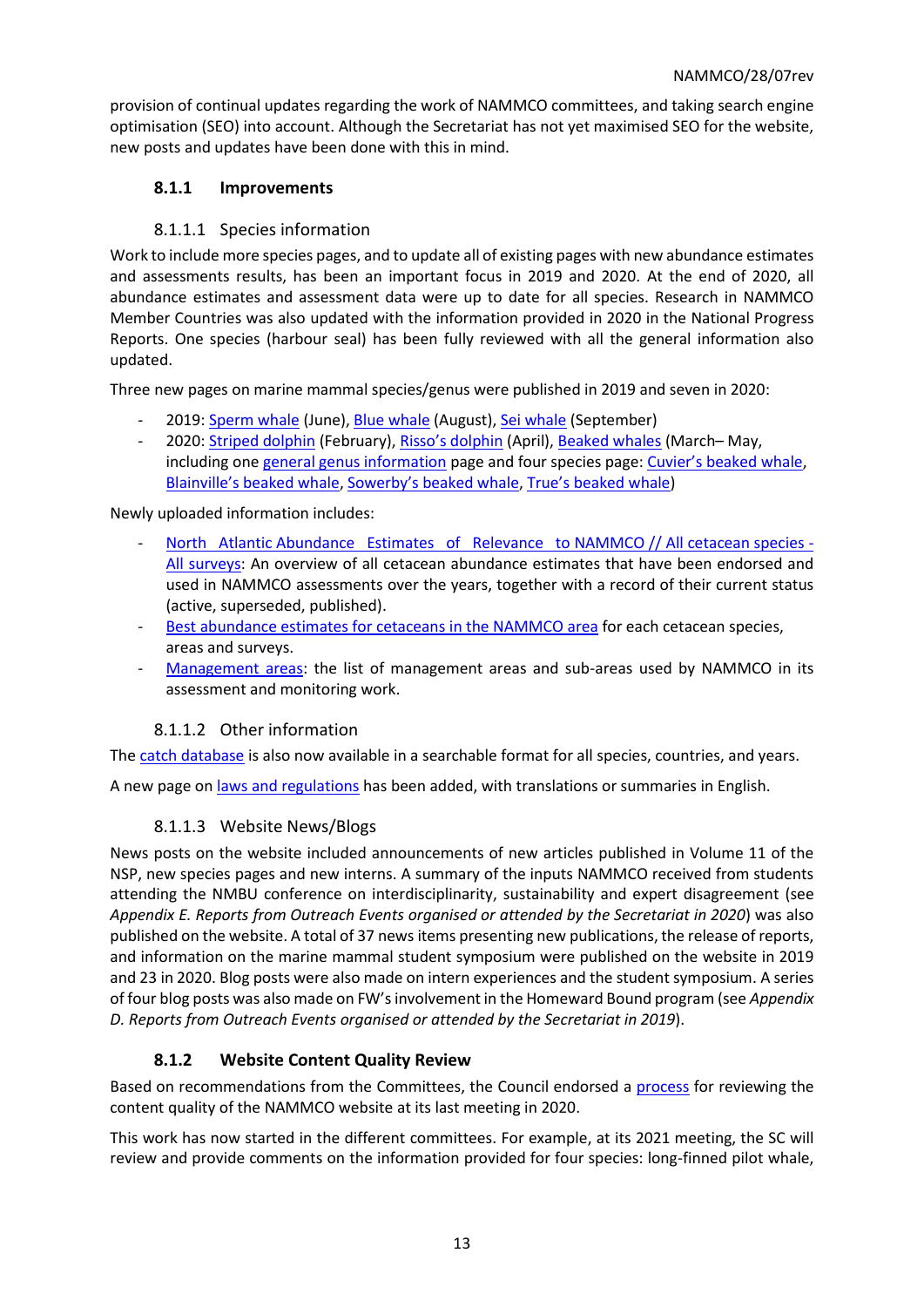minke whale, harbour seal and walrus. The CHM, CIO and BYCELS will have finalised their processes in February 2021.

## **8.1.3 Activities on nammco.org in 2019–2020**

A summary of the visitor activity on the NAMMCO website in 2019–2020 is presented i[n Appendix C.](#page-27-0) [Statistics of activities on the NAMMCO Website and Social Media for](#page-27-0) 2019-2020.

The [NAMMCO website](https://nammco.no/) has had 19,747 users between 1January 2019 and 1 January 2020 and 16,410 between 1 January 2020 and 1 January 2021, 89% of which were new users. The decrease in users might be, at least partly, related to a COVID-19 pandemic effect.

Most users find the website through an organic search, while 17% navigate to the site directly. It is worth mentioning that the number of visitors arriving at the site from an organic search has increased significantly since the last report from 2018, from 56.4% to 68% of all site visitors. Facebook and Twitter referred just above 10% of users. Other referring sites included the Chinese search engine baidu.com with 183 referrals, natur.gl with 115 referrals, and Wikipedia with 104 referrals.

Computers remain the main tool used to access the website, but in 2020 there was a slight increase in mobile users compared to the previous year.

The top countries visiting the website for 2019 and 2020 are the USA, followed by the UK, Norway and Canada. Interestingly, Germany became 8<sup>th</sup> on the list, well above Greenland, Iceland and the Faroe Islands.

As in previous years, the distribution of gender is relatively equal among the website users and most visitors were in the age class 25–34.

Some of the most popular pages, apart from the landing page, were the 'About NAMMCO' page, individual species pages, as well as the library and meeting pages. This suggests that, besides utilisation by the NAMMCO community, the website is used as a general source of information on marine mammals and that people outside the NAMMCO community use it to learn about the organisation. It is also worth noting that the Atlantic Walrus species site was the third most visited page on the website from 2019–2020.

## <span id="page-13-0"></span>**8.2 EXTERNAL EVENTS**

The tables below present an overview of the different fora where NAMMCO gave presentations in 2019 and 2020. Each of the events is described in more detail in *Appendix D. Reports [from Outreach](#page-31-0)  [Events organised or attended by the Secretariat in 2019](#page-31-0)* and *Appendix E. Reports [from Outreach Events](#page-37-0)  [organised or attended by the Secretariat in 2020](#page-37-0)*.

## **8.2.1 2019**

Reports from the activities listed in the table below can be found in *Appendix D. [Reportsfrom Outreach](#page-31-0)  [Events organised or attended by the Secretariat in 2019](#page-31-0)*.

| <b>Date</b>     | <b>Conference or Meeting // Contribution</b>                                                                                                                                                                                                                                                                                             | <b>Venue</b>          | <b>Staff</b>                    | Doc No.<br>in App. |
|-----------------|------------------------------------------------------------------------------------------------------------------------------------------------------------------------------------------------------------------------------------------------------------------------------------------------------------------------------------------|-----------------------|---------------------------------|--------------------|
| 06/02           | <b>Student Symposium [organised by NAMMCO]</b><br>Facilitation of an interactive session by NAMMCO/FW<br><b>Presentations by NAMMCO</b><br><b>SE:</b> "Contaminants in North Atlantic marine mammals $-$ a review"<br>SS: "Reporting on hunting methods: a review of welfare assessment<br>parameters in marine and terrestrial mammals" | Tromsø,<br>NO.        | <b>FW</b><br>(Chair),<br>SE, SS |                    |
| $12 -$<br>14/03 | 2nd International Workshop on Beluga Whale Research and Conservation<br><b>Presentation by NAMMCO/Reeves</b><br>"Global Review of Monodontids"                                                                                                                                                                                           | Mystic,<br><b>USA</b> | ſR.<br>Reevesl                  | 2                  |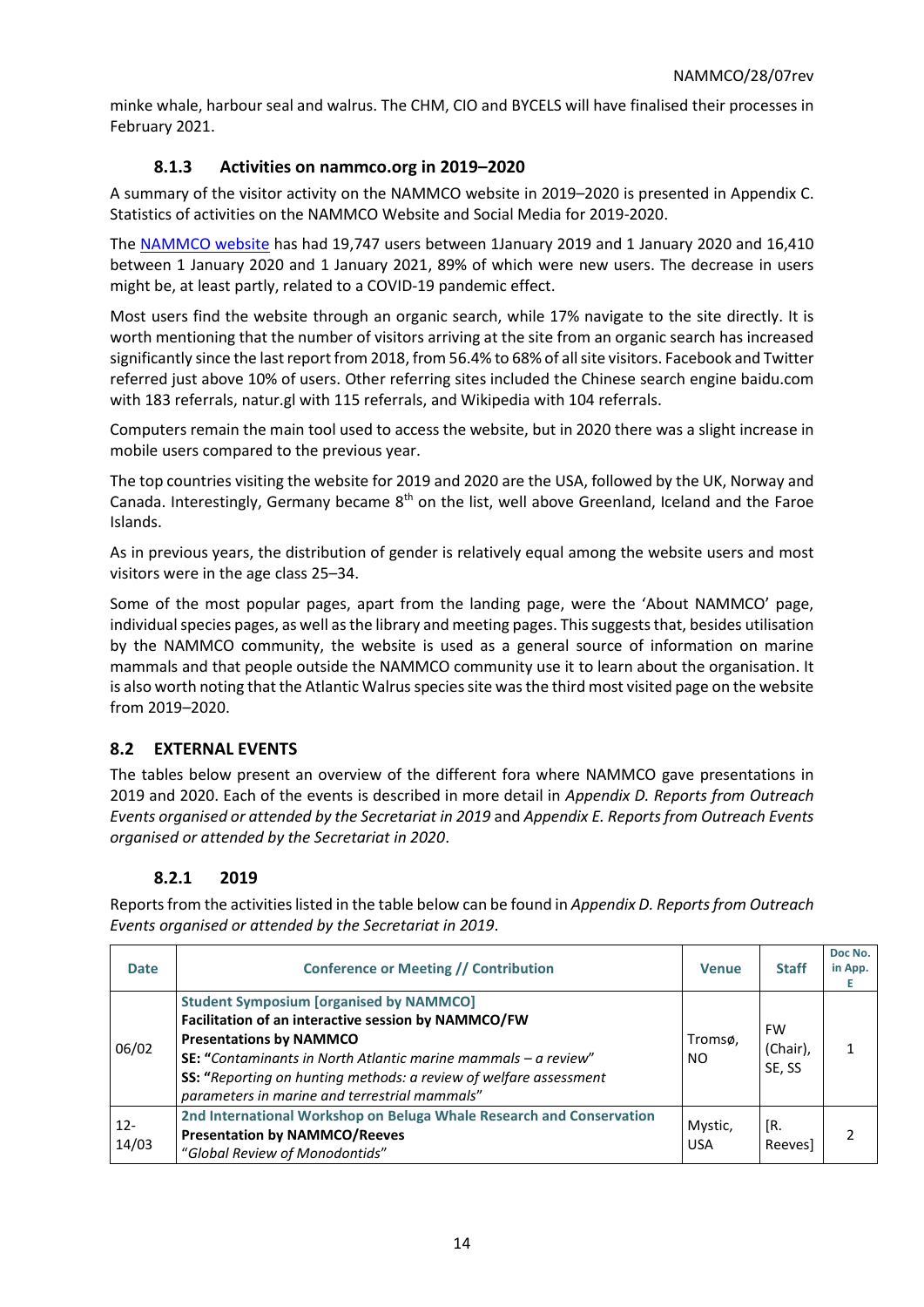## NAMMCO/28/07rev

|           | 2nd International Science and Policy Conference on Implementation of           |                    |           |    |
|-----------|--------------------------------------------------------------------------------|--------------------|-----------|----|
| $25 -$    | <b>Ecosystem Approach to Management in the Arctic</b>                          | Bergen,            |           |    |
| 27/06     | <b>Presentation by NAMMCO/FW</b>                                               | N <sub>O</sub>     | <b>FW</b> | 3  |
|           | "Integrating the scales of interest in different knowledge systems for         |                    |           |    |
|           | ecosystem management"                                                          |                    |           |    |
|           | International Symposium on the Politics of Uncertainty: Practical challenges   |                    |           |    |
| $03 -$    | for transformative action                                                      | Brighton,          | <b>FW</b> | 4  |
| 05/07     | <b>Presentation by NAMMCO/FW</b>                                               | UK                 | (invited) |    |
|           | "Ambiguity as a form of uncertainty in environmental governance"               |                    |           |    |
|           | Conference of the International Society for the History, Philosophy and        |                    |           |    |
| $07 -$    | <b>Social Studies of Biology (ISHPSSB)</b>                                     |                    | <b>FW</b> |    |
| 12/07     | <b>Presentation by NAMMCO/WS</b>                                               | Oslo, NO           | (invited) | 5  |
|           | "Lessons learned from waterfleas, whales and bees: A journey into              |                    |           |    |
|           | environmental controversies in the search for sustainable food"                |                    |           |    |
|           | <b>UiT Masters Top Predator Course</b>                                         |                    |           |    |
| 13/09     | Lecture by NAMMCO/GD                                                           | Tromsø,            | GD, SH    | 6  |
|           | "Management bodies and science-based management advice in NAMMCO-              | NO.                |           |    |
|           | IWC-ICES"                                                                      |                    |           |    |
|           | <b>Homeward Bound Global Leadership Initiative</b>                             | Hebridean          |           |    |
| $22/11$ - | Lead Facilitation for all 3 weeks by NAMMCO/CW                                 |                    | <b>FW</b> | 7  |
| 11/12     | Lecture & Interactive Workshop by NAMMCO/CW                                    | Sky,<br>Antarctica |           |    |
|           | "Science Meets Ethics and Politics"                                            |                    |           |    |
| $05 -$    | Bi-annual meeting of the Norwegian Small Whalers Union                         |                    |           |    |
|           | <b>Presentation by NAMMCO/CW</b>                                               | Svolvær,           | <b>CW</b> | 8  |
| 06/12     | "Siøpattedyr som matvareressurs"                                               | <b>NO</b>          |           |    |
|           | <b>WMMC (see below) associated Workshops at (see below)</b>                    |                    |           |    |
|           | * Harmonising global strandings response (GD)                                  |                    |           |    |
| $07 -$    | The effects of climate change on marine mammals (SH)<br>$\ast$                 | Barcelona,         |           | 9  |
| 08/12     | * Incentivising consistent data collection and transparent reporting of marine | SP                 | GD, SH    |    |
|           | mammal by-catch in fisheries (GD)                                              |                    |           |    |
|           | * Art as a tool for communication (SH)                                         |                    |           |    |
|           | <b>World Marine Mammal Conference (WMMC)</b>                                   |                    |           |    |
|           | <b>Presentation by NAMMCO/GD</b>                                               |                    |           |    |
| 09-       | "Outreach on the case of Arctic Sealing: opening up for a reframing of the     |                    |           |    |
|           | sustainability discourse?"                                                     | Barcelona,         | GD, SH    | 10 |
| 11/12     | Booth operated by NAMMCO together with B. Þorgilsson (Pi technology, IS)       | SP                 |           |    |
|           | Information on the geometer designed for NASS 2015, posters on abundance       |                    |           |    |
|           | of marine mammals vs. removals in NAMMCO area.                                 |                    |           |    |

## **8.2.2 2020**

Reports from the activities listed in the table below can be found in *Appendix E. Reports [from Outreach](#page-37-0)  [Events organised or attended by the Secretariat in 2020](#page-37-0)*.

| <b>Date</b> | <b>Conference or Meeting // Contribution</b>                                                                                                                                                                                                                                     | <b>Venue</b>   | <b>Staff</b>                    | <b>Doc</b><br>No. in<br>App. F |
|-------------|----------------------------------------------------------------------------------------------------------------------------------------------------------------------------------------------------------------------------------------------------------------------------------|----------------|---------------------------------|--------------------------------|
| 05/02       | <b>Student Symposium [organised by NAMMCO]</b><br>Facilitation of an interactive session by NAMMCO/FW<br><b>Presentation by NAMMCO</b><br>SH: "Vagrant species in the NAMMCO Management Area"<br>GD: "Challenges & Opportunities facing Science for Policy in a Changing Arctic" | Tromsø,<br>NO. | <b>FW</b><br>(Chair),<br>SH, GD |                                |
| 09/06       | <b>Lunch Seminar (University of Oslo)</b><br><b>Presentation by NAMMCO/FW</b><br>"Diverse ways of knowing in environmental decision-making"                                                                                                                                      | Online         | <b>FW</b><br>(invited)          |                                |
| 10/06       | Virtual Conference on Interdisciplinarity, Sustainability and Expert<br><b>Disagreement (Norwegian University of Life Sciences)</b><br><b>Presentation by NAMMCO/FW</b>                                                                                                          | Online         | <b>FW</b><br>(invited)          |                                |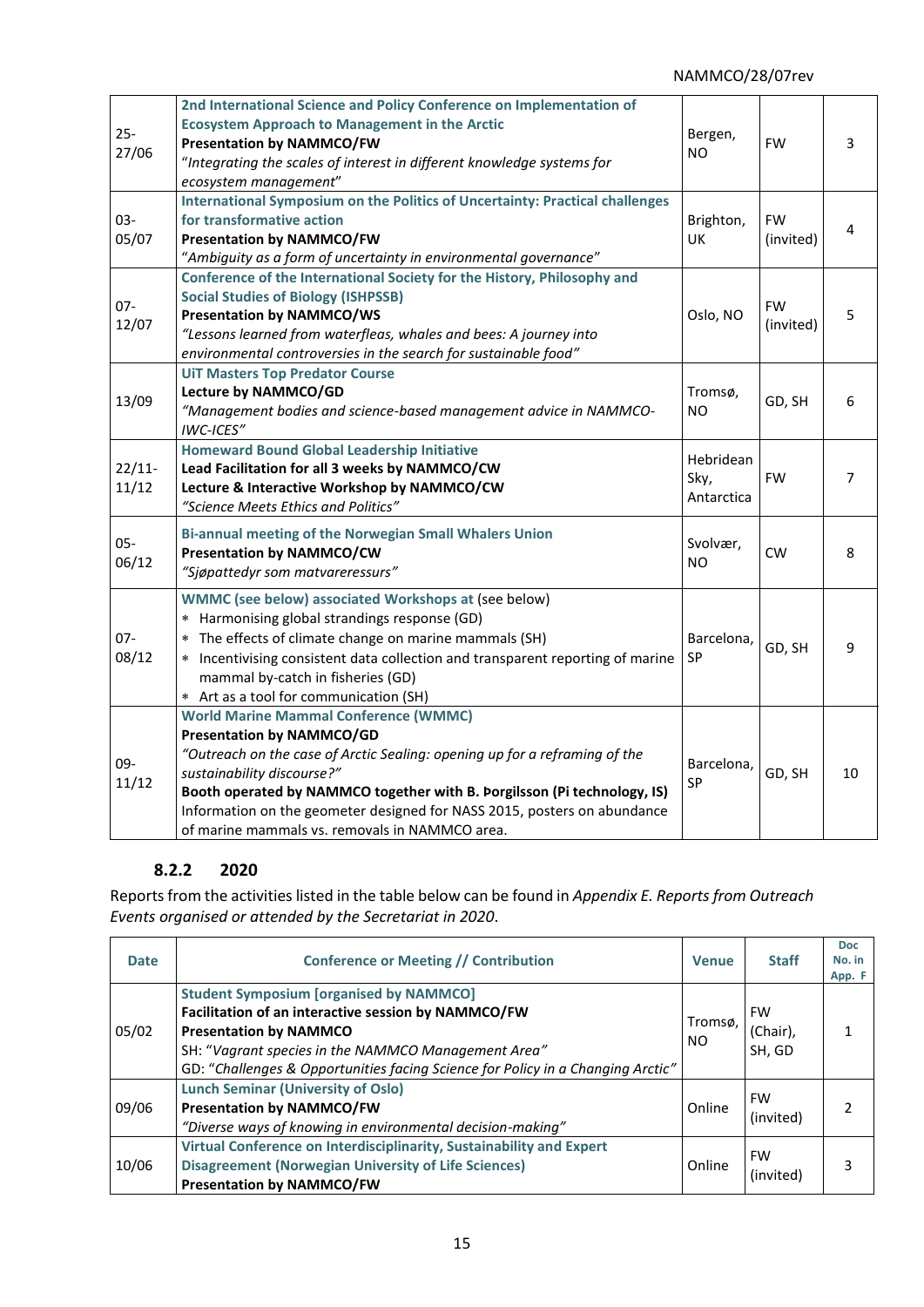|       | "Science, ethics and politics in the sustainable management of narwhal in East<br>Greenland" |        |           |  |
|-------|----------------------------------------------------------------------------------------------|--------|-----------|--|
|       | Danish Marine Mammal Society Annual Symposium                                                |        | FW        |  |
| 06/11 | Presentation by NAMMCO/FW                                                                    | Online | (invited) |  |
|       | "Challenges facing marine mammal management in the new millennium"                           |        |           |  |

## <span id="page-15-0"></span>**8.3 SOCIAL MEDIA**

An extended summary of the activity on the NAMMCO Facebook and Twitter pages 2019–2020 is summarised in *Appendix E. Reports [from Outreach Events organised or attended by the Secretariat in](#page-37-0)  [2020](#page-37-0)*.

## **8.3.1 Facebook**

Posts on Facebook during 2019 and 2020 have included the weekly "Fun-fact Friday" posts, announcements of new species pages and news on the website, new articles published in the NSP, dissemination of scientific articles with NAMMCO scientists as co-authors, as well as scientific articles relevant to NAMMCO's work (with all posts cross-linking to the NAMMCO website).

As of 1 January 2021, the NAMMCO Facebook account had 1,983 page likes and 1,951 followers. This means that the account received 729 new followers in 2020, and 786 new likes. The top three Facebook posts of 2020 (measured in terms of how many people were reached by the post) ranged between 27,641 and 107,518 users. This included marine mammal facts and the announcement of the publications of an article within Volume 11 of the NAMMCO Scientific Publications. The most liked post was a Fun Fact Friday post on humpback whales inspired wind turbines prototypes, which received more than 2,100 likes and was shared over 500 times.

## **8.3.2 Twitter**

Although NAMMCO has a Twitter account, activities on this platform are not prioritised and receive less time and attention than Facebook. Tweets included announcements of new articles in the NSP, dissemination of articles with NAMMCO scientists as co-authors, announcement of website news, retweets of relevant information and activities of organisations with whom NAMMCO fosters external relations.

The highest number of re-tweets on a NAMMCO post (on marine mammal research) was 14. The number of followers and engagements with NAMMCO through its Twitter account have increased in 2020. As of 1st January 2021, th[e NAMMCO](https://twitter.com/NAMMCO_sec) sec Twitter account had 412 followers (an increase of 122 new followers from 2019).

## <span id="page-15-1"></span>9. **CATCH DATABASE**

The database was updated in in 2020 with the data received from Member Countries in their National Progress Reports 2019. Data from the 2020 reports will be updated when all National Progress Reports 2020 have been received.

## <span id="page-15-2"></span>10. **INFORMATION REQUESTS**

Throughout the year, various informal requests are made to the Secretariat to provide information by students, educational institutes, RFMOs, Member Country representatives or other organizations, as well as the media. These requests are answered to the best of the ability of the Secretariat, or when relevant, forwarded to representatives from the Member Countries.

**IUCN** requested available abundance estimates for bottlenose whales to inform the IUCN Red List assessors and reviewers. The Secretariat forwarded the latest published estimates from the NASS surveys.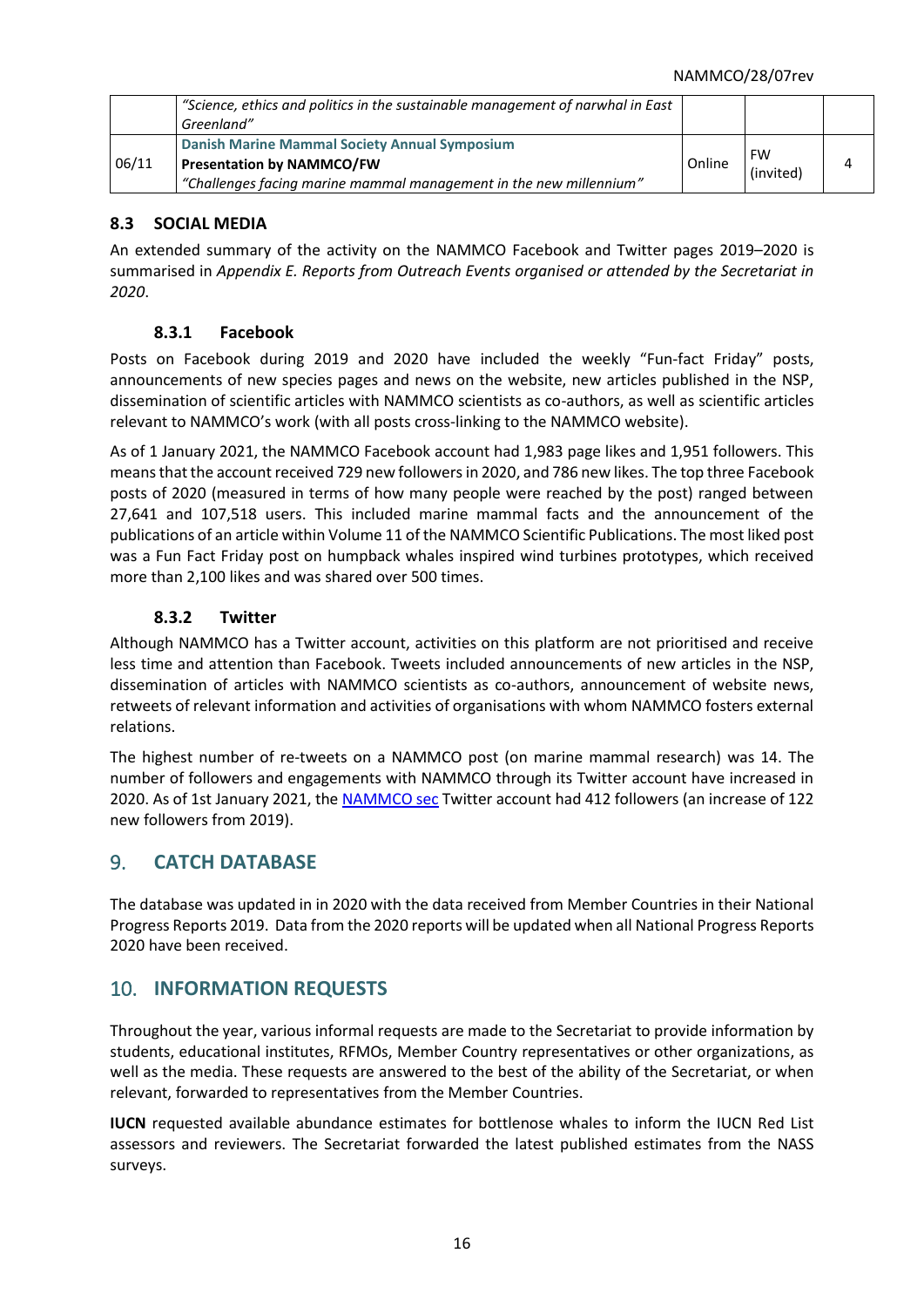Responding to requests from the **FAO Regional Secretariats Network**, NAMMCO has contributed to two (April and November) RFABs surveys on the impacts of COVID-19 on fisheries and aquaculture.

Responding to a request from **FAO**, NAMMCO provided an update of th[e information about NAMMCO](http://www.fao.org/fishery/rfb/nammco/en) contained on the FAO [Regional Fishery Bodies website.](http://www.fao.org/fishery/rfb/en)

# <span id="page-16-0"></span>11. **PUBLICATIONS**

## <span id="page-16-1"></span>**11.1 NAMMCO REPORTS**

A link to the NAMMCO reports that have been published in 2019 and 2020 can be found in the two tables under point *3.1. NAMMCO Meetings*.

## <span id="page-16-2"></span>**11.2 NAMMCO SCIENTIFIC PUBLICATIONS**

Volume 11 of the NAMMCO Scientific Publications series, with the first scientific article published in November 2018, was finalised in December 2020:

**G. Desportes,** R. Guldborg Hansen and **D. G. Pike. Sightings Surveys in the North Atlantic: 30 years of counting whales.** *NAMMCO Scientific Publications, 11***.** <https://doi.org/10.7557/3.11>

Volume 11 deals with the results of NASS 2007 and 2015, the associated Norwegian mosaic surveys 2002–2007, 2008–2013, 2014–2018, and the Canadian High Arctic Cetacean Survey 2013. This volume provides survey specific results as well as 30-year trends of abundance for several cetacean species. The publication of this volume means that all sightings data of the 1987–2015 NASS series have now been analysed and published. This isindeed a milestone, rounding up 30 years of counting whales, and the publication of this volume marks the end of an era.

Besides a Preface and an Introduction, Volume 11 includes 12 research articles, as well as two technical notes–one providing the overview of what are considered to be the best estimates for each species/area/survey year. Members of (or affiliated to) the Secretariat were co-authors in 10 of the 15 publications of Volume 11. The list of these publications is provided in *[Appendix F. Publications](#page-40-0) from [NAMMCO Authors](#page-40-0) in NSP Volume 11*.

## <span id="page-16-3"></span>**11.3 PUBLICATION IN SCIENTIFIC JOURNALS**

The NAMMCO Secretariat and scientists affiliated with NAMMCO have authored and co-authored a number of scientific articles in 2019 and 2020. Additional articles have also been submitted for publication and are currently undergoing peer-review or are in press. The titles and references of these published or submitted articles are provided in *Appendix G. Publications [in Other Scientific Journals](#page-41-0)*.

## <span id="page-16-4"></span>12. **NAMMCO INTERNSHIP PROGRAMME**

The NAMMCO internship program started in November 2017. It has proven to be a very positive and useful experience for the Secretariat and the selected candidates. It has provided the Secretariat with substantial additional human resources and expertise, e.g., in technical and legal domains, and helped to alleviate the demanding workload for the permanent staff. Having interns that are able to carry out various administrative or technical duties in the daily work of the organisation (e.g., uploading documents, formatting articles etc), creates more time for the permanent staff to focus on tasks requiring higher levels of expertise. Bringing new people into the organisation on a regular basis, has also brought new life, ideas, energy, motivation, and creative input to the otherwise small Secretariat.

Since 2020, the ability to have an overlap in the time periods of the interns has supported continuity in the handover of their duties, with minimal input from the Secretariat, as outgoing interns instruct those incoming in some of the more technical aspects of their work (e.g. website editing). Although the interns remain under supervision of the permanent staff during their whole internship, this overlap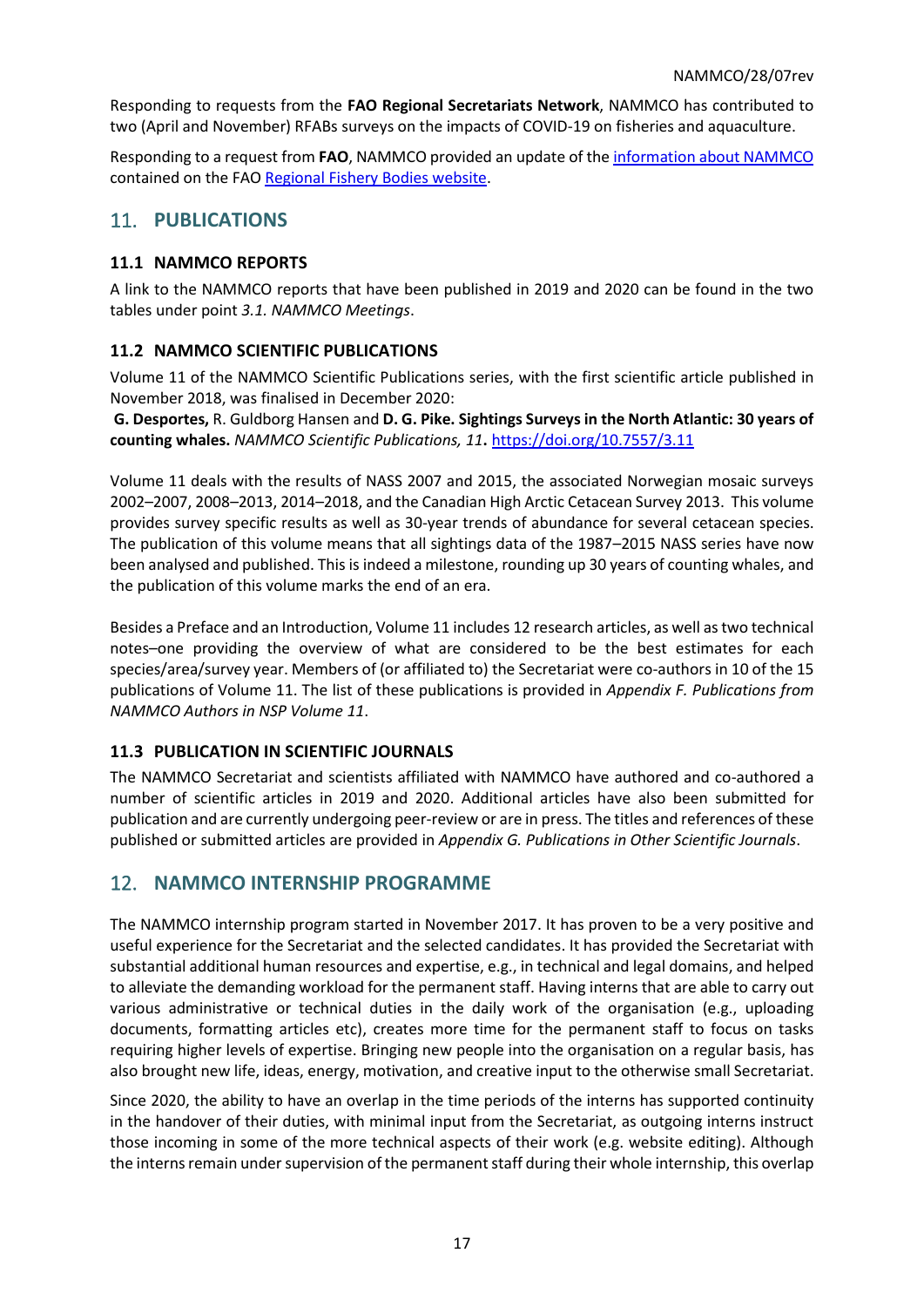increases the level of technical support in the Secretariat, while reducing the time used by permanent staff on induction and orientation processes.

All interns contribute to the day-to-day work of the Secretariat, in particular helping to prepare for any meetings of the Commission. They have also been given responsibility for public outreach activities on social media, by creating posts for the Facebook and Twitter sites of NAMMCO, including the *Fun Fact Friday* posts. This is carried out under the supervision of the Scientific Secretary and has proven to be very beneficial for growing the NAMMCO community and the audience for our activities. The Facebook posts have often been complimented, including by senior scientists, for their diverse and interesting content. The posts are also regularly shared by other organisations working with marine mammals. Interns have also created species pages forthe website under the supervision of the General Secretary.

## **The interns that have served at NAMMCO during 2019 and 2020 are:**

## *Sam D.G. Smith (UK): MSc in Marine Biology and Zoology, Bangor University (UK)*

Sam focused on hunting methods and conducted a review and comparison of welfare assessment parameters in marine and terrestrial species. He was involved in the organisation of the  $1<sup>st</sup>$  Marine Mammal Student Symposium. He created th[e sperm whale](https://nammco.no/topics/sperm-whale/) species page and conducted a demographic study of the Scientific Committee and its working groups.

## *Sabine S. Hansen (DK): Cand. Scient. in Ecology and Evolution, Copenhagen University (DK)*

During her internship, Sabine reviewed the distribution of lesser-known species in NAMMCO waters (in particular through analysing strandings) and created several pages for uncommon species (beaked whales (genera[l genus information,](https://nammco.no/topics/beaked-whales/) and four species pages)[, striped dolphins](https://nammco.no/topics/striped-dolphin/) an[d Risso's dolphins\)](https://nammco.no/topics/rissos-dolphin/). She updated the catch and strandings database. She was involved in the preparation of the material for the NAMMCO booth at the World Marine Mammal Conference (December 2019) and participated at the conference. She co-organised the 2<sup>nd</sup> Marine Mammal Student Symposium.

#### *Bartal T. Kamban (FO): Master in European Ethnology, Copenhagen University (DK)*

Bartal focused on different tasks related to the meetings of the BYCELS, CHM and CIO Committees. He translated documents across Norwegian, Danish, Faroese and English languages and created a new website page o[n laws and regulations,](https://nammco.no/topics/laws-and-regulations/) with translations where available or summaries in English.

#### *Mana Tugend (FR): LL.M. in Polar Law, University of Akureyri (IS)*

Due to the COVID-19 situation, Mana's internship started with virtual interactions. She moved to Tromsø on 16 July 2020. During her internship, Mana has been heavily involved with copy-editing and formatting [Volume 11](https://septentrio.uit.no/index.php/NAMMCOSP/issue/view/NSP11) of the NAMMCO Scientific Publications, including the preface, the introduction, 9 articles and 2 notes. She prepared a review of legal policies focusing on marine plastic pollution in the North Atlantic and updated the website on [Pollution,](https://nammco.no/topics/the-soft-killers/) specifically updating the site on Marine [Debris](https://nammco.no/topics/marine-debris/) and [Microplastics.](https://nammco.no/topics/microplastics/) She also helped updating species pages, notably the [harbour seal.](https://nammco.no/topics/harbour-seal/) She is involved with the organisation of the 3<sup>rd</sup> Marine Mammal Student Symposium that will be held in April of 2021.

## <span id="page-17-0"></span>13. **FIRST PERFORMANCE REVIEW OF NAMMCO**

NAMMCO Council 27 (2019) was presented with the report and the conclusions and recommendations of the Independent Panel that carried out the first Performance Review of the organisation.

Council 27 established an *ad hoc* Working Group (PRWG) led by the Chair of Council to review the recommendations in the Performance Review Report. The PRWG has responsibility to discuss the cross-cutting and overarching aspects of the conclusions and recommendations and propose to the Council relevant follow up actions. To inform its work, the PRWG has sought the views of NAMMCO Committees and working groups on the recommendations specific to their areas of work.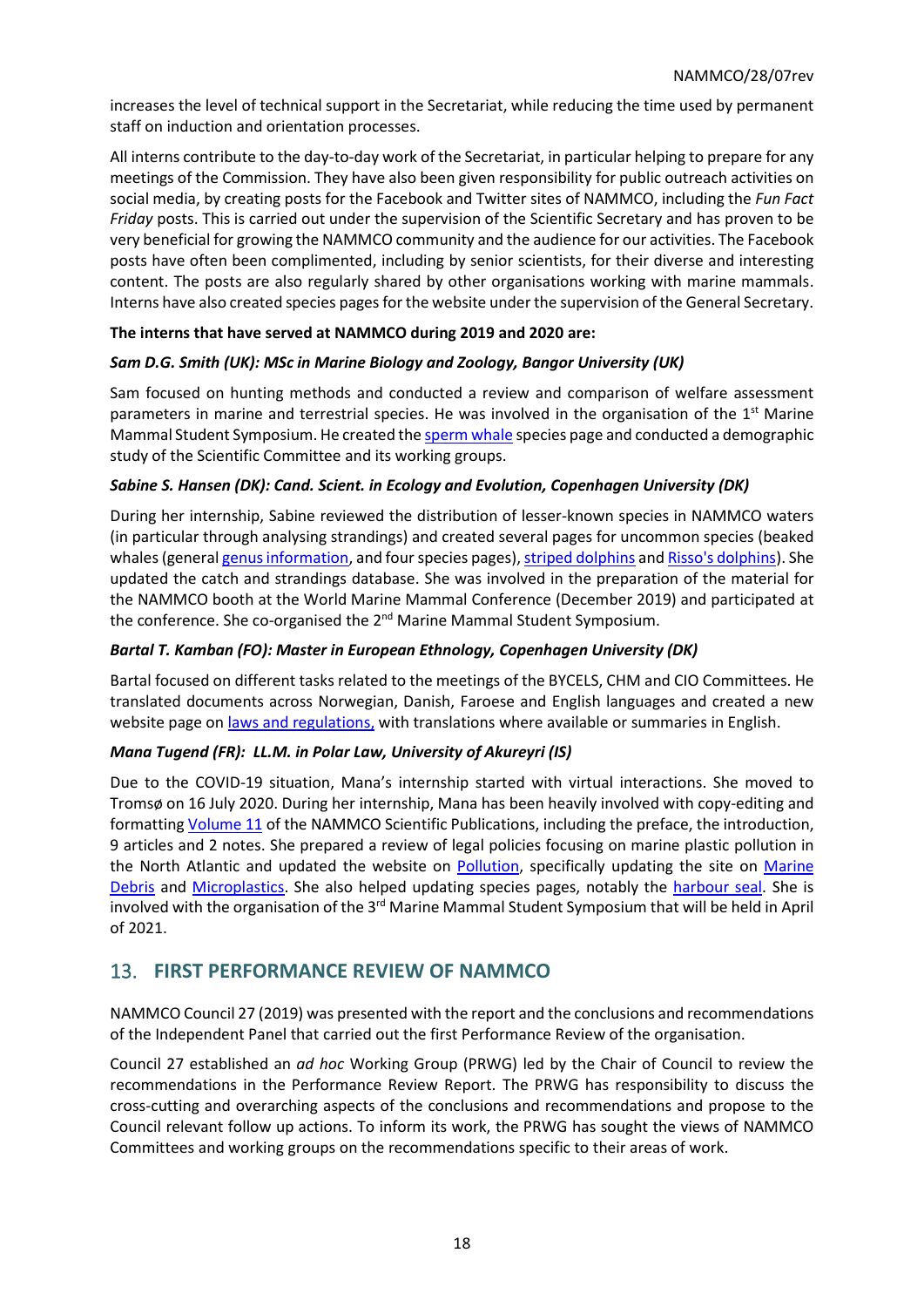The PRWG met for the first time in June 2019 and formulated specific requests to the Committees and BYCELS, which considered these requests at their meetings in 2019 and provided responses to the PRWG. The Management Committees, which did not meet in March 2020, considered the PRWG request at a dedicated meeting in February 2021. The PRWG has considered the responses provided by the Committees and consolidated its response and advice to the Council. The response of the PRWG will be considered by the Council at its annual meeting in March 2021.

## <span id="page-18-0"></span>14. **FINANCIAL STATUS UPDATE**

The audited accounts for 2019 closed with a surplus of NOK 7,798 instead of the deficit of NOK 1,024,055 foreseen in the budget adopted by the Council at NAMMCO 26. This was largely due to the carrying over to 2020 of the cost of transferring the pension scheme. The general reserve increased to NOK 1,181,312 compared to the budgeted NOK 149,459. The Council approved the 2019 audited accounts, (availabl[e here\)](https://nammco.no/wp-content/uploads/2020/11/report-council-hod-2020_final_revmt19112020.pdf) at the Council-HoDs meeting on 26 March 2020.

The 2020 fiscal year has been a challenging one due to the COVID-19 pandemic. With all non-essential travel being cancelled, for the health and safety of its staff and members, in person meetings hosted, supported and attended by the NAMMCO Secretariat have been either cancelled or held virtually. The NAMMCO budget for 2020 was set at NOK 5,004,972 with expenditures projected to NOK 5,016,770, and an operating balance of NOK -11,798 (see Budget 2020 as adopted by the Council at NAMMCO 27 in *[Appendix H. Budgets](#page-42-0) and Accounts 2019 and 2020*).

The audited accounts for 2020 closed with a surplus of NOK 900, instead of the deficit of NOK 11,798 foreseen in the budget adopted at NAMMCO 27. The general reserve increased to NOK 1,182,214 compared to the budgeted NOK 137,661. Although the cost of transferring the pension scheme was carried over from 2019 to 2020 and should have impacted the results, the savings due to COVID-19 balanced the cost of the transfer (see Accounts 2020 in *[Appendix H. Budgets](#page-42-0) and Accounts 2019 and [2020](#page-42-0)*).

The 2020 Audited Accounts and Financial Statements can be found in document NAMMCO/28/05.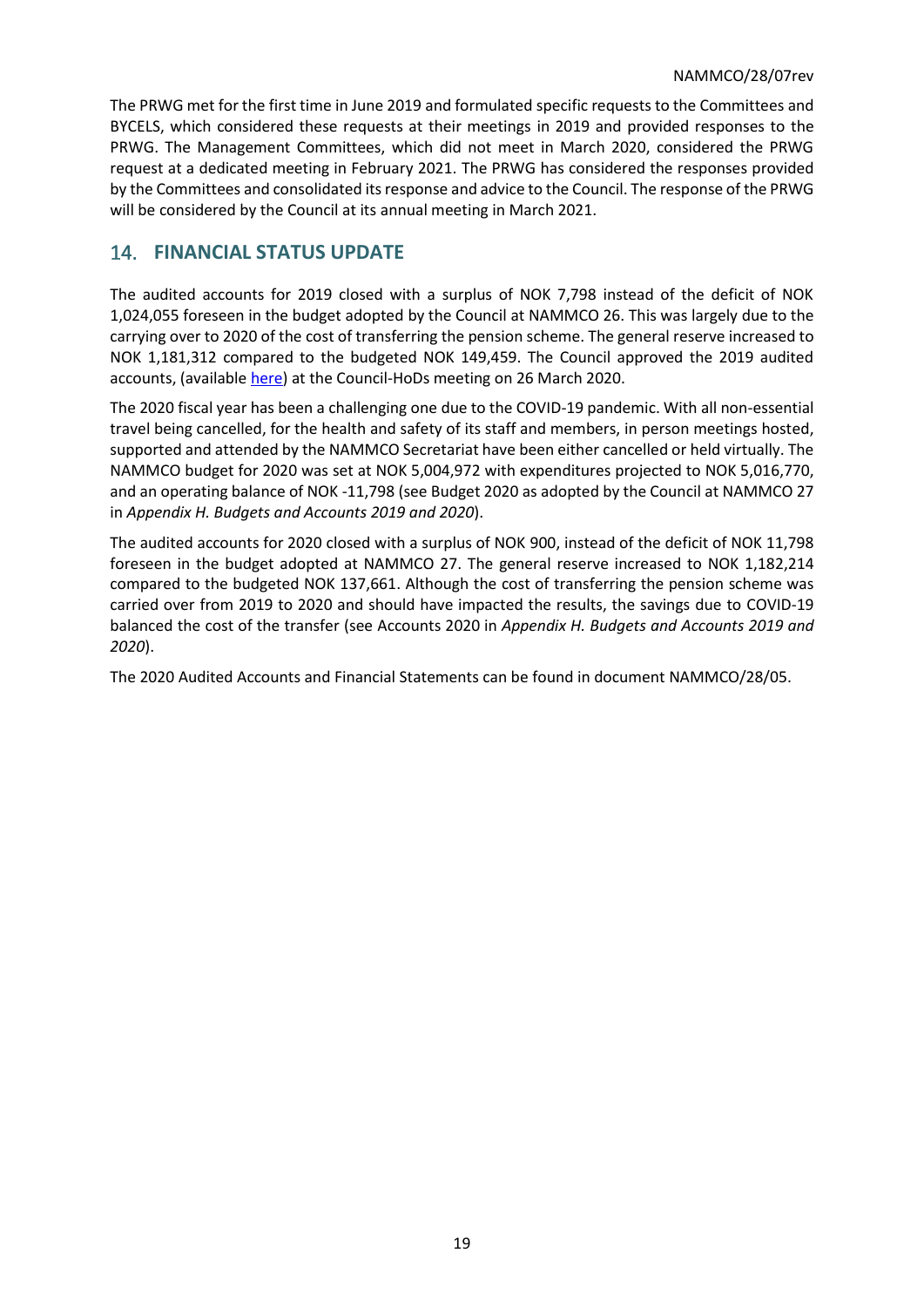# <span id="page-19-0"></span>**APPENDIX A. SECRETARIAT OBSERVER REPORTS – MEMBER COUNTRY AND IGO EVENTS ATTENDED IN 2019**

## **1. Report of NAMMCO Observer (SEC) to the 5th meeting under the Collective Arrangement**

The fifth CollAr meeting was held 28–29 May 2019 in Gothenburg, Sweden, at the invitation of the Swedish Ministry of Environment. It was attended by representatives of OSPAR and NEAFC Contracting Parties and Secretariats. Representatives of FAO, HELCOM, ICCAT, ICES, NAMMCO and UNEP participated as observers and to present their scope of work.

Desportes attended on behalf of NAMMCO. This was the second time that NAMMCO was represented at a meeting under the **'Collective Arrangement between competent international organisations on cooperation and coordination regarding selected areas in areas beyond national jurisdiction in the North-East Atlantic (CollAr)**', which is a formal agreement between legally competent authorities managing human activities in the areas beyond national jurisdiction in the North-East Atlantic.

The foremost objective of the CollAr is to facilitate cooperation and coordination on area-based management between legally competent authorities, promoting the exchange of information on each other's activities and achievements and taking into consideration all conservation and management measures adopted in relation to the North-East Atlantic. It also contributes to delivering an ecosystem approach to the management of all relevant human activities in the marine environment.

Information regarding initiatives of relevance to the CollAr were shared by OSPAR and NEAFC, as well as the other organisations participating in the meeting. These updates concerned (among other things): the promotion of the CollAr arrangement (discussed at length by OSPAR, NEAFC, FAO and UNEP –more details below); the ongoing negotiations on an international legally binding instrument on biodiversity beyond national jurisdictions (BBNJ) (including information on the STRONG High Seas Project); activities related to marine litter and derelict gear; vulnerable marine ecosystems and a review of related fisheries closures by NEAFC; development in the nomination proforma for the 'North Atlantic Current and Evlanov Seamount Marine Protected Area' (NACES MPA) by OSPAR together with a presentation of the critical review by ICES and updates related to specific groups of species.

The CollAr is extensively showcased and promoted by OSPAR and NEAFC as well as FAO and UNEP. It is highlighted as a regional arrangement that is successful in establishing effective collaboration between Regional Seas Agreements and regional fishery bodies/regional fisheries management organisations (RFBs/RFMOs) and thus supporting a cross sector dialogue between the fisheries/use and environmental/conservation sides of marine management.

Under **Item 2.4 Developments on the expansion of the collective arrangement to other competent organisations**, NAMMCO made an intervention to underline that NAMMCO Member Countries believe in and strongly support regional cooperation and management. They therefore positively viewed the possibility of establishing a Memorandum of Understanding with OSPAR and joining the Collective Arrangement, however more time was needed for further internal consultations. The interventions are reported as point 2.26 and 2.27 in the Aide Memoire of the 5th Meeting under the CollAr.

The summary record of the meeting, aide memoire and key actions resulting from the meeting, as well as the list of participants and agenda, can all be found [here.](https://www.ospar.org/meetings/archive/collective-arrangement)

#### **2. Report of NAMMCO Observer (SEC) to the 36th Annual Meeting of NASCO**

Desportes and Winsnes attended the 36<sup>th</sup> Annual Meeting of the North Atlantic Salmon Conservation Organization (NASCO), held in Tromsø, Norway 5–7 June 2019.

Parties highlighted ongoing work to assess the health of wild Atlantic salmon stocks and better understand the threats and pressures they face.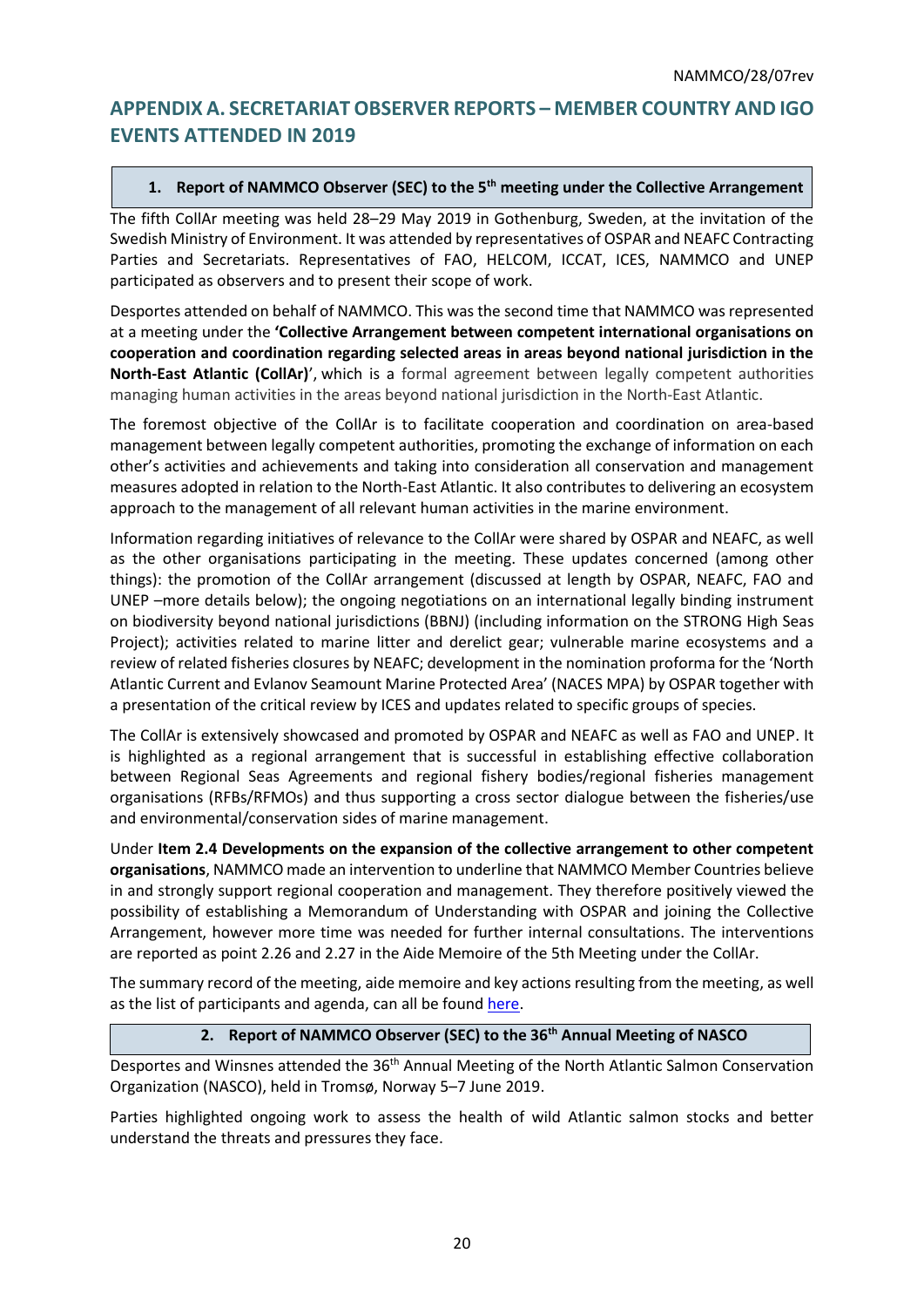The meeting was particularly significant given that 2019 was the focal year of the International Year of the Salmon (IYS) initiative. IYS's aim was to bring people together to share and develop knowledge more effectively, raise awareness and take action to establish the conditions necessary to ensure the resilience of salmon and people throughout the Northern Hemisphere. Highlights from the [State of](http://passthrough.fw-notify.net/download/723673/http:/www.nasco.int/pdf/iys/SoS-final-online.pdf)  [Salmon report](http://passthrough.fw-notify.net/download/723673/http:/www.nasco.int/pdf/iys/SoS-final-online.pdf) were presented. The report is a key IYS outreach and education tool for several audiences.

The annual meeting was preceded by a two-day multi-disciplinary Symposium featuring a series of talks and discussions related to 'Managing the Atlantic salmon in a Rapidly Changing Environment – Management Challenges and Possible Responses'. This symposium, not attended by Desportes or Winsnes, went beyond a typical series of scientific presentations by incorporating various perspectives on the value of Atlantic salmon and opportunities to raise awareness and increase the resiliency of populations throughout their range. Presenters challenged participants to incorporate new approaches and ideas as they moved forward with conservation, management and science initiatives. The Symposium Steering Committee presented a set of recommendations to NASCO related to how the organization and its members can work to ensure salmon and their habitats are conserved and restored.

NASCO continues to look for ways to improve implementation of its agreements on fisheries management, habitat protection, and the impacts of aquaculture on wild Atlantic salmon.

## **3. Report of NAMMCO Observer (SEC) to the Norwegian Workshop on Marine Mammal Bycatch Monitoring and Mitigation**

Desportes attended this workshop on behalf of NAMMCO. The workshop was interesting in the way that it uniquely gathered a wide range of by-catch stakeholders, including scientists, statisticians, modellers, fishers, managers and gear and pinger manufacturers.

The workshop provided a review of the state in the art in Norway regarding by-catch of harbour porpoises, in terms of by-catch monitoring, estimation and mitigation efforts. Scientists from the US, UK and Denmark all shared their experience in these domains. The group provided advice to Norway on by-catch estimation and modelling, as well as optimisation of sampling design and effort, and pinger deployment design, modelling and mitigations.

## **4. Report of NAMMCO Observer (SEC) to the Meeting on Sustainable Use (SU) of Aquatic Living Resources**

Desportes attended this meeting on behalf of NAMMCO. She was invited with the specific aim of presenting and putting in perspective the results of the pilot life cycle analysis (LCA) study initiated by NAMMCO and presented at Council 27 "*Local seal or imported meat? Sustainability evaluation of food choices in Greenland, based on Life Cycle Assessment"*. Her presentation **"Impact of food choices"** was well received and generated many questions, as well as requests for more information from several countries.

Over 45 countries and several fisheries organisations were represented at the two-day closed meeting. The meeting reviewed the current situation regarding sustainable use of aquatic resources and the developments occurring on a regional and global basis in terms of use, conservation, regulations and restrictions, and campaigns. The primary focus of the meeting was, however, Japan's withdrawal from ICRW/IWC (effective from 1 July 2019) and the resumption of commercial whaling activities in its waters. The future actions of Japan and other countries supporting sustainable use, as well as the consequences of different options for the IWC itself, were discussed at length. Japan underlined its willingness to continue its cooperation and contribution to the scientific work of the IWC. The development of the newly established Japanese catch limit (CL) was succinctly presented (although neither the report of the Japanese CL group nor the report of the external review group were made available to the participants).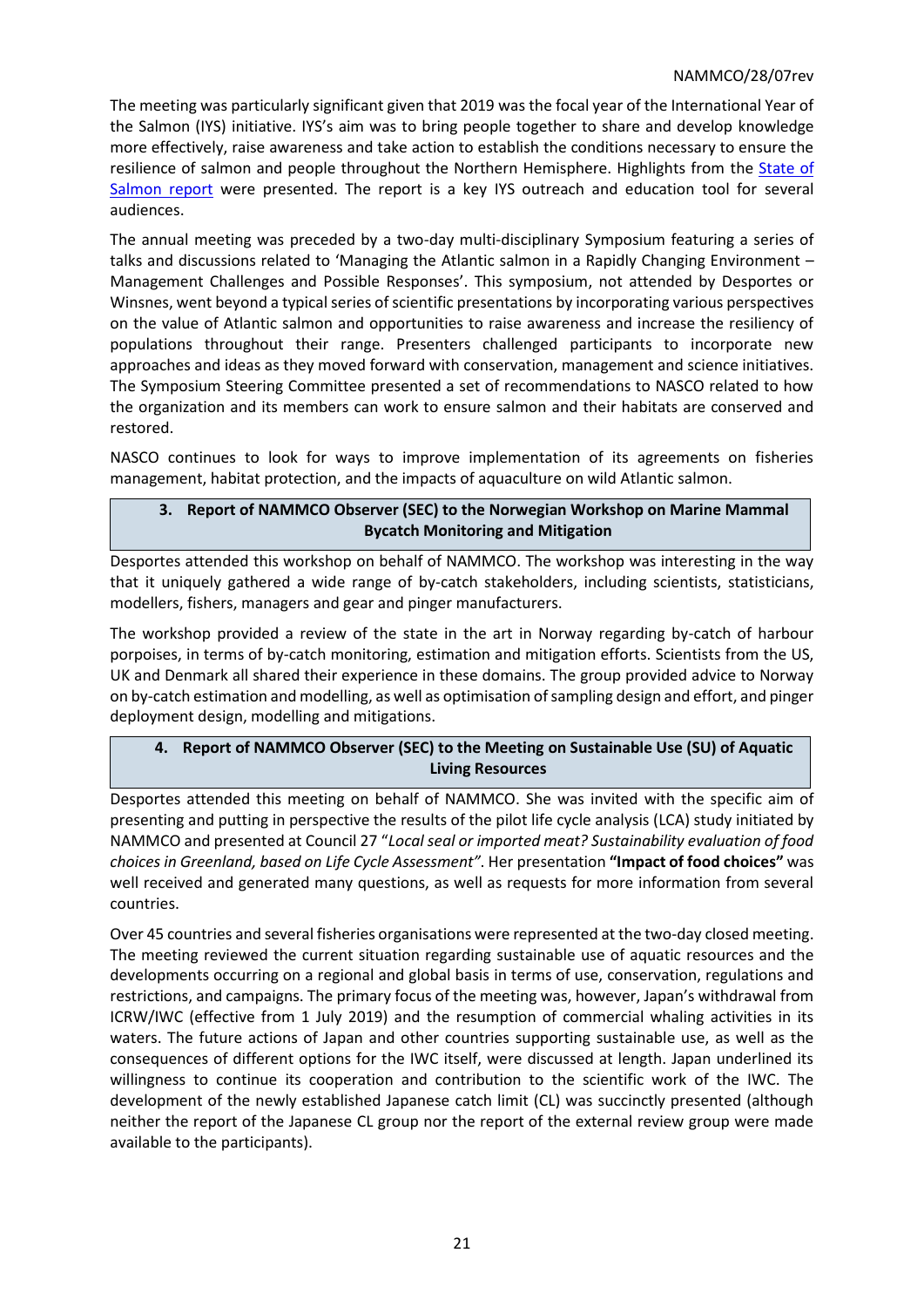The meeting reaffirmed the sustainable use of aquatic living resources based on scientific evidence as a universal principle. Recommendations from the meeting were agreed upon and provided to ministers and fisheries management bodies of sustainable use countries.

## **5. Report of NAMMCO Observer (SEC) to the FAO By-Catch Workshop**

Following the organisation of the *Expert Workshop (EWS) on Means and Methods for Reducing Marine Mammal Mortality in Fishing and Aquaculture Operations* in March 2018, the FAO convened the *Expert Meeting (EM) to Develop Technical Guidelines to Reduce Bycatch of Marine Mammals in Fisheries* in September 2019, to which the NAMMCO Secretariat was invited. Desportes attended this workshop on behalf of NAMMCO.

The principal output expected from the EM was an agreed draft of the provisional "**FAO Technical Guidelines for Responsible Fisheries: guideline to reduce bycatch of marine mammals in capture fisheries**" requested by the FAO. These technical guidelines should support the implementation of the FAO 1995 Code of Conduct for Responsible Fisheries.

Prior to the meeting, draft guidelines had been distributed to the participants. Under the agenda point "General discussion on the draft Technical Guidelines", Desportes conveyed NAMMCO's general evaluation of the draft guidelines, with the main criticisms relating to a) the use of partial and subjective vocabulary (particularly in the introduction) for defining removals and some mitigation methods, and b) the length of the document, and particularly the amount of text that had little direct relevance for by-catch mitigation and was rather focused on conservation/protection of marine mammals (e.g. a lengthy review of national instruments in some countries). These features made the draft was far from an impartial instrument and was lacking focus for being technical guidelines. These same points were raised by several other participants. (see points 10 & 11 of the meeting report). During the meeting, Desportes also made numerous additional interventions related to specific points and participated in the ad hoc group tasked with revising the draft decision-making tool produced by the 2018 Expert Workshop. The meeting report (with the draft technical guidelines in Appendix C) was published as FAO Fisheries and Aquaculture Report No. 1289 and is availabl[e online.](http://www.fao.org/3/ca7620en/ca7620en.pdf)

The technical guidelines, which took two years to produce, became available on January 2021 under the FAO series on Technical Guidelines for Responsible Fisheries, with the title *Fishing Operations. 4. Guidelines to prevent and reduce bycatch of marine mammals in capture fisheries <http://www.fao.org/documents/card/en/c/cb2887en>*. These guidelines were presented to the 34<sup>th</sup> Session of COFI.

#### **6. Report of NAMMCO Observer (SEC) to the meeting of the Sjøpattedyrutvalget**

Wickson and Winsnes attended this meeting on behalf of NAMMCO. This is an annual meeting for all Norwegian actors dealing with marine mammals. Information on all research and management issues are given and discussed, and the meeting provides recommendations to national authorities. It is attended by representatives from the ministry, Directorate for Fisheries, and relevant research institutes. Although this is a national forum, NAMMCO has been invited to participate in recent years.

Winsnes gave a presentation on "Hvilke aspekter ved dyrevelferd knyttet til fangst og bifangst blir behandlet i NAMMCO og hvordan er arbeidet organiser".

#### **7. Report of NAMMCO Observer (SEC) to the Norwegian meeting of the BBNJ**

The meeting, organised by the Norwegian delegation involved in the BBNJ process, was held in collaboration with the faculty of the Law of the Sea at UiT the Arctic University of Norway on  $27<sup>th</sup>$ November 2019. Hansen, Kamban and Winsnes attended the meeting on behalf of NAMMCO.

The objective of the meeting was to sought input and inspiration prior to the third and final UN negotiation meeting planned for March 2020 in New York. In addition to the negotiating team and representatives of the Ministry of Foreign affairs, participants also included representatives from academia, the Fridtjof Nansen Institute, the Norwegian Shipowners' Association and Greenpeace.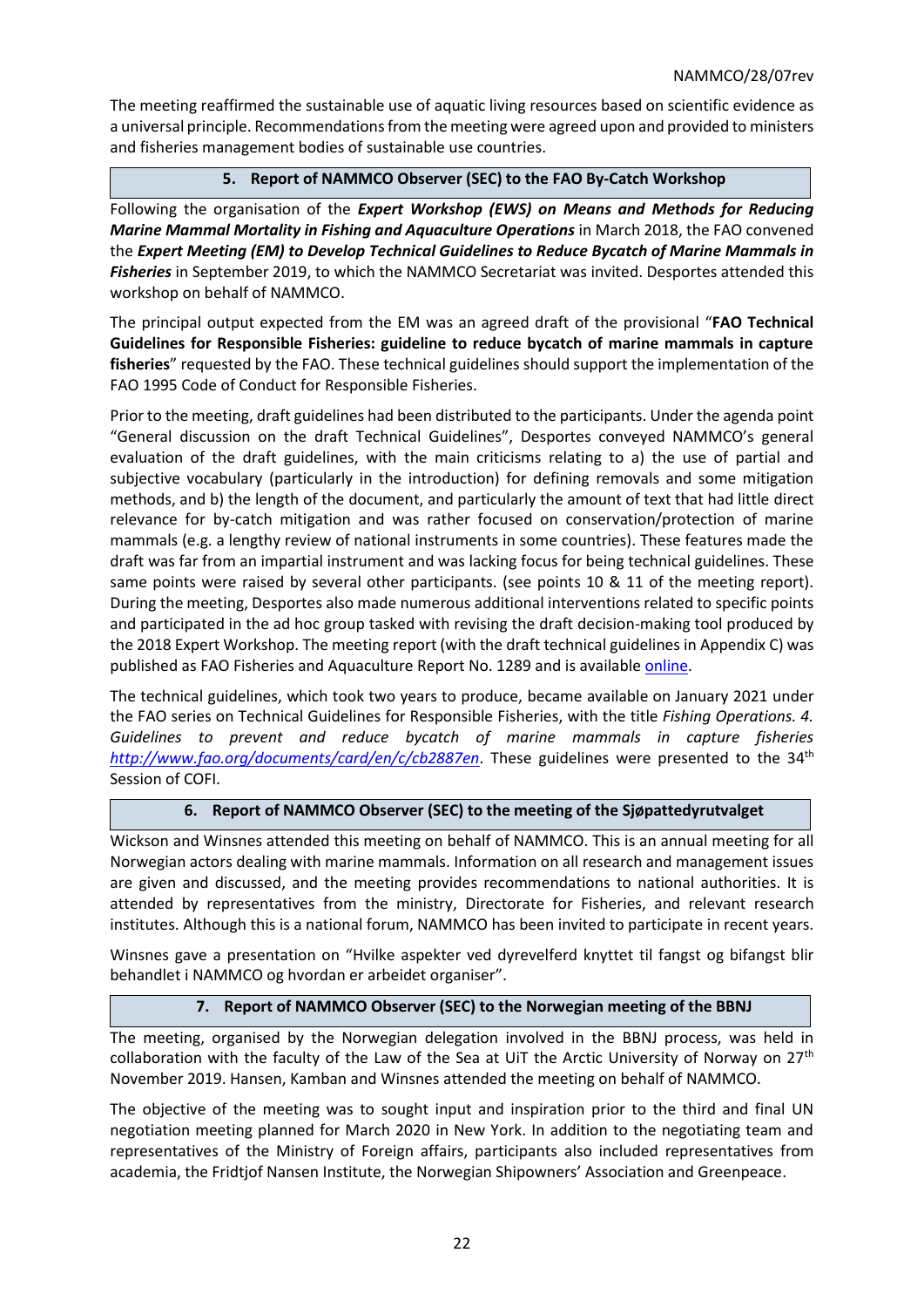# <span id="page-22-0"></span>**APPENDIX B. SECRETARIAT OBSERVER REPORTS – MEMBER AND IGO EVENTS ATTENDED IN 2020**

## **1. Report of NAMMCO Observer (SEC) to the RCN-Arctic Ocean Decade Workshop**

The Workshop was held in parallel with the Arctic Frontiers Conference on 29 January 2020 in Tromsø, Norway. Desportes and Wickson attended the workshop on behalf of NAMMCO and each participated in the plenary and in two different sub-sessions.

The UN Decade of Ocean Science for Sustainable Development 2021–2030 presents a unique opportunity to deliver scientific knowledge and ensure that ocean science can support countries' actions to sustainably manage the ocean and achieve the 2030 Agenda for Sustainable Development. As part of a global consultation process in preparation of the UN Decade, two Arctic workshops will be held to provide opportunities to further discuss, prioritise and formulate proposals for Arctic initiatives to be framed under the UN Decade. The report from the workshop is available [here.](https://oceandecade.org/resource/90/Summary-Report-of-the-Arctic-Ocean-Decade-Workshop)

## **2. Report of NAMMCO Observer (SEC) to the AMAP Climate Expert Group**

The meeting was held online on 20–23 April 2020. Wickson participated on behalf of NAMMCO.

The first day of the meeting focused on presentations and discussion of each of the draft chapters of the 2021 climate update report. There was then a break of one day to allow time for potential discussions among authors and contributors to the chapters, after which the second day, was devoted to cross-chapter discussions and identification of the key messages, etc. On the third day, the meeting reviewed the development of future work for the Climate Expert Group, beginning with a discussion of a planned joint assessment on climate change impacts on Arctic ecosystems with CAFF and an assessment of societal implications of climate change in the Arctic.

## **3. Report of NAMMCO Observer (SEC) to the 66b IWC Scientific Committee Meeting**

The meeting was held online on 12-24 May 2020. Desportes and Wickson participated on behalf of NAMMCO. They followed the sub-committees and agenda points, of relevance to NAMMCO work.

Desportes and Wickson participated in the meetings of the following sub-committees and standing working groups: Sub-committee on Aboriginal Subsistence Whaling; Non-deliberate Human-Induced Mortality of Cetaceans, Environmental Concerns, Small Cetaceans, Conservation Management Plans; Databases and Related Issues; Standing Working Group on Abundance estimates, stock status and international cruises, Ad hoc Working Group on Databases and related issues.

## **4. Report of NAMMCO Observer (SEC) to the Friends of Ocean Action & CBD Meeting**

The Friends of Ocean Action and the Convention on Biological Diversity (CBD) organised a webinar on *Protecting the Ocean's Most Important Places - Progress towards conserving 10% of the ocean by 2020 and what comes next?* online on 9 July 2020.

The webinar provided an update on progress towards achieving the 10% target of Sustainable Development Goal (SDG) 14and opportunities to fill remaining gaps. It stimulated a discussion on an ambition for a new global target for ocean protection for 2030. The webinar provided a critical and timely opportunity to discuss global targets and goals for area-based conservation, including through marine protected areas (MPAs) and other effective area-based conservation measures (OECMs), as well as how to ensure that nature and the ocean remain high on the global agenda as essential to ensuring a safer and more resilient future for the planet and people.

#### **5. Report of NAMMCO Observer (SEC) to COFI 34 Virtual Dialogues**

FAO hosted a series of [virtual dialogues](http://www.fao.org/about/meetings/cofi/cofi34-virtual-dialogues/en/) examining **Fisheries and Aquaculture Governance and Development** on 15–17 July 2020: *Virtual Dialogues on the Path to the 34th Session of the FAO Committee on Fisheries.* Desportes and Winsnes attended the following sessions.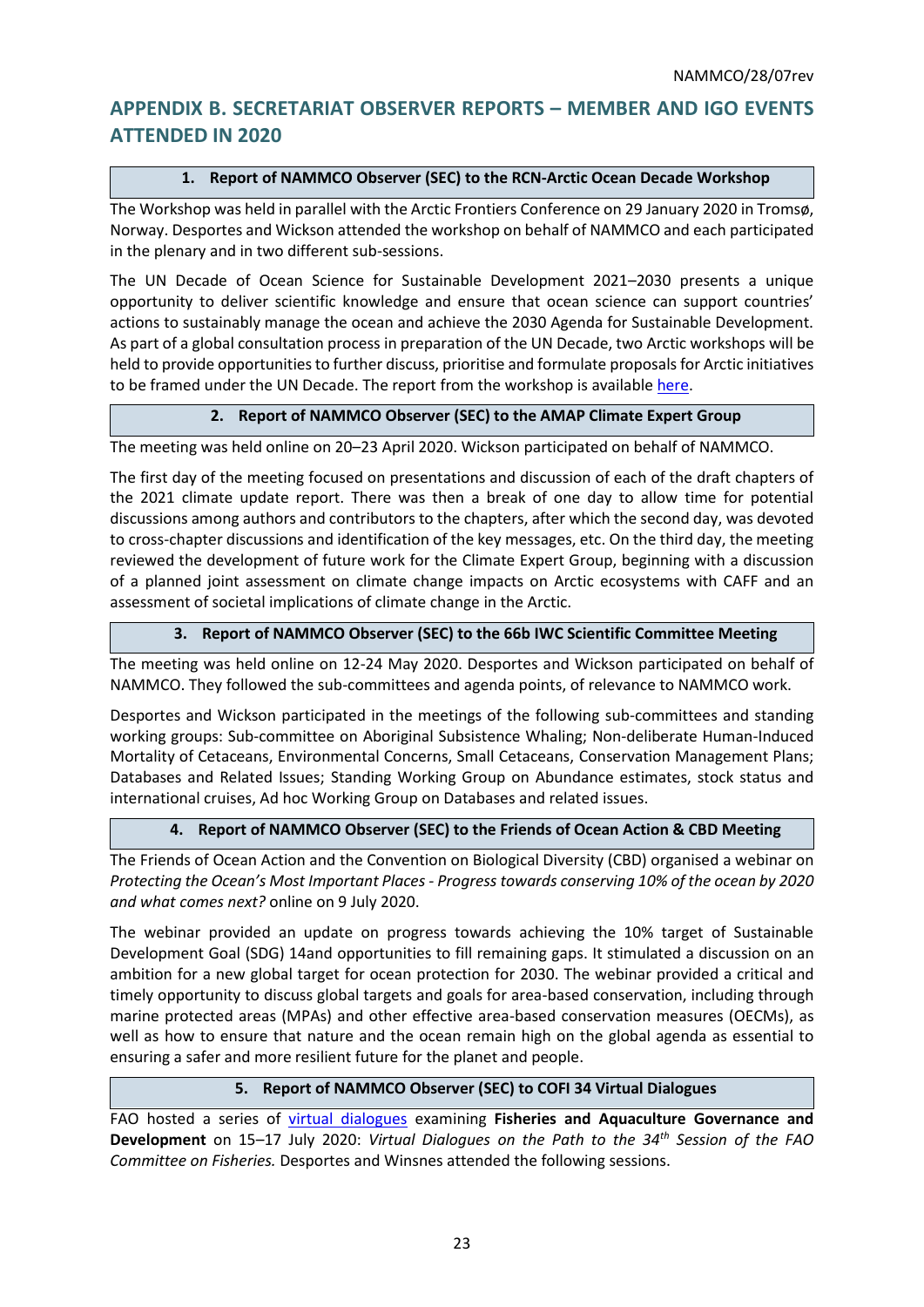- [What does the Post 2020 Global Biodiversity Framework mean for Fisheries and](http://www.fao.org/3/ca9808en/ca9808en.pdf)  [Aquaculture?](http://www.fao.org/3/ca9808en/ca9808en.pdf) (15 July, GD & CW)
- [Fisheries and aquaculture sustainability: lessons from SOFIA 2020](http://www.fao.org/3/ca9811en/ca9811en.pdf) (16 July, GD & CW)
- [Illuminating Hidden Harvests: The Contributions of Small-Scale Fisheries to Sustainable](http://www.fao.org/3/ca9806en/ca9806en.pdf)  [Development](http://www.fao.org/3/ca9806en/ca9806en.pdf) (17 July, GD)
- [Impacts of COVID-19 on fisheries and aquaculture: Effects, good practices and](http://www.fao.org/3/ca9810en/ca9810en.pdf)  [recommendations](http://www.fao.org/3/ca9810en/ca9810en.pdf) (17 July, CW)

## **6. Report of NAMMCO Observer (SEC) to the 9 th MOP of ASCOBANS**

The meeting was held online on 7–11 September 2020. Desportes, Wickson and Tugend participated in different sessions on behalf of NAMMCO, following agenda items of direct relevance to NAMMCO.

Desportes presented the key points contained in the [Opening Statement](https://www.ascobans.org/sites/default/files/document/ascobans_mop9_inf2b.ii_opening-statements-observers-nammco_1.pdf) from NAMMCO, which underlined the work carried out by NAMMCO, including the joint NAMMCO/Institute of Marine Research workshop on the status of the Harbour Porpoise in the North Atlantic (report available to the meeting), the evaluation of harbour porpoises by-catch, a review of the killer whales in the North Atlantic, and an account of 30 years of sighting surveys, which appeared in Volume 11of NAMMCO Scientific Publications, as well as the first Performance Review of the Organisation by an independent panel, of which the report and conclusions were available online.

One of the sessions of most interest to NAMMCO was that on the three *Conservation Plans related to harbour porpoises* (Baltic; Western Baltic, Belt Sea and Kattegat; North Sea). The NAMMCO/IMR workshop was mentioned multiple times during this session. During the presentation by workshop participant Peter Evans on the Conservation Plan for the North Sea, the map of proposed management areas and the population assessment from the workshop were also shown.

Of potential interest to NAMMCO was that *Resolution 8.5 on the monitoring and mitigation of small cetacean by-catch* was revised to specifically request parties and non-party range states to work nationally and regionally to improve the quality and reliability of fishing effort data and monitoring programs for vessels *irrespective of size* to allow for more accurate determination of by-catch mortality. It was also added that *socio-economic information* should be collected alongside monitoring and mitigation actions to ensure that the solutions proposed and implemented take social and economic considerations into account.

There was also a relevant session on *small cetacean stranding response*, which presented a new reference document with best practice approaches to stranding investigation across European networks (specifically for post-mortem investigation and tissue sampling). The document emphasises harmonisation of data and provides a starting up guide. Next steps on this topic for ASCOBANS include the development of an online repository of specialist techniques, reference centres and expert contacts, as well as linking to parallel initiatives, such as those of the IWC and the Global Stranding Network.

NAMMCO voiced its interest to follow the work of the Intersessional WG on Beaked Whales.

#### **7. Report of NAMMCO Observer (SEC) to the BBNJ Intersessional Work**

On 14th September 2020, Tugend attended the virtual briefing connected to the Intersessional Work on the negotiations of an agreement for the conservation and sustainable use of biodiversity in areas beyond national jurisdiction (BBNJ). The process connected to the Intersessional Work occurred online on the Teams platform and consisted of discussions targeting the different topics to be addressed by the BBNJ instrument, namely:

- Marine genetic resources
- Are-based management tools
- Capacity building and technology transfer
- Environmental impact assessment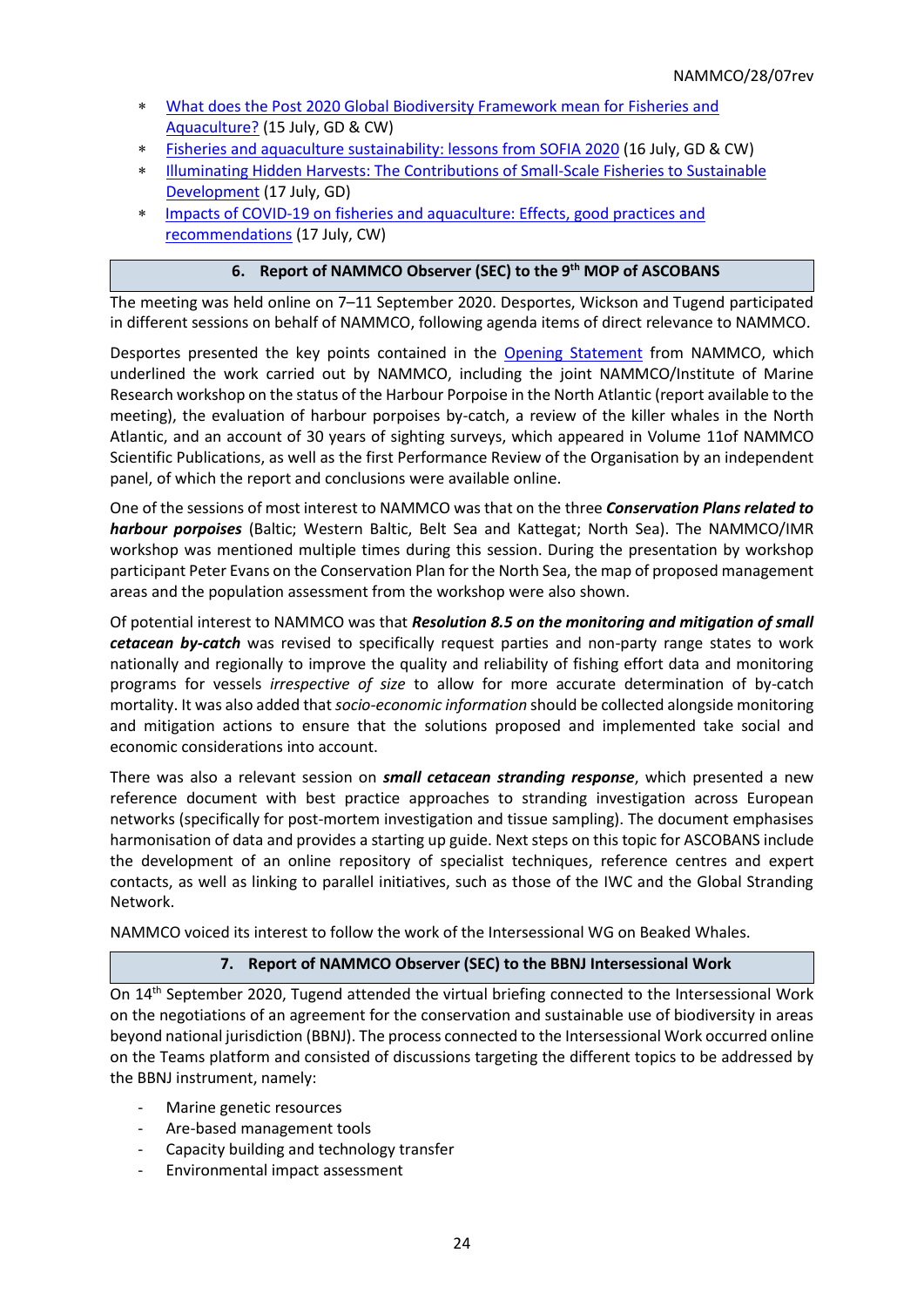## **8. Report of NAMMCO Observer (SEC) to the CAFF Workshop and Board Meeting**

Desportes and Tugend attended the CAFF Workshop and Board Meeting held online, 14–17 September 2020. The Workshop was held in preparation of the Board Meeting and to assess the current situation with respect to actions taken for biodiversity in the Arctic. The achievements of the Actions for Arctic Biodiversity (AAB) 2013–2021 and the steps following the completion of the AAB were discussed. The workshop's goal was to receive guidance, input and content for the upcoming action plan.

The Board Meeting included presentations connected to the achievement of the AAB and discussions about future avenues for the conservation of Arctic fauna and flora.

## **9. Report of NAMMCO Observer (SEC) to the IWC Conservation Committee (CC)**

The meeting was held online on 28 September-1 October 2020 and addressed issues that needed attention to progress or for which decisions were required before the end of 2020. Winsnes attended the items relevant to NAMMCO.

The meeting focused on the Committee's Strategic Plan, the conservation management plans (with the development of Handbook and Strategic plans for each), identification of anthropogenic stressors (marine debris, climate change, chemical pollution), the by-catch mitigation initiative and ship strikes.

The meeting also discussed climate change, chemical pollution, cetaceans and ecosystem functioning, the SC initiative for small cetacean's conservation research and the need for a taskforce team focusing on providing effective advice when populations are in danger of significant decline that may eventually lead to extinction. The group agreed to establish a small WG to review how to improve the IWC response where populations are in decline for small, threatened populations. The Online Whale Watching Handboo[k https://wwhandbook.iwc.int/en/,](https://wwhandbook.iwc.int/en/) currently available in three languages (English, French, Spanish), was presented.

The CC ambitions are high with corresponding comprehensive demands for both financial and human resources. Concerns were expressed that the voluntary contribution fund was not meeting the financial demands. It was noted that the implementation of some of the activities will have implications for the Secretariat staff resources and that this must be considered when designing or developing work plans and looking for funding.

**NAMMCO** could consider taking inspiration from the database of recommendations (DoR) which is under development to be used when reviewing the implementation of the IWC's own recommendations.

#### **15 Report of NAMMCO Observer (SEC) to the 34th AMAP Working Group Meeting**

The 34th AMAP WG meeting was held online 6–8 October 2020. Wickson attended from the Secretariat.

Following the opening and welcome, the second session focused on presenting the status of deliverables in development. Document drafts (drafts of summaries for policy makers) were presented by the expert groups on persistent organic pollutants (PoPs) and climate change, Mercury, Methane, Human health, Climate, Litter and Microplastics. Work plans for the coming years from groups working on contaminants (including radioactivity and connections to wildlife and human health), climate (including collaboration with CAFF on ecosystem impacts and planned work on societal implications), and litter and microplastics were also presented and discussed. The final sessions of the meeting focused on AMAP's work on how to best enhance engagement with observers and the permanent participants contributing local and indigenous knowledges.

The work being done on mercury has particular relevance to marine mammals. A draft summary for policy makers on this topic was available to the meeting but it still going through peer review and the recommendations in very preliminary form. A full draft will not be available before 2021.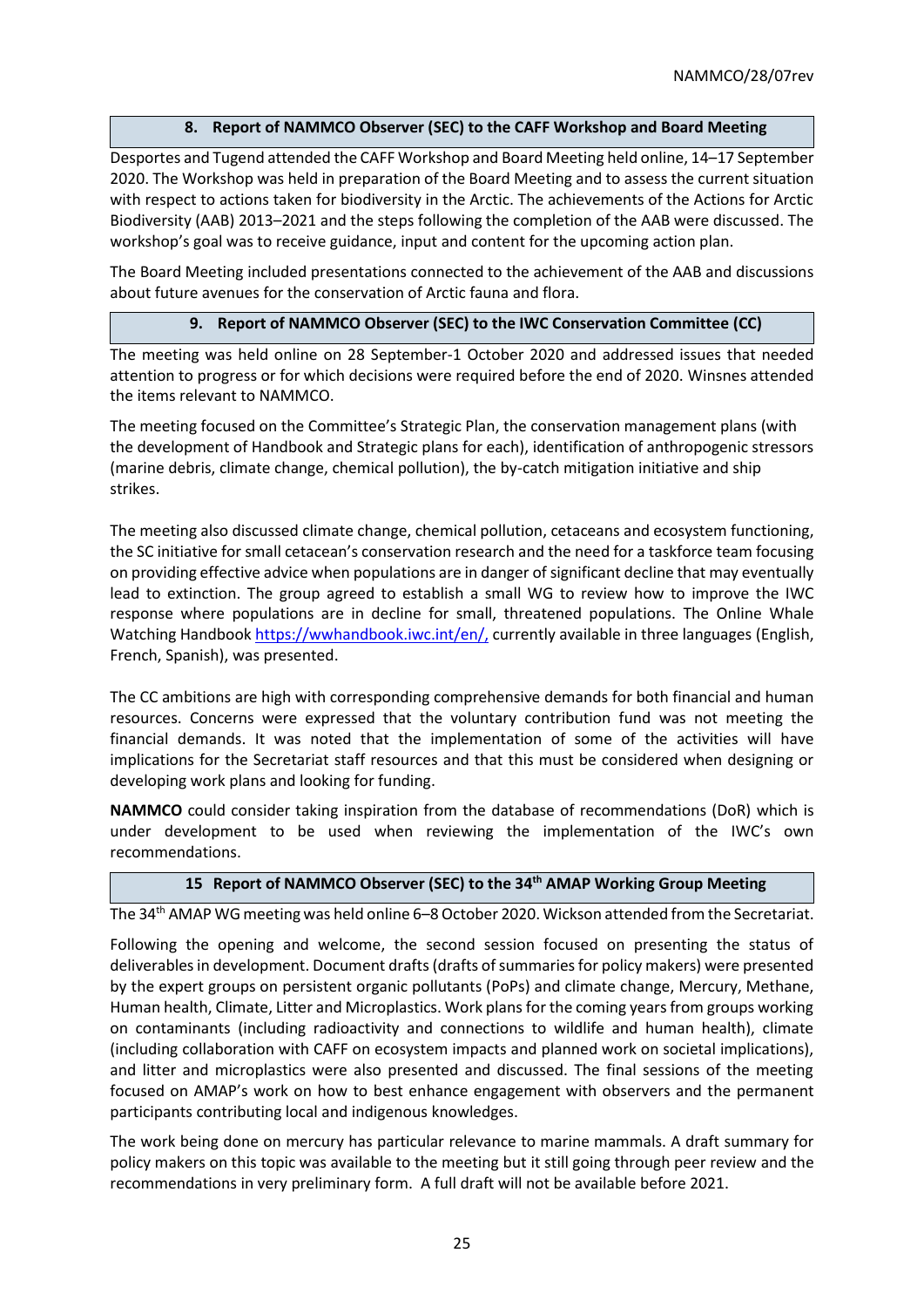An interesting proposal was tabled, that in addition to summaries for policy makers, summaries for society (e.g., of around 2 pages) be produced for all assessment reports. It will be further discussed and considered. This might also be a relevant initiative for NAMMCO.

## **16 Report of NAMMCO Observer (SEC) to the meeting of the Sjøpattedyrutvalget**

The meeting of the Norwegian Marine Mammal Advisory Board was held 22–23 October 2020 at the Framsenteret in Tromsø, Norway. The NAMMCO Secretariat participated, as this meeting provides up to date information on the issues of marine mammal management in Norway. Although this is a national forum, NAMMCO has been invited to participate in recent years.

This is an annual meeting attended by representatives from the ministry, directorate for fisheries, and relevant research institutes dealing with marine mammals. Information on all research and management issues are shared and discussed, and the meeting provides recommendations to national authorities.

From this meeting, various clarifications regarding how the Norwegian quota are set and used were provided, which could be relevant information to include on the NAMMCO website.

Other information noted as absent from the NAMMCO website is an explanation of the processes (beyond NAMMCO management advice) leading to the national management regulations or recommendations (including advisory boards, public hearings, final decisions, etc).

Information was provided at the meeting on new Norwegian research results and publications. It was noted that there is a need to find better avenues to ensure that the Secretariat, and through this, the NAMMCO website is continuously updated with new research from Members Countries.

#### **17 Report of NAMMCO Observer (SEC) to the CAFF CBMP – Marine**

Desportes attended the meeting held online on 3 & 5 November 2020.

The purpose of the meeting was to assess the current situation with respect to actions taken for biodiversity in the Arctic and to develop a new work plan for CBMP-Marine to be forwarded to the CAFF Board Meeting for its February 2021 meeting, given the achievements of the Actions for Arctic Biodiversity (AAB) 2013–2021.

The work plan included the update of the SAMBR report. The best ways to produce these updates for the different Expert Groups were discussed based on the update developed during summer 2020 by the Bird Expert and the Marine Mammal Networks. NAMMCO had provided input to the latter. The CBMP Strategic Plan was discussed and the advances made considered. Collaboration with other Arctic Council Working Groups was discussed.

#### **18 Report of NAMMCO Observer (SEC) to the CAFF Marine Mammal Expert Network**

Desportes attended the meeting of the CAFF Marine Mammal Expert Network, held online on 4 November 2020.

The group was asked to summarise its efforts and plans for contributing to the assessment of the achievements accomplished during 2013–2021. It should also propose its action plan for the next period. The Marine Mammal Expert Group notably expressed its interest in the plans of NAMMCO to conduct a review, if not an assessment, of bearded and ringed seals no later than 2022. It expressed its interest in a pan-Arctic review and to convene in cooperation with NAMMCO a genetic review of the two species, which was considered to be very much needed and timely.

## **19 Report of NAMMCO Observer (SEC) to the ASCOBANS Intersessional Working Group on Beaked Whales (IWGBW)**

The first meeting of the IWGBW was held online on 17 November 2020 and Wickson participated.

The group discussed the ToRs for the group, which was created to look at the relationship between noise disturbance and mass strandings of beaked whales. It was noted that the number of strandings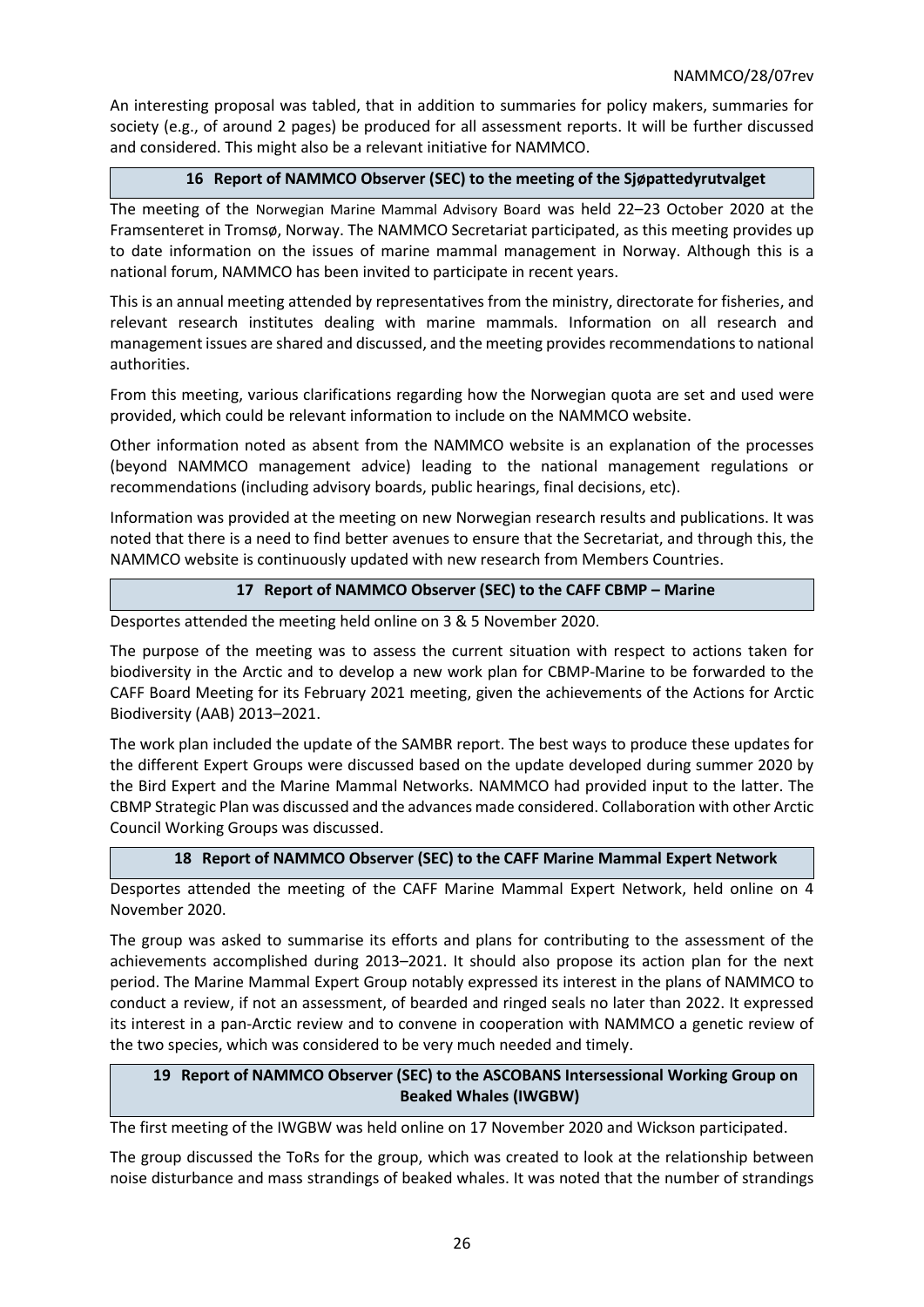#### NAMMCO/28/07rev

had increased in recent years across Europe. One of the challenges for getting a reliable view of the situation and the possible impacts of noise was the secrecy around naval activities, which made it impossible to have a full overview of activities and potential impacts and correlations with mass stranding events. The group considered it important to make navies aware of the concern, and to bring the issue to the attention of a broader audience.

Wickson brought to the attention of the group the new beaked whale abundance estimates and information published in Volume 11 of the NAMMCO Scientific Publications. There were new abundance estimates for both the Iceland-Faroes and the Norwegian areas, as well as information on areas where beaked whales are present, but too few data points for generating an abundance estimate.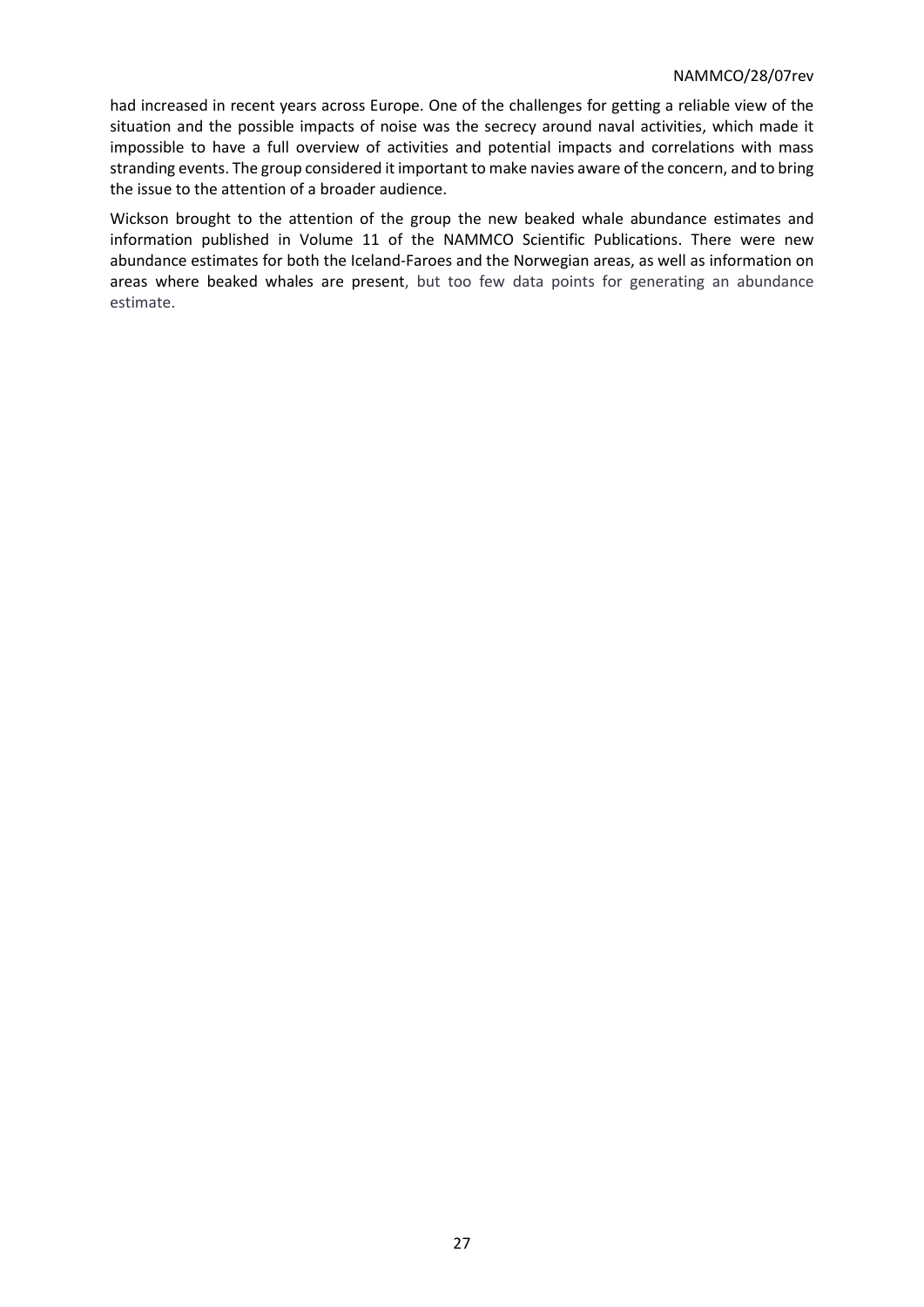**Greenland** 1.5 % **Faroe Islands** 1.4 %

## **APPENDIX C. STATISTICS OF ACTIVITIES ON THE NAMMCO WEBSITE AND SOCIAL MEDIA FOR 2019-2020**

| <b>Unique users:</b>                |         |        | <b>Most popular pages:</b> |         |                  |       |
|-------------------------------------|---------|--------|----------------------------|---------|------------------|-------|
| $2018: (1 Jan - 31 Dec)$            | 9 5 9 7 |        | Front page                 | 15 4 61 | US               | 29.2% |
| $2019: (1 Jan - 31 Dec)$            |         | 19 747 | About us                   | 5 2 8 5 | UK               | 9.8%  |
| $2020: (1 Jan - 31 Dec)$<br>16 4 10 |         |        | <b>Atlantic Walrus</b>     | 3 607   | <b>Norway</b>    | 7.3%  |
|                                     |         |        | <b>Narwhal</b>             | 3 2 1 6 | Canada           | 6.8%  |
|                                     |         |        | Council                    | 2 5 0 8 | <b>Denmark</b>   | 3.2%  |
| Men:                                | 48.6%   |        | Library                    | 2 3 7 4 | <b>Australia</b> | 2.9%  |
| Women:                              | 51.4%   |        | <b>Pilot whale</b>         | 2 3 6 0 | Japan            | 2.4 % |
|                                     |         |        | <b>Marine Mammals</b>      | 2 1 9 4 | Germany          | 2.3%  |
|                                     |         |        | <b>Blue whale</b>          | 2 1 5 4 | Iceland          | 1.7%  |

<span id="page-27-0"></span>**Age Distribution**



| How did they find NAMMCO? | <b>Which devices?</b> |               |        |
|---------------------------|-----------------------|---------------|--------|
| Organic search            | 68.2 %                | Computer      | 62.3 % |
| <b>Direct</b>             | 17.3 %                | <b>Mobile</b> | 32.0%  |
| Social media              | 10.3%                 | <b>Tablet</b> | 5.7%   |
| Referral                  | 4.2 %                 |               |        |

**Fin whale** 2 107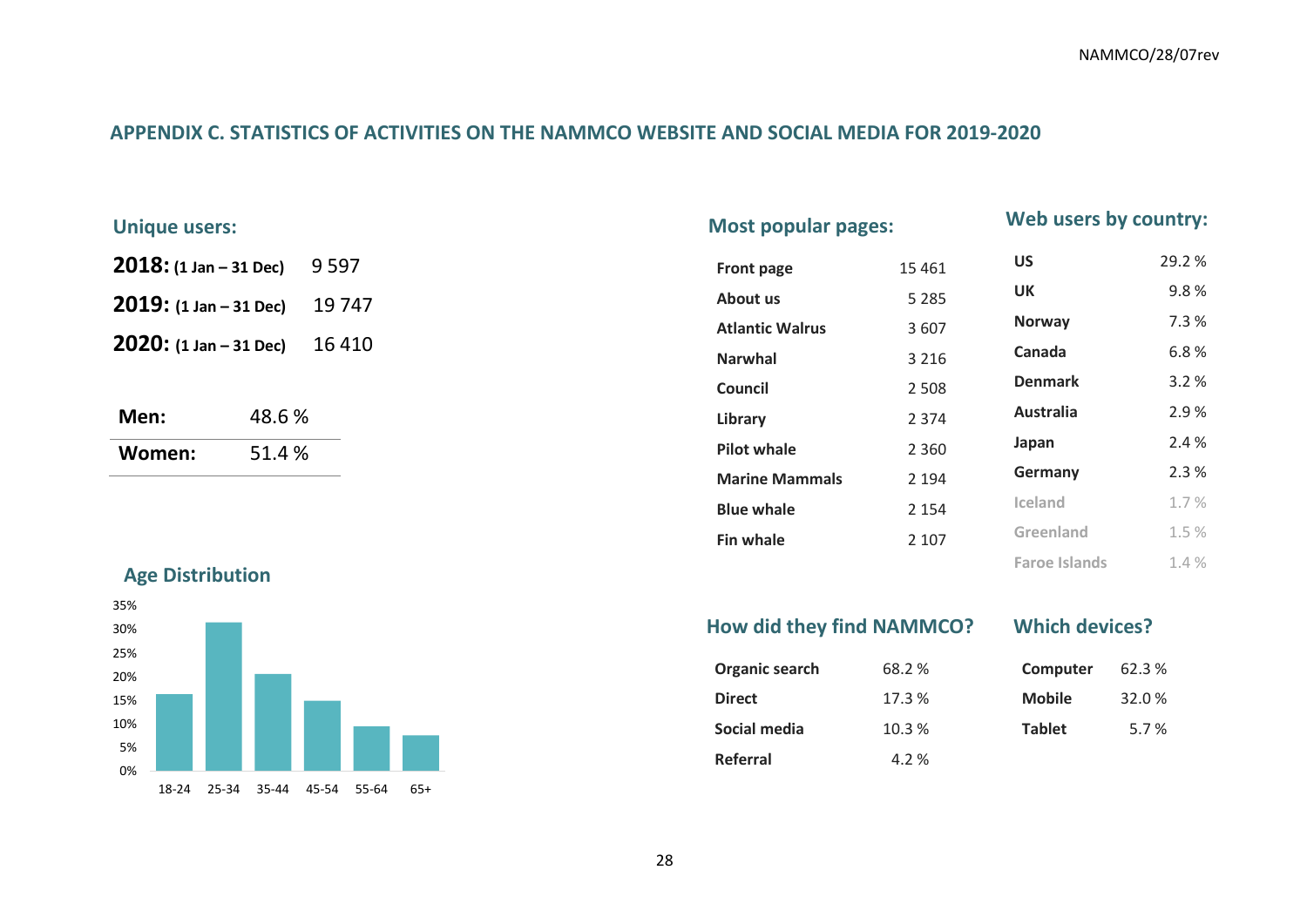## **1. NAMMCO Website**

|      |                  |         |        |      | Top 10 page likes by country: |     |           |     |
|------|------------------|---------|--------|------|-------------------------------|-----|-----------|-----|
|      | Likes            | 867     |        |      | Faroe Islands                 | 243 | Greenland | 114 |
| 2019 | <b>Followers</b> | 843     |        |      | Norway                        | 170 | Spain     | 97  |
|      | Likes            | 1 1 9 7 | Men:   | 45 % | Denmark                       | 156 | France    | 82  |
| 2020 | <b>Followers</b> | 1 2 2 2 | Women: | 53 % | <b>USA</b>                    | 141 | Canada    | 76  |
|      | Likes            | 1983    |        |      | UK                            | 126 | Mexico    | 70  |
| 2021 | <b>Followers</b> | 1951    |        |      |                               |     |           |     |

# **Top 3 posts (in terms of reach) between January 2019 and January 2021:**

| 23/10/20 | Same as most liked post. See below.                                                                                                                   | 107 518 reached (organic) |
|----------|-------------------------------------------------------------------------------------------------------------------------------------------------------|---------------------------|
|          |                                                                                                                                                       | 3,562 Reactions           |
|          |                                                                                                                                                       | 8,178 Post clicks         |
|          |                                                                                                                                                       | 502 Shares                |
| 03/07/20 | Did you know that thousands of beluga whales were once rescued by classical music and an icebreaker?! In 1984, a large group of belugas were          | 31 210 reached (organic)  |
|          | trapped for several months in the ice of Senyavin Strait in the Bering Sea. The white whales had followed a shoal of fish into the strait when it was | 1,901 Reactions           |
|          | open but as the conditions changed and closed in around them, found themselves trapped in ice too thick to breach and too vast to negotiate           | 2,047 Post clicks         |
|          | with a single breath. In an unusual effort to save them, an ice-breaker was summoned to clear a path through the ice. However, the whales were        | 238 Shares                |
|          | so exhausted and weakened from their months of entrapment, and frightened by the noise of the icebreaker, that they refused to follow the ship        |                           |
|          | before the ice closed up behind it again. One crew member then had the bright idea to try playing different types of music to them. To the crew's     |                           |
|          | delight, the pod of belugas responded to the classical music and began to slowly follow the ship out to sea and back to freedom as it was playing.    |                           |
| 27/05/20 | We are happy to announce the early online publication of a fourth article in Volume 11 of the NAMMCO Scientific Publications! "Oceanic Drivers        | 27 641 reached (boosted)  |
|          | of Sei Whale Distribution in the North Atlantic" by Lucy Houghton, Nadya Ramirez-Martinez, Biarni Mikkelsen, Gísli Víkingsson, Thorvaldur             | 264 Reactions             |
|          | Gunnlaugsson, Nils Øien and Philip Hammond. This article investigated the oceanic drivers of sei whale distribution in the central and eastern        | 487 Post clicks           |
|          | North Atlantic and explored how distribution may have changed over almost three decades. The models used could help us understand the                 | 13 Shares                 |
|          | possible future distribution of sei whales under the environmental conditions predicted by climate change models. The article predicts the highest    |                           |
|          | densities of sei whales in the Irminger Sea and over the Charles-Gibbs Fracture Zone; a pattern driven by large negative sea surface height, deep     |                           |
|          | water (>1500m) and polar-temperate SST (5-12 $^{\circ}$ C). There was some inter-annual variability in the predicted distribution, with an apparent   |                           |
|          | northward expansion in distribution consistent with prey species responding to ocean warming.                                                         |                           |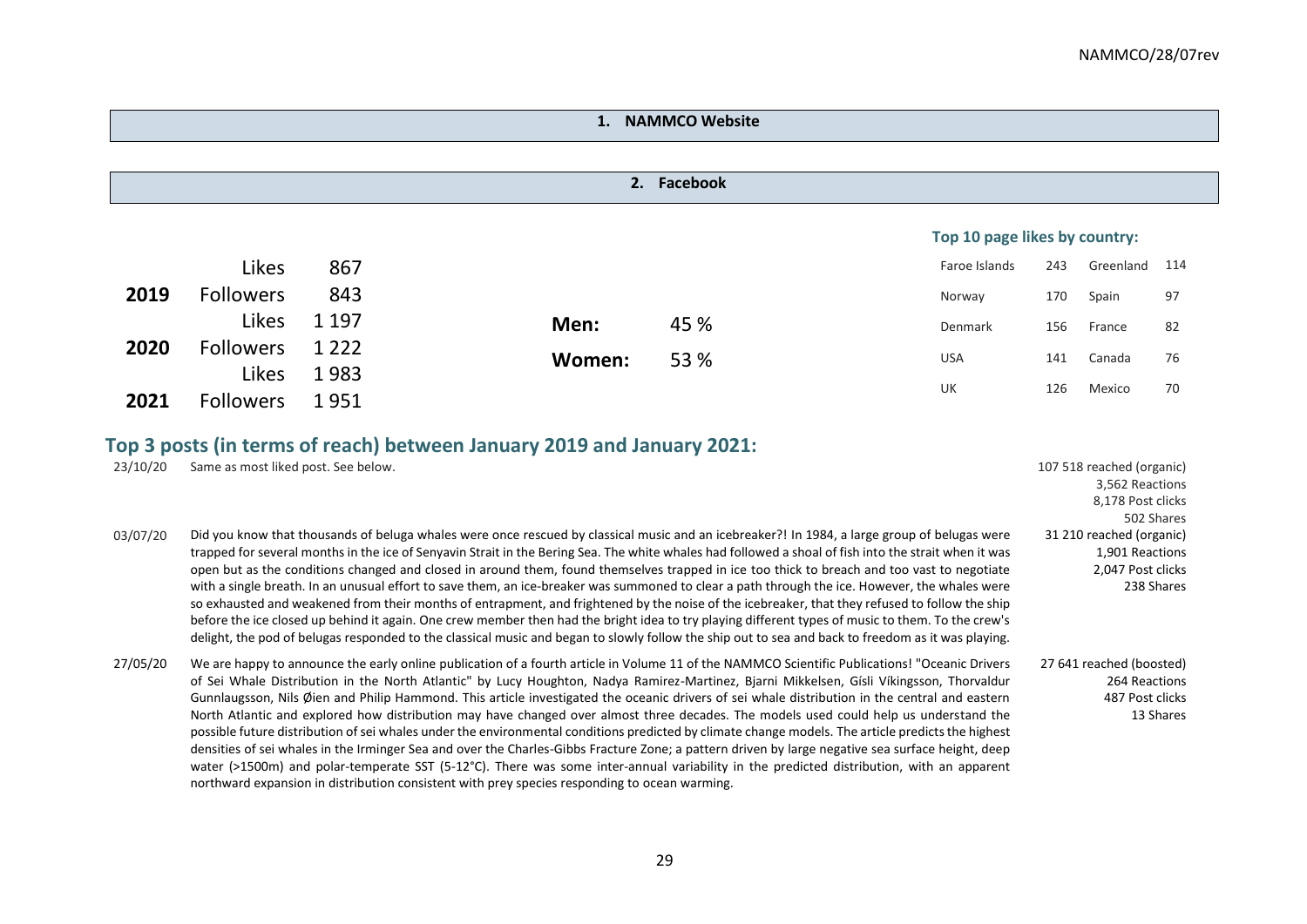## **Most liked post between January 2019 and January 2021:**

#### #FunFactFriday

Did you know that humpback whales have inspired new wind turbine technology?

The humpback whale is a giant in the sea, yet it manages tighter turns than any other baleen whale. This is due to the tubercles (bumps) on the leading edges of its flippers.

Research found that humpback whale flippers have an angle of attack up to 40 percent steeper than that of a smooth flipper before stall (loss of lift) occurs. Tubercles change the distribution of pressure on the flippers so that some parts stall before others. Therefore, different parts of the flipper stall at different angles of attack, which gives the whale more freedom to attack at higher angles.

Prototypes of wind turbines blades mimicking humpback whales' pectoral fins have been created. Tests show that the turbines with tubercles generate the same amount of power at 16 km per hour that conventional turbines generate at 27 km per hour. Tubercles on the blade's leading edge enable it to capture more energy from the wind, but also reduce noise and increase its stability.

You can read more about this interesting biomimetic research & technology development here:<https://doi.org/10.1093/icb/icr016>

Are you eager to learn more about the fascinating humpback whale? Visit our species page:<https://nammco.no/topics/humpback-whale/>



Tubercles on a humpback flipper © thara58/Pixabay



Tubercle technology on a wind turbine blade © WhalePower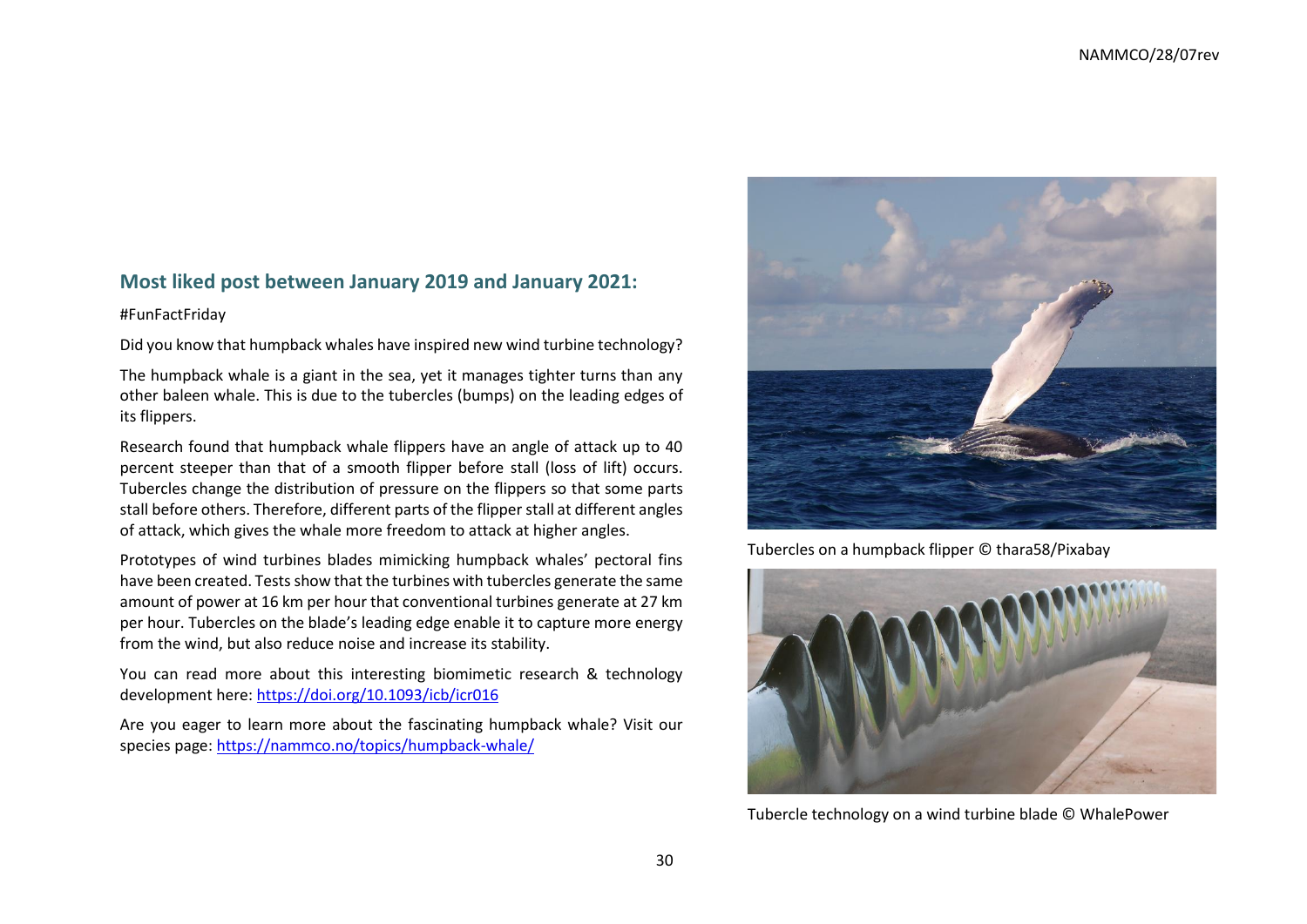## **3. Twitter**

|      | (Re)Tweets       | 102 |        |      | <b>Users by Country:</b> |       |
|------|------------------|-----|--------|------|--------------------------|-------|
|      | <b>Followers</b> | 60  |        |      |                          |       |
| 2019 | Likes            | 9   |        |      | UK                       | 23.5% |
|      | (Re)Tweets       | 156 | Men:   | 41 % | US                       | 20.3% |
|      | <b>Followers</b> | 290 |        |      | Canada                   | 6.3%  |
| 2020 | Likes            | 434 | Women: | 59 % | Ireland &                | 4.8%  |
|      | (Re)Tweets       | 44  |        |      | Norway                   | each  |
|      | <b>Followers</b> | 412 |        |      |                          |       |
| 2021 | Likes            | 98  |        |      | Australia                | 4.6%  |

# **Top 3 tweets**

| 03/09/20 | What do you get when you cross a Blue whale with a Fin whale? Interesting new research done on<br>samples collected in #Iceland shows that you can sometimes get a #hybrid capable of reproductive<br>success! https://onlinelibrary.wiley.com/doi/full/10.1111/eva.13091 #bluewhale #finwhale                                                                  | 3008 impressions | 83 total engagements<br>14 retweets<br>4 link clicks |  |
|----------|-----------------------------------------------------------------------------------------------------------------------------------------------------------------------------------------------------------------------------------------------------------------------------------------------------------------------------------------------------------------|------------------|------------------------------------------------------|--|
| 11/03/20 | "Population structure of bycaught harbour porpoise (Phocoena phocoena) in Norway". An interesting<br>Institute<br>colleagues<br>at the<br>of<br>Marine<br>Research<br>article<br>$(IMR)$ .<br>from<br>our<br>https://tandfonline.com/doi/full/10.1080/17451000.2020.1729992 #harbourporpoise #newresearch<br>#bycatch #marinemammalscience #populationstructure | 1787 impressions | 33 total engagements<br>2 retweets<br>0 link clicks  |  |
| 29/05/20 | New Article: Distribution and Abundance of Cetaceans in Icelandic Waters over 30 Years of Aerial<br>Surveys. Includes previously unpublished abundance estimates as well as how distribution has<br>changed over the 30-year period. https://septentrio.uit.no/index.php/NAMMCOSP/article/view/4805<br>#Iceland #cetaceans #abundance                           | 1346 impressions | 103 total engagements<br>5 retweets<br>39 link click |  |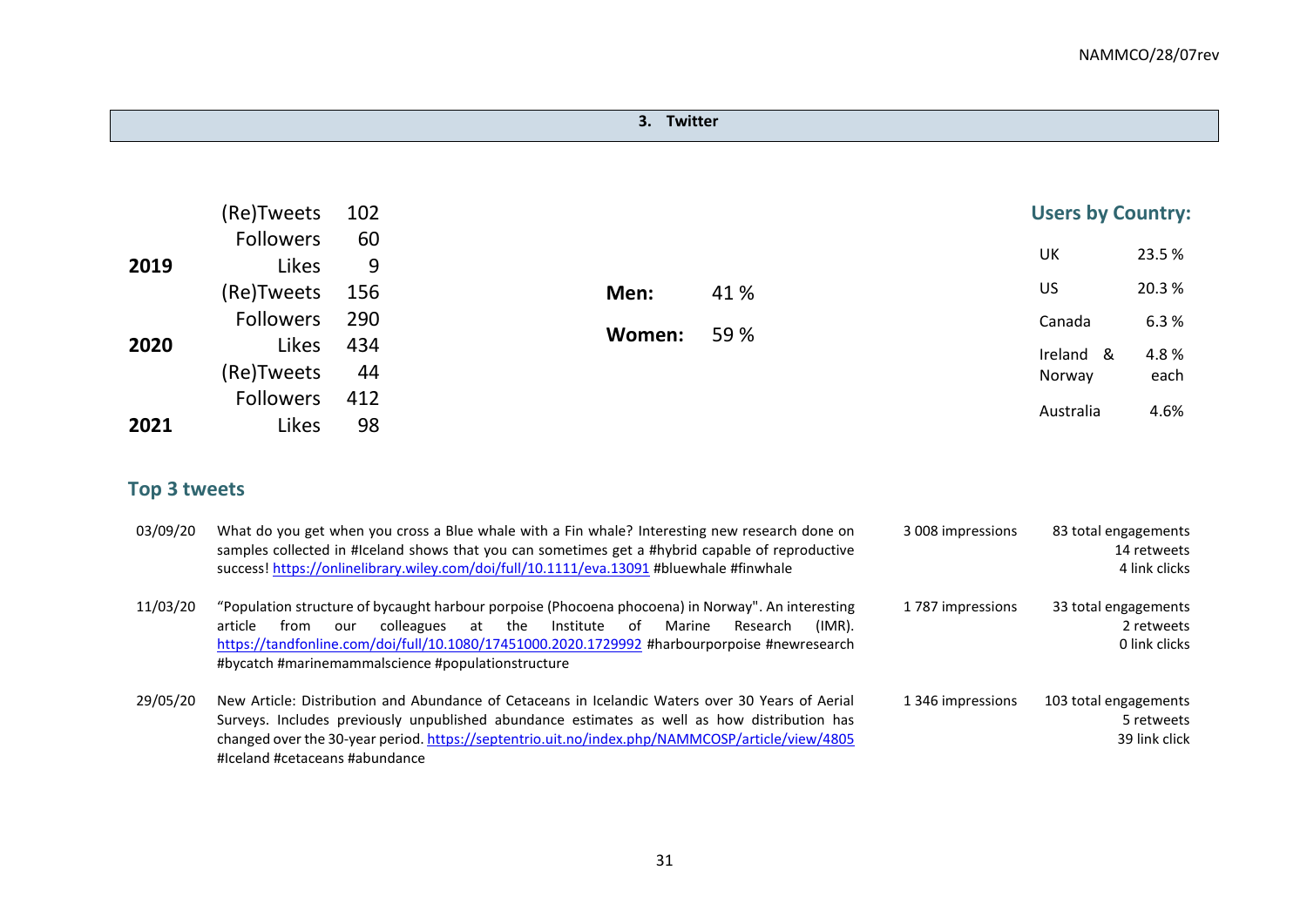# <span id="page-31-0"></span>**APPENDIX D. REPORTS FROM OUTREACH EVENTS ORGANISED OR ATTENDED BY THE SECRETARIAT IN 2019**

## **1. Marine Mammal Student Symposium 2019**

There are several institutions in Tromsø involved in marine mammal research, which are dispersed throughout the city (e.g. the Department of Arctic Biology, Norwegian College for Fishery Science and K.G. Jebsen Centre for the Law of the Sea at UiT, the Institute of Marine Research, the Norwegian Polar Institute, and various Masters programs). Masters and PhD students conducting marine mammal related projects are typically spread across these different institutes and have very little contact with one another.

In 2019, NAMMCO therefore took the initiative to arrange a Marine Mammal Student Symposium, where postgraduate students and other early career scholars working on marine mammals (including the interns at the Secretariat) could learn more about NAMMCO and its work, share their research, discuss common issues, make connections and network for future collaborations. The Symposium was co-arranged with UiT the Arctic University of Norway.

This one-day Symposium was held on 6<sup>th</sup> February 2019 and attracted over 60 attendees. A total of 15 students presented their work, including two participants from Oslo and Bergen. The presentations were divided into sessions on: Threats, Welfare/Diet, Physiology and Movement/Abundance, and Law of the Sea. After the student presentations, a world café exercise was run to facilitate group discussions and networking. The following topics were used to structure the exercise: "What are the biggest challenges connected to your work?", "From all the talks given today, do you see any overlapping issues and/or potential for collaboration?" and "What do you imagine doing when you finish your current project/studies?". The day closed with three invited guest lectures from experienced researchers. These were: "NAMMCO and International Law: What makes an organisation 'appropriate' for the conservation and management of marine mammals?" by Cardiff University's Richard Caddell, "Responsible whale watching?" by UiT's Anniken Førde, and "Ongoing research on walrus, beluga and bowhead whales" by the Norwegian Polar Institute's Christian Lydersen.

The participating students were very satisfied with the Symposium (as indicated through a feedback survey) and thought that it should become an annual event. The student symposium was therefore run again (in a similar format with student presentations, facilitated interactive activities, and guest lectures) on 5<sup>th</sup> February 2020 with same success. A full report of the second symposium will be provided to Council next year as part of the overview of outreach activities taking place in 2020.

#### **2. 2 nd International Workshop on Beluga Whale Research and Conservation**

The 2<sup>nd</sup> [International Workshop on Beluga Whale Research and Conservation](https://www.mysticaquarium.org/belugaconference/) was a follow-up to the first beluga workshop held in Valencia, Spain 10 years ago. This conference brought together indigenous peoples, scientists, wildlife managers and policy makers to bridge the gap between traditional knowledge, scientific research, aquarium husbandry, and wildlife management with the ultimate goal of developing a cohesive plan to promote beluga research and conservation.

NAMMCO was asked if they would be interested in sponsoring the event and chose to do so at the 'Arctic Tern' level, requesting in exchange that the results of the Global Review of Monodontids (GROM) (assembled by NAMMCO in March 2017) be circulated to all participants. In the end, the presentation of the GROM findings and conclusions on the conservation status of all beluga whales and narwhals throughout the Arctic became th[e opening talk of the conference.](https://www.mysticaquarium.org/2019/02/22/mystic-aquarium-announces-keynote-for-international-beluga-conference/) The presentation was prepared in cooperation between the GROM Chair, R. Hodds, R. Reeves (participant to the GROM and also to the conference), and Desportes. The talk was given by R. Reeves as the Secretariat was not attending the conference.

**3. 2 nd International Science and Policy Conference on Implementation of an Ecosystem Approach to Management in the Arctic**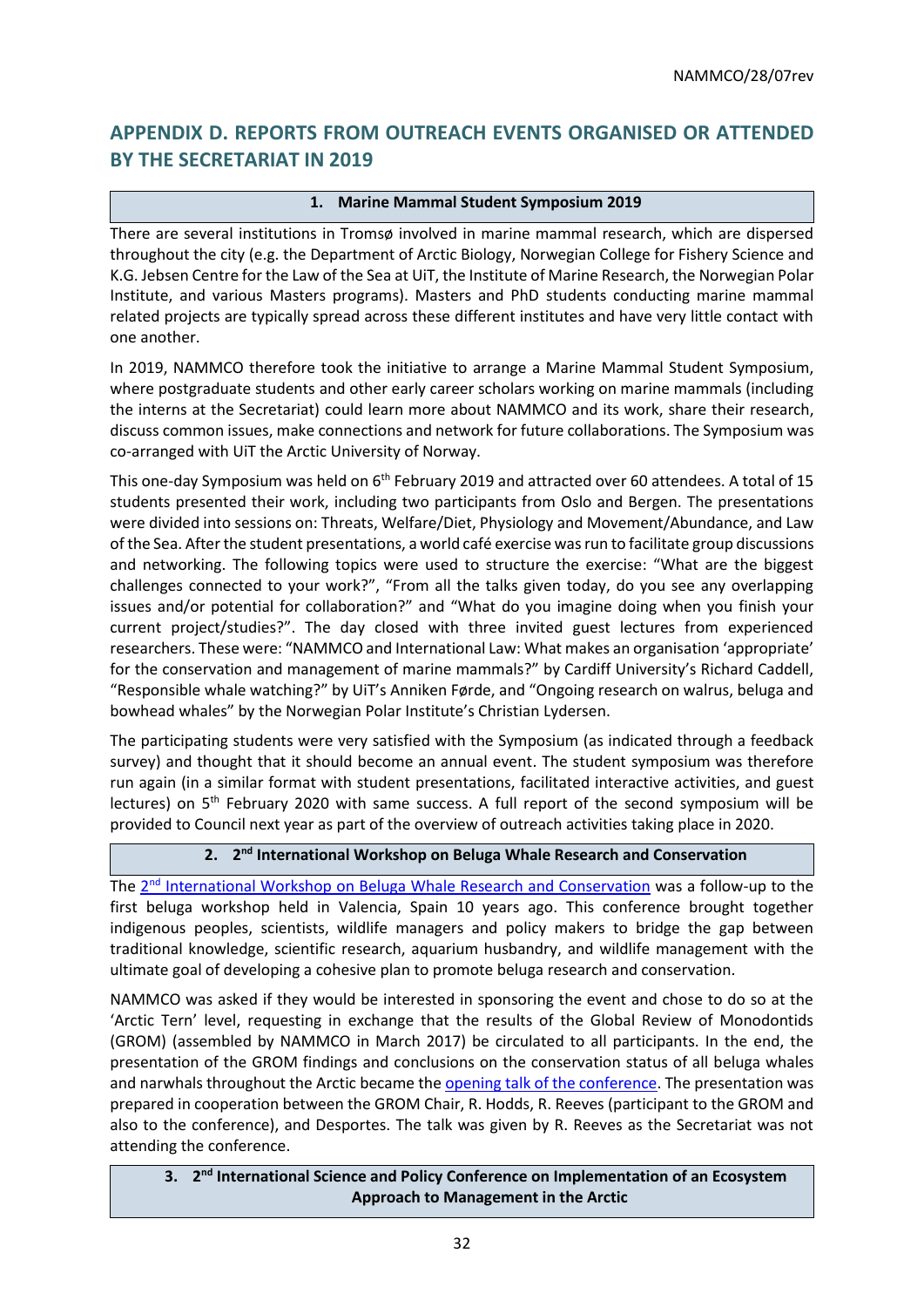The second International Science and Policy Conference on the Implementation of an Ecosystem Approach to Management in the Arctic had a specific focus on the integration of information at different scales in the ecosystem approach (EA). The co-convenors of the meeting were th[e IMR,](https://www.hi.no/hi) [ICES,](https://www.ices.dk/Pages/default.aspx) [PICES,](https://meetings.pices.int/) [NOAA,](https://www.noaa.gov/) [PAME,](https://www.pame.is/index.php/shortcode/about-us) [CAFF,](https://www.caff.is/) [AMAP](https://www.amap.no/) and the [Arctic Council.](https://arctic-council.org/index.php/en/) The conference contained presentations addressing [all stages of EA](https://nammco.no/topics/implementing-the-ecosystem-approach-to-management/) including ecosystem identification, description, monitoring, assessment, valuation and management. There were dedicated sessions on the implementation of the EA on national levels as well as within the large marine ecosystems of the Arctic; the development of marine protected areas in different parts of the Arctic, and; the integration of western science and indigenous, traditional and local knowledge in EA. Monitoring and addressing growing anthropogenic impacts from climate change, shipping, noise, and oil and gas exploration were also topics of discussion.

In NAMMCO's presentation on "Integrating the Scales of Interest in Different Knowledge Systems for Ecosystem Management" emphasis was placed on how to achieve effective integration of the diverse knowledge systems of scientists, local communities, and policy-makers in EA. One of the key challenges associated with this was highlighted as being that these different stakeholders often operate not only with different worldviews, terminologies, cultures and positions, but that their knowledge systems can also be focused on very different scales of interest (geographical as well as temporal).

A breakout session was held during the conference to specifically discuss how to advance the integration of different knowledge systems in EA and following this session, it was agreed that it was important to engage indigenous/local knowledge early and often in the process and not leave this until the final management phase. It was also noted that there was a need to invest in relationship building and capacity building, as well as to work to build trust & respect over time, and legitimately share decision-making responsibilities. This included not only management decisions but also decisions about the research questions, priorities and processes for science. It was noted that best practice [recommendations](https://www.sdwg.org/activities/sdwg-projects-2017-2019/arctic-eia/) for Arctic environmental impact assessment and meaningful engagement with local communities were available from the sustainable development working group of the Arctic Council.

The lessons learned from the event for NAMMCO to effectively implement EA included: Adopt a clear definition & framework for implementing ecosystem-based management; Develop clearly stated ecosystem management objectives; Enhance the use of research on social, economic and cultural factors; Improve efforts to integrate science and user knowledge early and often; Articulate the key elements of a precautionary approach within NAMMCO; Decide on level of priority given to participating in working groups of the Arctic Council.

## **4. International Symposium on the Politics of Uncertainty: Practical Challenges for Transformative Action**

The aim of this international symposium was to bring together people working in diverse domains (including finance, environmental management, migration, disease, innovation, infrastructure, and security) to explore the diverse ways uncertainty is understood and responded to in their respective fields. This was to develop richer and more nuanced understandings of uncertainty and to help enable more robust actions, strategies and governance in times of instability and change.

Wickson was invited to participate in the symposium and gave a short talk on ambiguity as a form of uncertainty in environmental management. She spoke specifically about the important ways ambiguity manifests in the science, philosophy and politics of environmental harm. This includes the way diverse values can shape understandings of what constitutes environmental harm, how diverse frames and assumptions can shape the scientific research done to understand environmental harm, and the way various interests and available options can shape management decisions to minimise environmental harm. She also emphasised that environmental management cannot hope to eliminate ambiguity as a form of uncertainty, but rather has to find ways to navigate it with transparency and sensitivity.

After several rounds of exchanging information, theoretical frameworks and practical experiences across the range of diverse domains present, the following emerged as key take home messages: 1) There are many different types of uncertainty (only some of which can be reduced or quantified); 2) It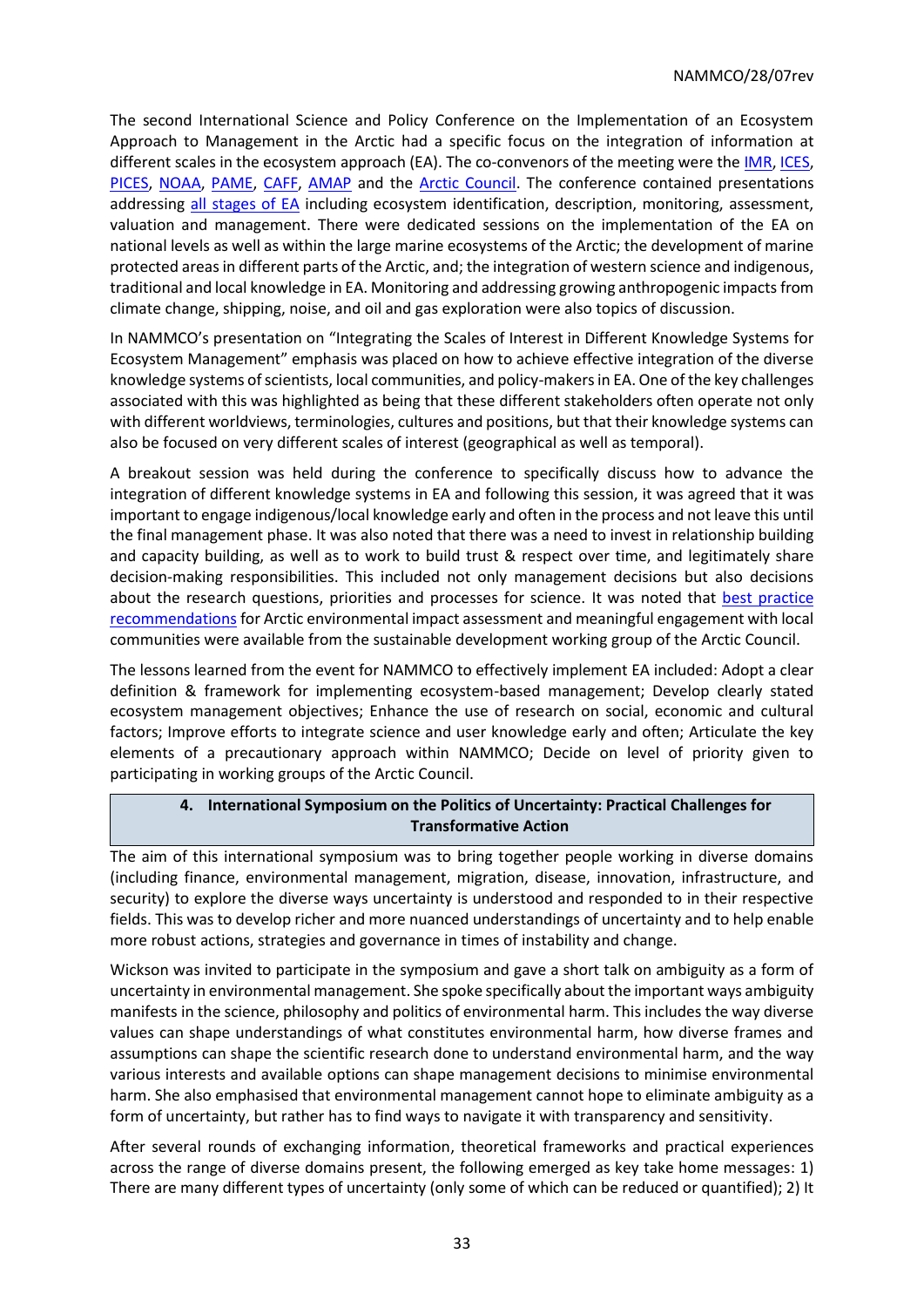is useful to try and specify the types of uncertainties in play in certain cases and contexts; 3) In the face of deep uncertainties, important coping mechanisms can include humility regarding the state of the knowledge, diversity in the policy options pursued (to enhance flexibility), and a focus on supporting capacities for reversibility and responsiveness in policy choices; 4) Policy advice under conditions of scientific uncertainty should be plural and conditional – i.e. offering a range of decision options available according to different values and assumptions; and 5) Since certain choices can become 'sticky', i.e. create path dependencies and lock in certain developmental trajectories, it is important to open up policy debates to a range of options before closing down into particular decisions.

## **5. Conference of the International Society for the History, Philosophy and Social Studies of Biology (ISHPSSB)**

In 2019, Wickson was invited to be a plenary keynote speaker at the biennial conference of the International Society for the History, Philosophy and Social Studies of Science (ISHPSSB). The conference was held in Oslo 7–12 July. Her talk was open to all members of the public as well as conference participants.

The title of the talk was "Lessons Learned from Waterfleas, Whales and Bees: A journey into environmental controversies in the search for sustainable food*"*. The talk presented lessons learned about how ethics and politics are entangled in the science of environmental harm and debates about what constitutes sustainability in our food systems. It explored these lessons through analysing two socio-political controversies around sustainable food: genetically modified organisms (GMOs) in agriculture and the hunting of whales and seals in the North Atlantic.

As part of the talk, Wickson used a framework of care ethics and politics (developed in her previous work), to illustrate the wide range of relevant issues to consider in the debate about whether marine mammals can be part of sustainable food systems. This included asking questions about: 1) The networks of *relationships* between whales and humans, including all of the anthropogenic activities that impact them; 2) The difference between the historical *context* when the commercial moratorium on whaling was decided by the International Whaling Commission and the current situation today; 3) The distribution of *power* in terms of who gets to decide what is permissible and whose knowledge and experience counts in decision-making; 4) The *dependence* that some coastal and indigenous communities have on whaling for their cultural identity and livelihood; 5) The role that *emotion*  currently plays in this debate; and 6) The cultural *narratives* that frame environmental value and the impact of different human activities.

Giving a public talk in the centre of Oslo as a plenary for a conference focused on social science and humanities perspectives on biology provided an excellent opportunity to present the work of NAMMCO to new audiences and several attendees said afterwards that through the talk, they had been encouraged to think about whaling and sealing in new ways.

#### **6. UiT Masters Top Predator Course**

Desportes was asked by the organiser of the Top Predator Master Course (Bio3506) at UiT the Arctic University of Norway, U. Lindstrøm, to give a 2-hour lecture on "Management bodies and sciencebased management in NAMMCO-IWC-ICES". The lecture, attended by ca. 30 students (DK, DR, FR, MO, NO, SE, US, UK) presented the regulatory landscape framing the management of marine resources and top predators, described the role of NAMMCO in this framework, and explained the role and specificity of the three organisations. It also addressed the issue of whaling and sealing from an ecosystem and global sustainability perspective, for inspiring the students in considering these two activities from an untraditional standpoint. The lecture was followed by a longer exchange on the last topic presented.

## **7. Homeward Bound Global Leadership Initiative**

<span id="page-33-0"></span>In 2019, Wickson was offered the role of Lead Facilitator for the 4<sup>th</sup> cohort of Homeward Bound (HB). NAMMCO agreed that she could accept this role and supported her involvement by continuing to pay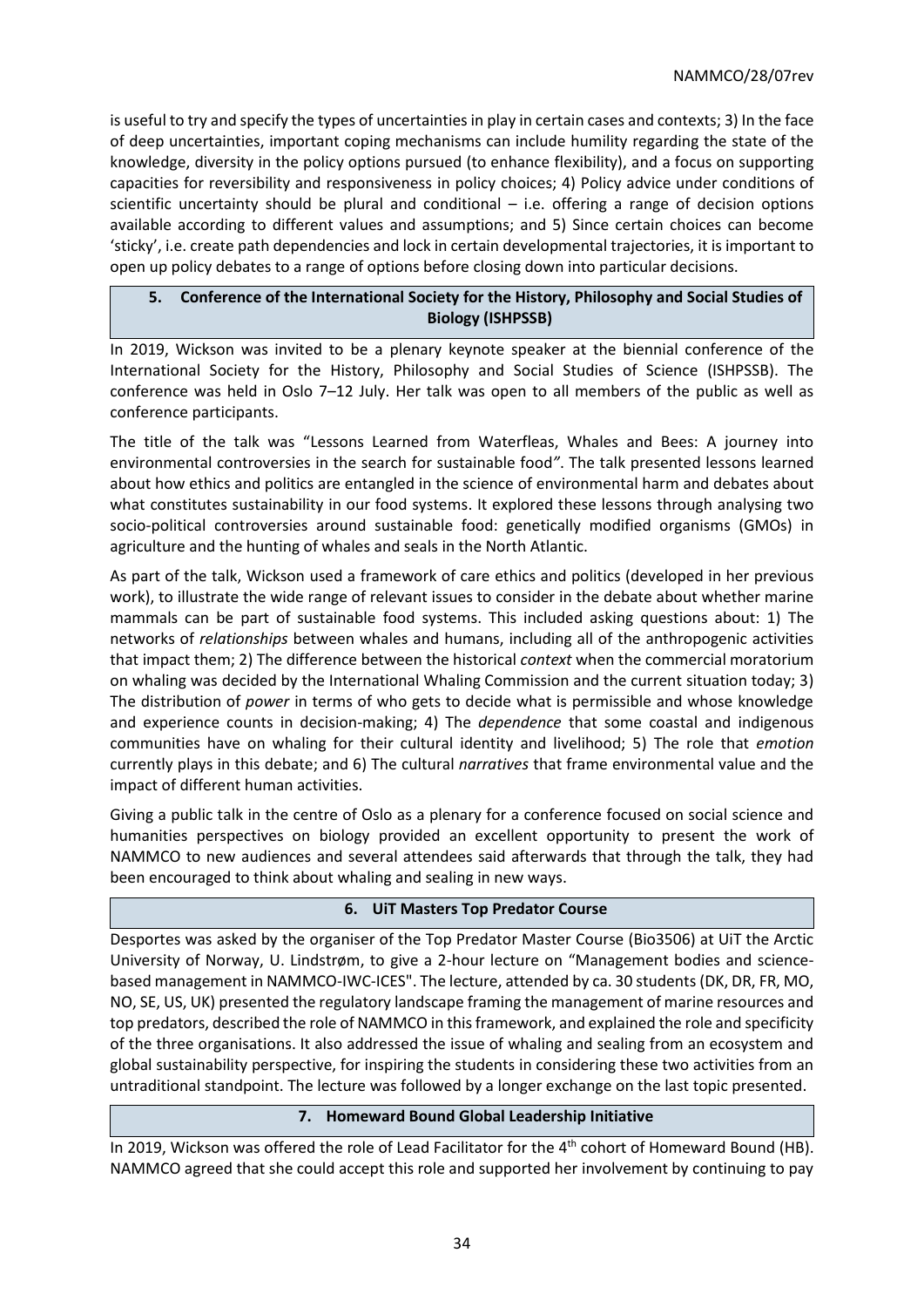her salary for 3 of the 4 weeks she was required to be away from the office (NB: all HB faculty work on a volunteer basis and are dependent on support from their home institutions or organisations).

[Homeward Bound](https://homewardboundprojects.com.au/) is a global leadership initiative for women with a background in STEMM (science, technology, engineering, mathematics and medicine) and provides training in collaborative and inclusive styles of leadership to enable women to influence decision-making for the greater good. The selected participants receive 12 months of leadership training, where they learn about topics such as how to: think and act strategically; manage teams and have difficult conversations; communicate science and enhance visibility; and influence policy and decision-making. The initiative has an aim to train 1000 women over a 10-year period. The 4th cohort included women from over 30 countries, 25 disciplines, and spanning an age range from 23-73. The 12 months of leadership training culminates in a three-week voyage to Antarctica. This year, the group was the largest all female expedition to Antarctica ever, with 100 participants + 12 faculty involved.

Being the [Lead Facilitator was a multidimensional role](https://nammco.no/topics/blog-what-does-it-mean-to-be-the-lead-facilitator-for-homeward-bound/) involving several layers of responsibility. This included: being the daily face of the program for the participants; managing relationships within and between the various groups involved in the Antarctic voyage; coordinating the daily schedule; reading and responding to the energies of the group; and role modelling collaborative, inclusive and legacyminded leadership. In addition to serving in the role as Lead Facilitator, Wickson also ran a 2.5 hour session on the topic of "Science Meets Ethics and Politics". This included a presentation and interactive session on environmental ethics, as well as running a coordinated role play exercise.

The role play exercise was collaboratively developed by the NAMMCO Secretariat. It was designed to provide an insight into the complexities NAMMCO deals with as a body providing environmental management advice at an international level, as well as to encourage participants to reflect on (and potentially reconsider) whether they think the harvest of marine mammals can be part of a sustainable food system. The scene for the role play was a meeting of the 'Global Sustainability Council' (a hypothetical body charged by the UN to decide overarching directions for good environmental policy). The question open for debate at the meeting was: *Can the harvest of marine mammals be part of a sustainable food system? Why/why not? Under what conditions?*

The 100 participants were divided into different actor groups for the role play - three groups represented the position that marine mammals could be sustainably harvested (the Union of Commercial Hunters, the Association for Communal Hunting, and the Indigenous Communities Coalition); three groups argued against this position (the Federation for Animal Rights, the Alliance Against the Hunting of Marine Mammals and the Society for Environmental Preservation); and three groups had a position that could go either way depending on the conditions (the Alliance Supporting Sustainable Use, the Environmental Conservation Collective, the Advisory Group of Scientific Experts). There were also three people assigned to the position of Councillors to take a decision at the end of the meeting, as well as five Storyharvesters who were asked to observe the debate through particular analytical lens (e.g. leadership, power, emotion) and report their findings back to the group.

Each actor group was given a summary factsheet prepared by the Secretariat with information about the history and current context of marine mammal harvesting (including abundance estimates, catch quotas and trends for the different NAMMCO target species), as well as a sheet with more information about the particularities of their group's position (e.g. their beliefs/opinions on certain matters). All the groups were given time to discuss their position and prepare opening statements. The role play ran for an hour and a more detailed elaboration of the process and results can be read on thi[s blog.](https://nammco.no/topics/blog-can-the-harvest-of-marine-mammals-be-part-of-a-sustainable-food-system-learning-from-role-play/)

The role play exercise was a powerful way to introduce people to the work of NAMMCO and to encourage them to reflect more deeply on their own assumptions and beliefs regarding the sustainable harvest of marine mammals. It also opened up the potential for perspectives to shift. The outcome led to reconsideration of their existing views and they engaged with the issue in new ways.

Furthermore, having Wickson serve in the role as Lead Facilitator for the Homeward Bound program enhanced the visibility of NAMMCO to 100 emerging female leaders in science from around the globe,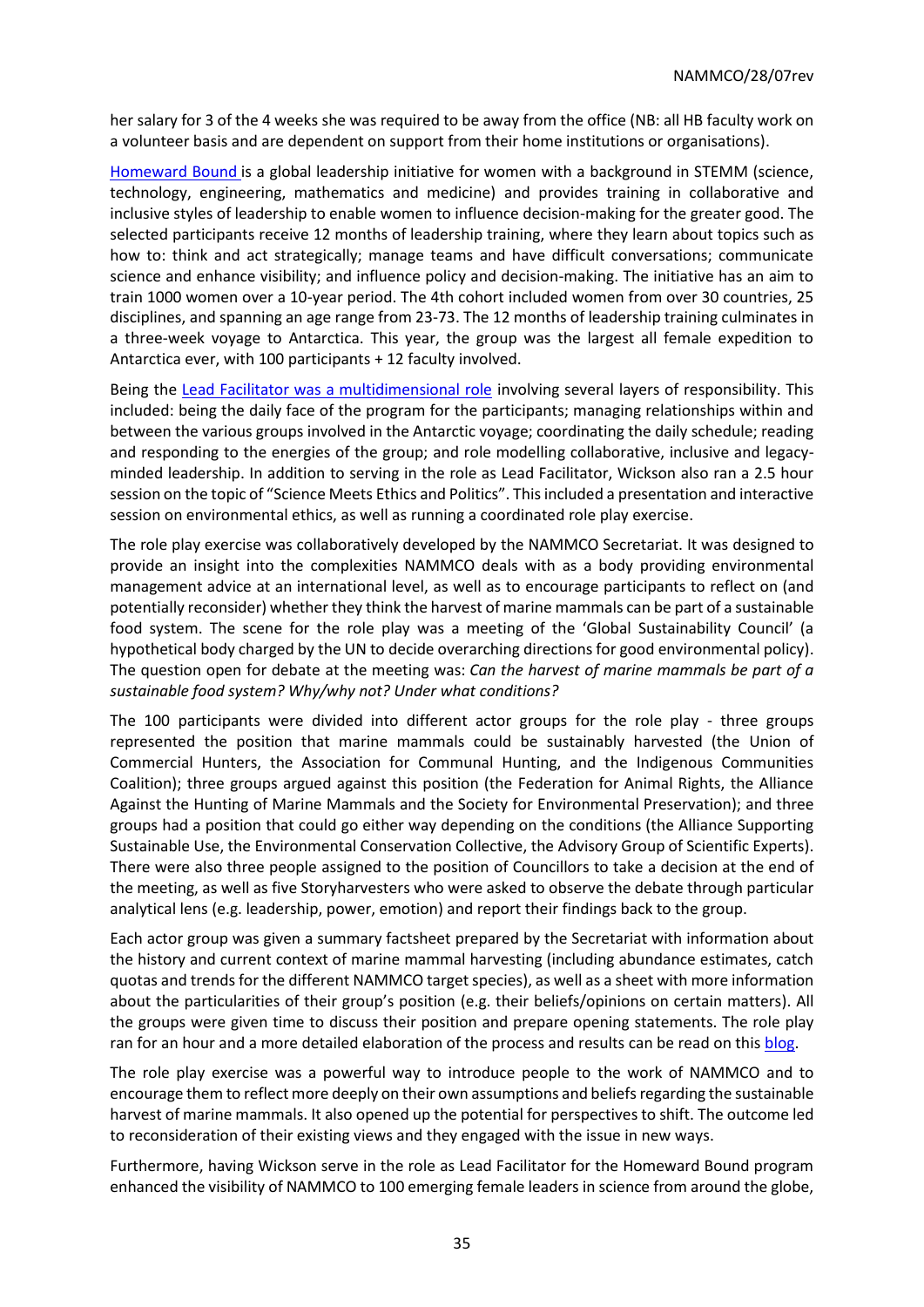allowed NAMMCO to join this international network, and enabled the organisation to be recognised [as a sponsor of the program.](https://homewardboundprojects.com.au/sponsors/)

#### **8. Bi-Annual Meeting of the Norwegian Small Whalers Union**

NAMMCO was, as usual, invited to attend the biannual meeting of the Norwegian Small Whalers Union in 2019. Winsnes attended on behalf of NAMMCO and gave a presentation on "Sjøpattedyr som matvareressurs". The presentation described the pilot study carried out by NAMMCO in collaboration with the Research Institute of Sweden, which evaluated the sustainability of food choices in Greenland using Life Cycle Assessment.

The discussion that followed the presentation centred on how the findings of the study could help market whale meat by pointing to its environmental superiority when compared to farmed terrestrial animals. The participants at the meeting also expressed an interest in taking part in a possible future project through collection and reporting of necessary data.

Other agenda items for the meeting were: assessment of the 2019 season, review of the work undertaken by Norsk Hval to promote whale meat, and a presentation on the process of exporting to Japan.

#### **9. The WMMC Workshops Attended by the Secretariat**

## "[Harmonising global strandings response](https://www.wmmconference.org/workshops/#Establishing%20A%20Global%20Marine%20Mammal%20Stranding%20Network)"

The overarching aim of this workshop was to harmonise international marine mammal stranding responses and investigations to enhance data and sample collection and information sharing. Both countries with established networks, as well as countries with minimal or no current capacity for stranding response but interested in the development of such capacities, participated in the workshop. To follow up on the workshop, the "[Global Stranding Network](https://globalstrandingnetwork.org/)" was created. This network will provide a forum for collaboration between those responding to strandings around the world and enhance responses to stranded marine mammals globally.

Organisations such as the IWC and ACCOBAMS are members of this Global Stranding Network and NAMMCO may therefore consider whether to also become a partner.

#### ["The effects of climate change on marine mammals"](https://www.wmmconference.org/workshops/#Climate%20Change%20Effects%20on%20Marine%20Mammals)

The new research presented at this workshop showed a global shift in distribution for marine species. Topics such as the potential increase in shipping traffic in Arctic waters and new stressors like algae blooms - both issues of future importance for the sustainable management of marine mammals in the NAMMCO area - were debated. The use of local knowledge as a resource to ensure the best solutions for addressing climate change issues was also discussed.

#### ["'Arts' as a tool for communicating marine mammal science"](https://www.wmmconference.org/workshops/#Arts%20as%20a%20tool%20for%20communicating%20marine%20mammal%20science)

This workshop gave an interesting overview of different forms of outreach that are available, including the use of visual arts to create sculptural models or composing musical pieces to communicate scientific information to non-specialist audiences. An interesting example that was given was the use of pop culture movie analogies to explain complex structures such as the Arctic marine ecosystem. NAMMCO could, for example, consider the types of analogies that may be able to be used to describe its role as manager of the Arctic environment to an audience uninitiated in science.

## "Incentivising consistent data collect[ion and transparent reporting of marine mammal by-catch in](https://www.wmmconference.org/workshops/#Incentivising%20consistent%20data%20collection%20and%20transparent%20reporting%20of%20marine%20mammal%20bycatch%20in%20fisheries)  [fisheries"](https://www.wmmconference.org/workshops/#Incentivising%20consistent%20data%20collection%20and%20transparent%20reporting%20of%20marine%20mammal%20bycatch%20in%20fisheries)

This workshop was organised by the Marine Stewardship Council (MSC). The MSC wanted to explore how to incentivise data-sharing and reward transparency so that the true extent of fisheries impacts can be understood and mitigated where necessary. It included discussions on best practice data collection, consistent data standards, risk-based approaches and behavioural incentives. The particular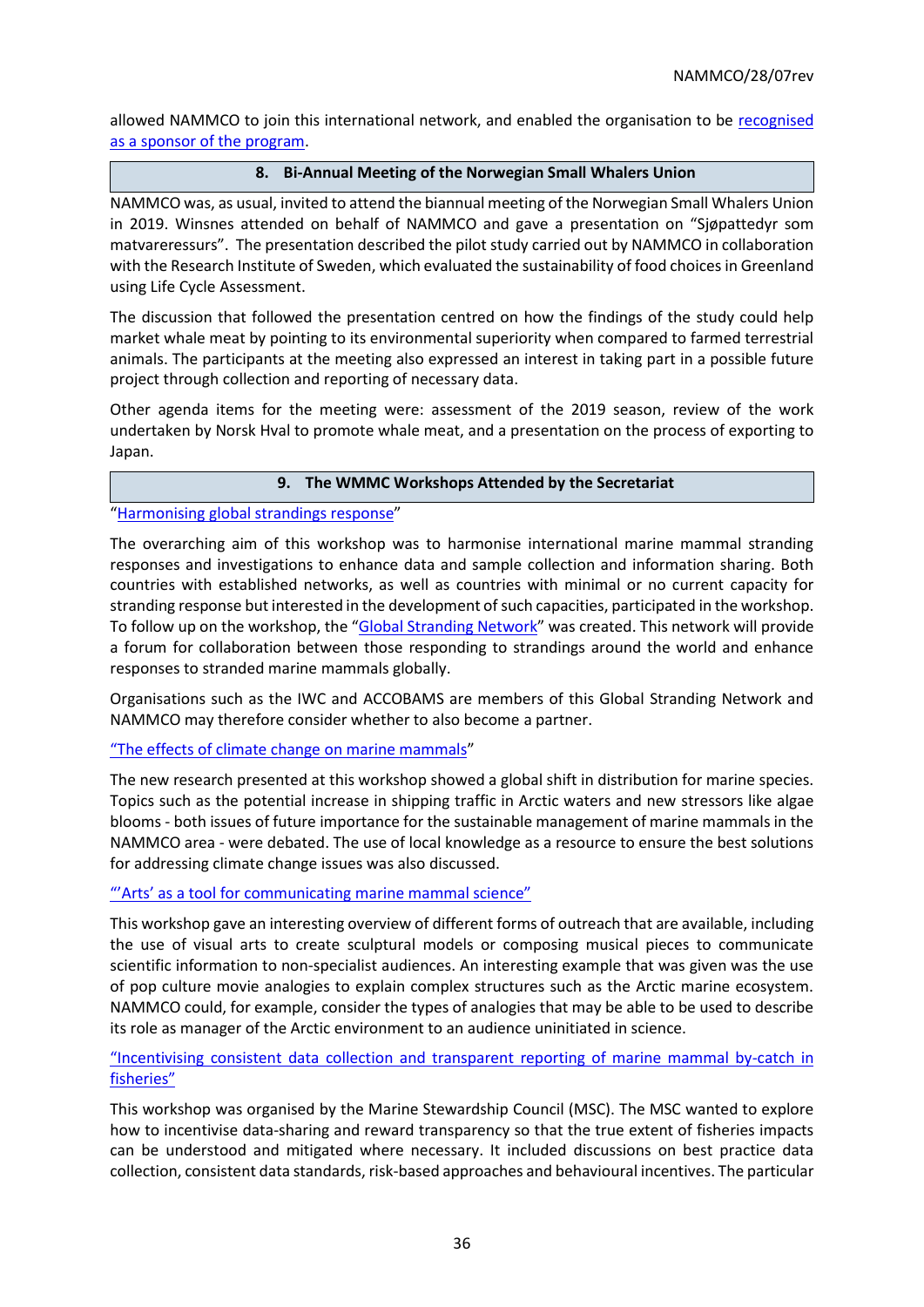interest for NAMMCO in this workshop was to make more visible the attention given to by-catch in the NAMMCO framework and the work accomplished within the organisation and at the national level.

## **10. World Marine Mammal Conference (WMMC)**

The [WMMC](https://www.wmmconference.org/) was the second joint meeting organised between the European Cetacean Society and the Society for Marine Mammalogy. It attracted 2731 attendees from more than 95 different countries, who offered 1636 presentations and 45 pre-conference workshops. The overall theme for the conference was *Together for Science and Conservation* with the goal of bringing "together scientists, managers, policymakers, educators, and students from across the globe". There were two days of workshops on the weekend, followed by four days of conference. Desportes and Hansen were present throughout both the weekend of workshops and the week of the conference.

The conference represented a significant opportunity to enhance the visibility of NAMMCO as a science-based management organisation and to encourage new ways of thinking about the use of marine mammal resources. Through their attendance, the Secretariat pursued this in three ways:

1) Participating and contributing to four different workshops organised ahead of the main conference "Harmonising global strandings response" (GD participated on the behalf of the Working Group on BYCELS), "The effects of climate change on marine mammals" (SH), "Incentivising consistent data collection and transparent reporting of marine mammal by-catch in fisheries" (GD) and "'Arts' as a tool for communicating marine mammal science" (SH).

2) Hosting and manning a stand in the exhibition hall throughout the entire conference. The theme of the stand was the abundance of marine mammals versus removals in the NAMMCO core area and this was illustrated through two posters, one for pinnipeds and one for cetaceans. NAMMCO also invited B. Þorgilsson, who developed the geometer for NASS 2015 (at the initiative of the MFRI (IS) and NAMMCO), to join its stand. The geometer is a unique device that allows for a precise measurement and automatic recording of angles to sightings for aerial surveys. The device has since been further developed and used in many other aerial surveys.

The combination of having NAMMCO staff and the geometer designer manning the stand was very successful. The designer attracted survey scientists from all over the world, for whom the main interest may not have been NAMMCO as a management organisation but who then also showed interest in NAMMCO and its survey coordination work. Likewise, those visitors to the stand who came due to their interest in NAMMCO and its management of marine mammals also had an opportunity to learn more about our survey coordination work and support for technological innovation in the field.

3) NAMMCO (Desportes) gave a talk on Thursday December 12th titled "*Outreach on the case of Arctic sealing: Opening up for a reframing of the sustainability discourse?*". This talk was held in the session of the conference organised on Education and Outreach. The talk presented the Greenlandic use of seal meat and products in the context of global sustainability and true environmental costs, advocating for assessing the sustainability of resources in a global perspective. This talk was provocative in this forum, but was surprisingly well received by many, including people from Conservation NGOs and traditionally anti-sealing countries (e.g. from BE, DE, FR, IT, NL, SP, UK, USA) who thanked NAMMCO for presenting sealing from this standpoint and raising interesting food for thought regarding the interplay between "moral concerns and measures" and sustainability. It also generated a flow of people to the NAMMCO booth interested in discussing further the perspectives presented and asking for more information.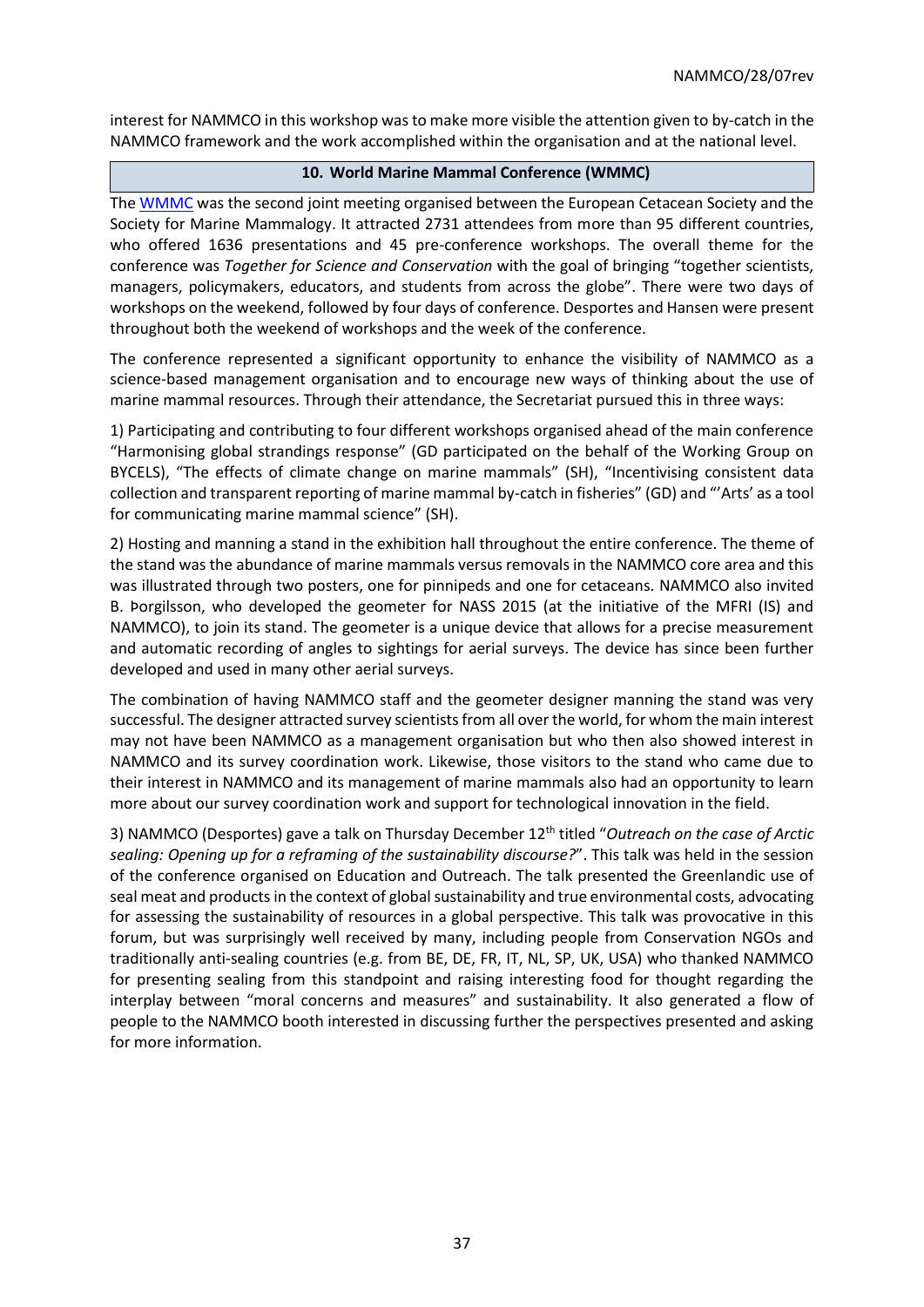# <span id="page-37-0"></span>**APPENDIX E. REPORTS FROM OUTREACH EVENTS ORGANISED OR ATTENDED BY THE SECRETARIAT IN 2020**

## **1. Marine Mammal Student Symposium 2020**

Lacking a marine mammal research institute, the Master and PhD students conducting marine mammal related projects in Tromsø are divided and dispersed at different departments and throughout town (Department of Arctic Biology, Norwegian College for fishery science and K.G. Jebsen Centre for the Law of the Sea at UiT, the Institute of Marine Research, the Norwegian Polar Institute, various master programs).With little contact between the different departments NAMMCO arranged for a second Marine Mammal Student Symposium, where marine mammal students and the intern at the Secretariat share their work and issues, as well as make new connections. The symposium was coarranged with the university.

The one-day symposium was held 5 February 2020 and attracted around 30 attendees, including one student from Trondheim. A total of 7 students presented their work. The presentations were from various Norwegian biological research institutes, as well as the Norwegian Centre for Law of the Sea. After the student presentations, there was an interactive session, aiming to help students and junior scientists to build the skills necessary for achieving enhanced cooperation and interdisciplinarity and make a difference as a scientist in a changing Arctic.

The day ended with three plenary invited talks "The new agreement on marine biodiversity in areas beyond national jurisdiction" presented by Dr. Vito De Lucia, Associate Professor at the Norwegian Centre for the Law of the Sea, "Going far and beyond with autonomous systems" by Dr. Sofia Aniceto, VISTA postdoc. at the Norwegian College of Fishery Science department and "Environmental DNA in Marine Mammal Research" by Prof. Kim Præbel, Professor from the Norwegian College of Fishery Science. These inspiring talks captured the complexity of performing research in the Arctic and the Northern European Seas.

The students were very satisfied with the recurring symposium, confirmed by feedback on the day and the survey sentout afterwards. In addition, professors from the Norwegian Centre for the Law of the Sea and the Norwegian College of Fishery Science both expressed interest in cooperating with NAMMCO in organising future symposia.

#### **2. Lunchtime Seminar of the Oslo School of Environmental Humanities**

During semesters, the Oslo School of Environmental Humanities (OSEH) holds a series of lunchtime seminars in which invited speakers are asked to give short provocative talks, which are then followed by a longer period of interactive discussion. While these seminars are normally held in person at the University of Oslo, in 2020 they were moved to an online format. This online format actually enhanced the audience able to participate in the seminars as there was no longer any requirement to physically be in Oslo to attend. The seminars therefore expanded to an international audience interested in and working across the field of environmental humanities.

NAMMCO Scientific Secretary, Fern Wickson, was invited to give a presentation in this seminar series and selected the topic "Diverse Ways of Knowing in Environmental Decision-making". This presentation was given online on 10 June 2020 to an international audience of around 50 people. The talk was focused on the question of how diverse ways of knowing (including indigenous and local knowledges, as well as the humanities and arts) may be more influential in the environmental decisionmaking that shapes our world. Fern talked about both the value of and challenges involved in interand transdisciplinary approaches to research, using examples from her previous work as a research team leader, as well as her current role within NAMMCO.

The discussion that followed highlighted that despite there being a number of interesting and valid ways of experiencing and understanding the world, the knowledge arising from structured scientific investigation was clearly most often favoured in formal processes of environmental management and decision-making. The participants expressed their challenges in having other ways of knowing being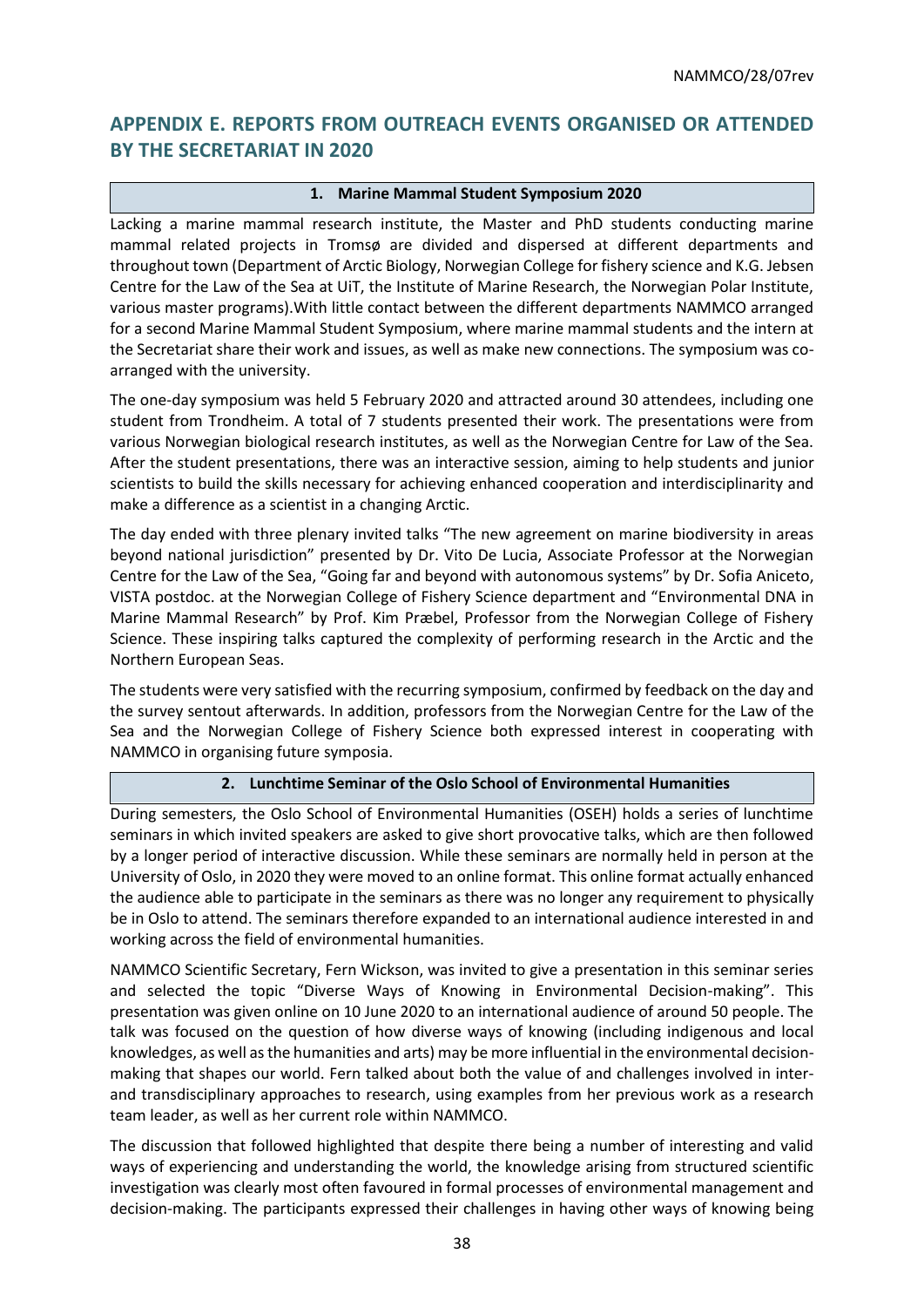granted legitimacy in advisory and decision-making processes and shared some examples of processes that had made progress in this area. The importance of engaging different types of knowing, including social science, humanities, the arts, and local knowledge early in processes of assessment and advice generation was emphasised, as well as the need to be willing to invest the time and energy required to create spaces where different types of knowledge holders could meet, share their views, and work to build understanding and trust across their differences. It was emphasised that environmental decision-making becomes more resilient, robust, trustworthy and flexible if it is able to take diverse approaches into account.

#### **3. Virtual Conference on Interdisciplinarity, Sustainability and Expert Disagreement**

In June 2020, NAMMCO participated in the conference *[Interdisciplinarity, Sustainability and Expert](https://interdisciplinarityandexpertdisagreement.wordpress.com/)  [Disagreement: Uncovering philosophical biases in scientific controversies.](https://interdisciplinarityandexpertdisagreement.wordpress.com/)* This conference was hosted by the Norwegian University of Life Sciences (NMBU) and organised by Rani Lill Anjum and Elena Rocca from the Center for Applied Philosophy of Science (NMBU CAPS). It was offered as part of a course on interdisciplinarity and expert disagreement in sustainability research. The aim of the event was to demonstrate and discuss how scientific controversies concerning sustainability often involve different philosophical biases and positions concerning scientific theory, methods, models and norms. This was achieved through presentations on a range of real-life case studies.

NAMMCO's Scientific Secretary Fern Wickson gave an invited presentation on the complexities of providing advice for sustainable management of narwhals in East Greenland. The presentation was based on recent work on the topic within the Ad hoc Working Group on Narwhal in East Greenland and the NAMMCO Scientific Committee. The talk particularly highlighted the challenges in this case of navigating disagreements between scientists and indigenous communities and balancing the environmental, social and economic aspects of sustainability.

Although this was initially planned as a face-to-face event, in the wake of the global pandemic, the conference and all the presentations and discussions were moved online. This means that the presentation, as well as all the comments from and discussion with the students on the day, are also available online and can be found [here.](https://interdisciplinarityandexpertdisagreement.wordpress.com/saving-the-unicorn-of-the-sea-science-ethics-and-politics-in-the-sustainable-management-of-narwhal-in-east-greenland/)

Several of the students actively engaged in the discussion following the presentation and a select group (from Norway, Russia and the Netherlands, taking degrees in International Environment and Development Studies, Innovation Management, and Agroecology) followed up by writing and sending a submission to NAMMCO. This submission summarised the group's ideas for how NAMMCO could approach some of the challenges associated with this and similar cases. Several of these ideas proposed interesting new ways of working that might be used as inspiration for the organisation as it continuesto explore the best way to bring together science and user knowledge. Their submission was sent to the HoDs for information.

The submission from the students began by highlighting that they saw NAMMCO as a "builder of bridges between stakeholders". They also emphasised the importance of challenging the prevailing perception that scientific knowledge was the ultimate authority and other types of knowledge were supplementary. Going on to argue that the case in question demonstrated how different epistemologies (theories of knowledge) influence how data is collected and interpreted, they outlined some alternative ways for NAMMCO to consider how to approach knowledge generation, sustainability assessment and decision-making. A selection of their ideas deemed most pertinent for NAMMCO are outlined in a news item available [here.](https://nammco.no/topics/nammco-receives-ideas-from-interdisciplinary-students/) The possibility to present NAMMCO to a new audience and to receive feedback on our approach to providing management advice from people with a younger age profile and a different set of backgrounds than are typically involved in the advisory processes, offered interesting and inspiring new ideas to consider.

#### **4. Danish Marine Mammal Society Annual Symposium**

The 16th Danish Marine Mammal Symposium was held on 6 November 2020 on the theme "Marine Mammal Science for the Next Decade of Management". The Symposium is an annual event convened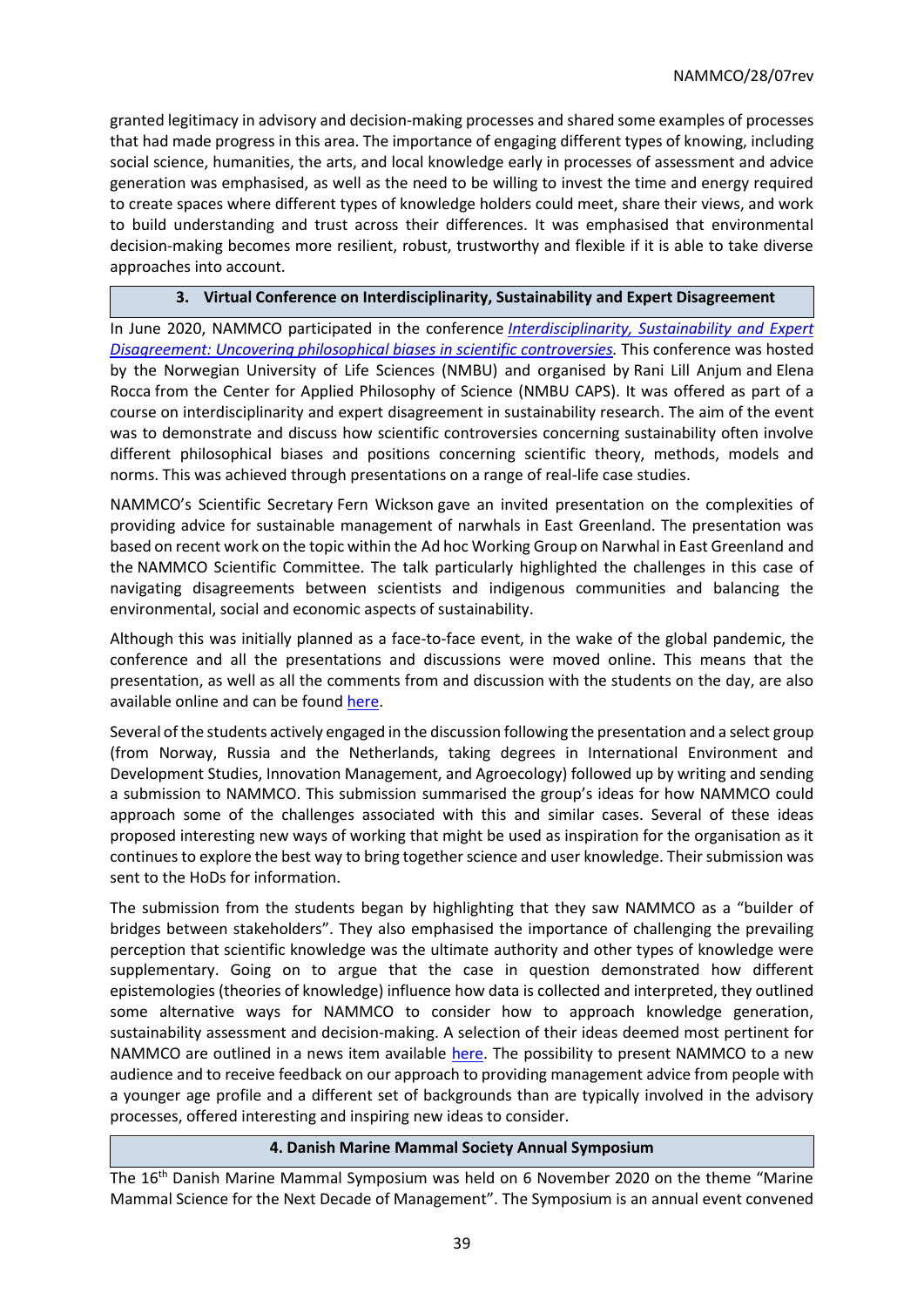by the Danish Marine Mammal Society to facilitate knowledge sharing among the network of researchers, students and managers working with scientific aspects of marine mammals in Denmark. Although the symposium was originally planned as a two-day event with both a scientific and a social/networking program, the pandemic meant that it was rescheduled as a one-day online meeting. The program involved 17 different presentations, organised under 4 sessions on *Management in Arctic Regions, Ecology of Arctic Species, Genetics,* and *Acoustics.* 

NAMMCO Scientific Secretary Fern Wickson was invited to give a 45-minute plenary keynote presentation to open the symposium. The title of the presentation was "Challenges facing management of marine mammals in the new millennium". This talk provided background information about NAMMCO and outlined some of the major differences between the historical practices of whaling and sealing and the modern-day status. It then focused on describing three key challenges facing marine mammal management in the new millennium: Complexity, Uncertainty and Transdisciplinarity. Under complexity, the challenges associated with moving from focusing on single species and the impacts of hunting, to developing ecosystem-based approaches to management, as well as handling diverse environmental values and the triple bottom line of sustainability. Under uncertainty, focus was placed on describing different types of uncertainty that need to be handled, including both reducible and irreducible forms, and the politics of knowledge generation. For transdisciplinarity, emphasis was placed on challenges associated with disciplinary specialisation and terminology, as well as how to effectively engage stakeholders and users.

During the discussion that followed the presentation, Fern was able to emphasise that the NAMMCO Secretariat welcomes being informed about new publications and knowledge of relevance to marine mammal management. A number of newly published articles were then emailed to her after the presentation. A question was asked by an audience member whether NAMMCO had conducted any form of dialogue forum between scientists, users and managers as a way to enhance transdisciplinarity. It was noted that a series of such forums had been run in Denmark for fisheries and had been highly successful at building trust, understanding and more productive relationships between the different actors. Learning more about how these forums have been carried out could be relevant for strengthening user engagement in NAMMCO's advisory process.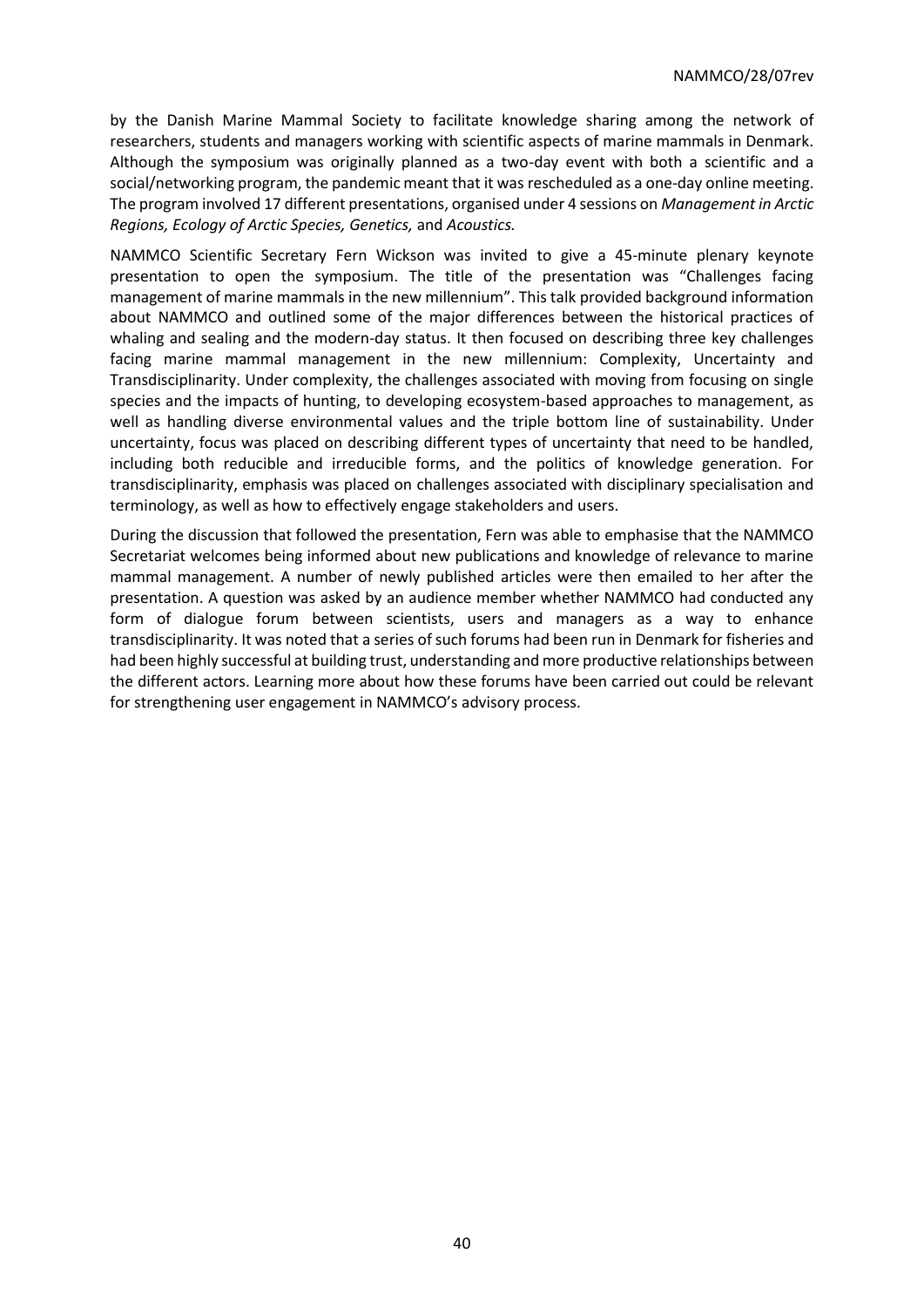## <span id="page-40-0"></span>**APPENDIX F. PUBLICATIONS FROM NAMMCO AUTHORS IN NSP VOLUME 11**

This list provides an overview of the publications included in the Volume 11 of the NAMMCO Scientific Publications that have been authored or co-authored by NAMMCO staff or affiliated scientists.

The names of the authors affiliated to NAMMCO are indicated in bold.

- **G. Desportes,** R. Guldborg Hansen and **D. G. Pike.** Sightings Surveys in the North Atlantic: 30 years of counting whales**.** *NAMMCO Scientific Publications, 11***.** <https://doi.org/10.7557/3.11>
- **G. Desportes** and **F. Wickson**. 2020. Preface. *NAMMCO Scientific Publications, 11***.**  <https://doi.org/10.7557/3.5613>
- **G. Desportes**, R.G. Hansen and **D.G. Pike**. 2020. Introduction. *NAMMCO Scientific Publications, 11***.**  <https://doi.org/10.7557/3.5670>
- **D.G. Pike,** T. Gunnlaugsson<sup>2</sup>, B. Mikkelsen, S.D. Halldórsson, G.A. Víkingsson, M. Acquarone and G. **Desportes.** 2019. Estimate of the abundance of cetaceans in the central North Atlantic from the T-NASS Icelandic and Faroese ship surveys conducted in 2007. *NAMMCO Scientific Publications, 11***.** <https://doi.org/10.7557/3.4941>
- **D.G. Pike**, T. Gunnlaugsson, **G. Desportes**, B. Mikkelsen and G. Víkingsson and D. Bloch. 2019. Estimates of the relative abundance of long-finned pilot whales (Globicephala melas) in the Northeast Atlantic from 1987 to 2015 indicate no long-term trends. *NAMMCO Scientific Publications, 11***.** <https://doi.org/10.7557/3.4643>
- **D.G. Pike,** T. Gunnlaugsson, B. Mikkelsen, S.D. Halldórsson and G. Víkingsson. 2019. Estimates of the abundance of cetaceans in the central North Atlantic based on the NASS Icelandic and Faroese shipboard surveys conducted in 2015. *NAMMCO Scientific Publications, 11***.**  <https://doi.org/10.7557/3.4941>
- **D.M. Leonard** and N.I. Øien. 2020. Estimated abundance of cetacean species in the Northeast Atlantic based on ship surveys conducted between 2002-2007 and 2008-2013. *NAMMCO Scientific Publications, 11***.** <https://doi.org/10.7557/3.4695>
- **D.M. Leonard** and N.I. Øien. 2020. Cetacean species in the Northeast Atlantic based on ship surveys conducted in 2014-2018. *NAMMCO Scientific Publications, 11***.** <https://doi.org/10.7557/3.4694>
- **D.G. Pike**, Th. Gunnlaugsson, B. Mikkelsen, G. Víkingsson and **G. Desportes**. 2020. Distribution and Abundance of Killer Whales in the Central North Atlantic, 1987-2015. *NAMMCO Scientific Publications, 11***.** <https://doi.org/10.7557/3.5579>
- R.G. Hansen, **D.G. Pike**, B. Thorgilsson, Th. Gunnlaugsson and J. Lawson. 2020. The Geometer: A New Device for Recording Angles in Visual Surveys. *NAMMCO Scientific Publications, 11***.**  <https://doi.org/10.7557/3.5585>
- **NAMMCO**. 2020. Estimates of Cetacean Abundance in the North Atlantic of Relevance to NAMMCO. *NAMMCO Scientific Publications, 11***.** <https://doi.org/10.7557/3.5732>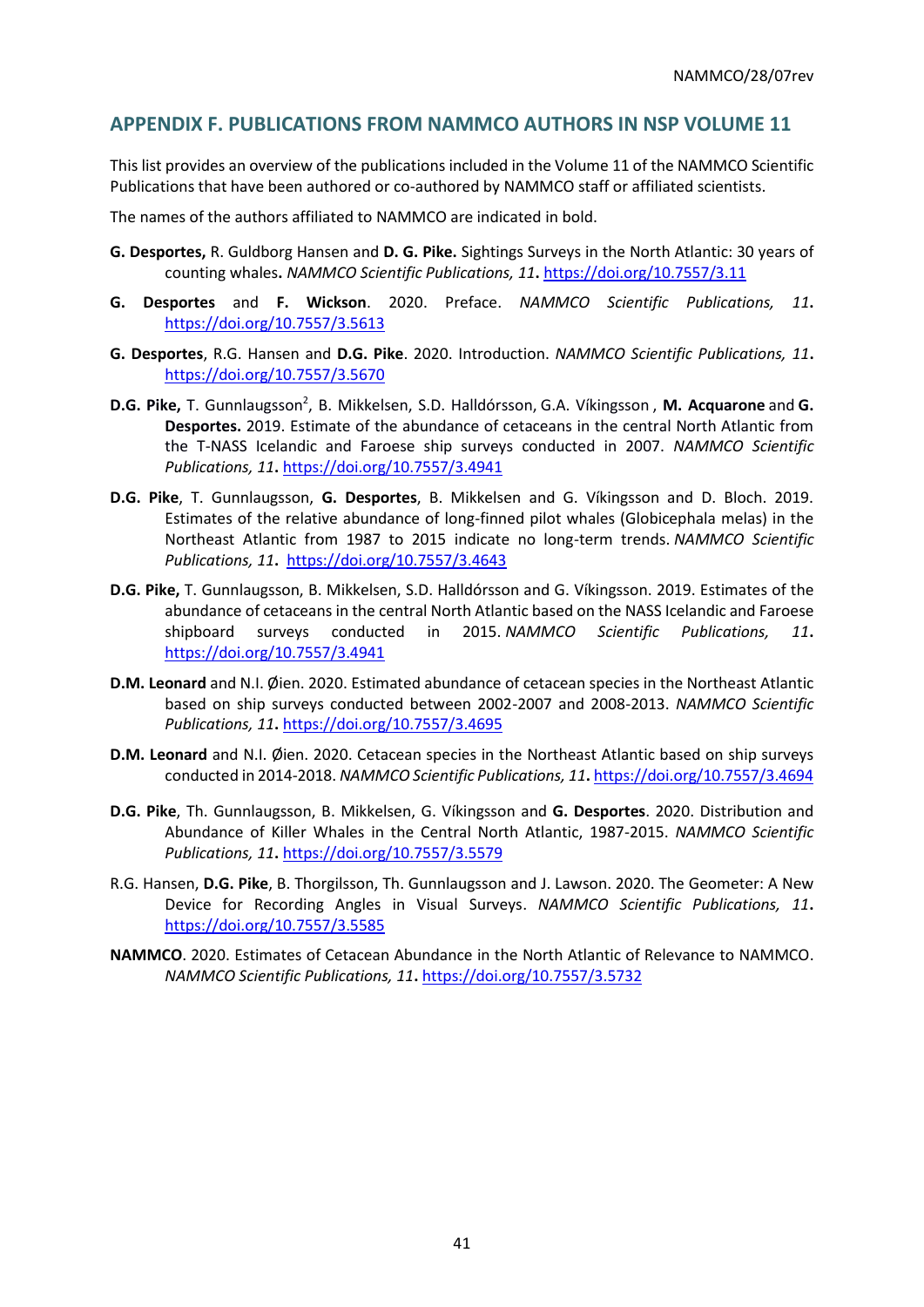## <span id="page-41-0"></span>**APPENDIX G. PUBLICATIONS IN OTHER SCIENTIFIC JOURNALS**

Only the name of the first author and the names of authors belonging to the NAMMCO communities are provided. The name of authors affiliated to NAMMCO are indicated in bold.

#### *Published or in Press:*

**Conservation Status of Monodontids Stocks -** *Special Issue, Marine Fisheries Review.* 2019. [In fact only online in August 2020]

All the articles generated from the GROM workshop in 2017 were published, at the initiative of NAMMCO, in [a special issue of MFR.](https://spo.nmfs.noaa.gov/marine-fisheries-review/mfr-813-4-2019) The special issue includes a preface written by **R. Hobbs** (NAMMCO GROM Chair), **J. Prewitt**, R. Reeves and **G. Desportes**, describing the historical context of the GROM and the management of monodontids, as well as the role of NAMMCO in those. It also includes the published form of the report of the Global Review of the Conservation Status of Monodontid Stocks, with Hobbs, Prewitt and Desportes as co-authors under the banner of NAMMCO.

- **North Atlantic killer whale Orcinus orca populations: a review of current knowledge and threats to conservation. E. Jourdain**, F. Ugarte, G. Víkingsson, … **G. Desportes**. *Mammal Review 2019, 49, 4, 384-400.* <https://doi.org/10.1111/mam.12168>
- **Haematology and clinical blood chemistry in harbour porpoises (***Phocoena phocoena***) from the inner Danish waters**. U. Siebert, …. and **G. Desportes**. *Environment International* 2020, 143. <https://doi.org/10.1016/j.envint.2020.105937>
- **Harbour seals: Population structure, Status, and Threats in a Rapidly Changing Environment.** M.A. Blanchet, … and **G. Desportes**. *Oceans* 2021, 2, 41-63. https://doi.org/10.3390/oceans2010003
- **Atlantic Walrus Management, Regulation and Conservation. F. Wickson**. *The Atlantic Walrus, Weber.*  In press.

#### *Submitted:*

- **Long-finned pilot whale** *Globicephala melas* **(Trail 1809).** P. Verborgh and **G. Desportes**. *Handbook of the Mammals of Europe.* Springer. Submitted.
- **Local seal or imported meat? Sustainability evaluation of food choices in Greenland, based on Life Cycle Assessment**. F. Ziegler, ..., N. Levermann, M. Dorph, ... , **G. Desportes**. *MDPI/Foods* - *Special Issue "The Role of Aquatic Food in Nutrition-Sensitive Sustainable Food Systems".* Submitted.
- **Growth rate and intra-seasonal variations in the body mass for harbour porpoises (***Phocoena phocoena***).** E.N. Stepien, … **G. Desportes** ... *Royal Open Society Open Science.* Submitted.
- **2021 State of the Arctic Marine Biodiversity Report (SAMBR) Update: Marine Mammals.** K. M. Kovacs (Leader), R. Guldborg Hansen, **G. Desportes**, ... F. Ugarte, ... Submitted to the CAFF Senior Arctic Officials (SAO) meeting. Developed by the Marine Mammals Expert Network of CBMP-Marine